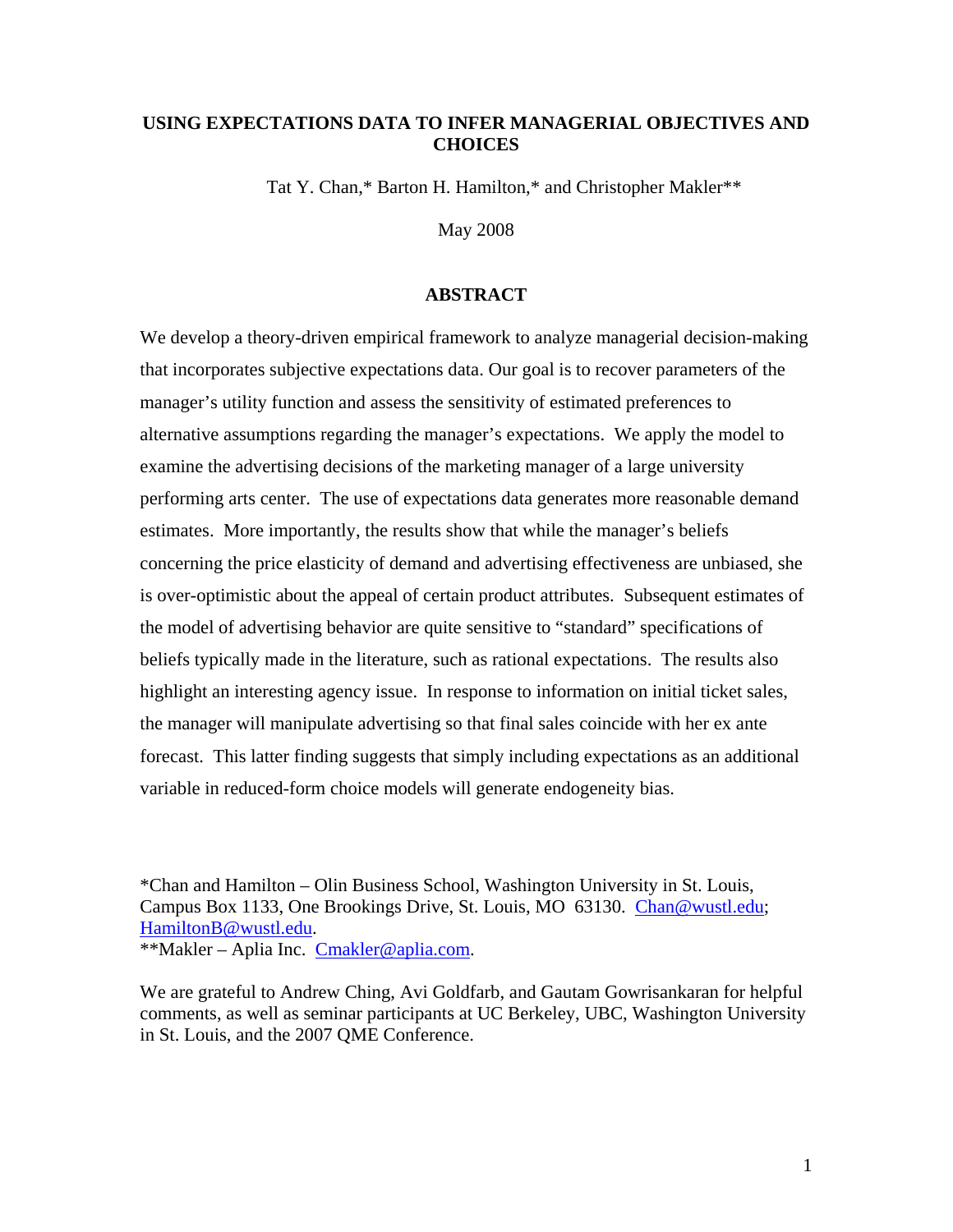# **USING EXPECTATIONS DATA TO INFER MANAGERIAL OBJECTIVES AND CHOICES**

# **I. INTRODUCTION**

 $\overline{a}$ 

Empirical models using observed choices to infer agent preferences have a long history in economics (McFadden (2001)). Individuals in these models are generally assumed to have partial information about the outcomes associated with their choices. Agents are generally assumed to have rational expectations concerning outcomes so that the researcher can focus on the determinants of revealed preference, but the resulting empirical findings may be quite sensitive to assumptions regarding expectations and the elements of the agent's information set.<sup>1</sup> Potential issues of identification then arise because different combinations of behavioural parameters and expectations mechanisms may be consistent with observed choices (Keane and Runkle (1990)). Manski (2004) argues that more credible estimates of behavioural parameters may be obtained if subjective expectations data are incorporated into the econometric model, since the researcher can relax or test assumptions regarding expectations formation. To date, however, the use of expectations data in economics remains the exception.<sup>2</sup>

Economists have been reluctant to use subjective expectations data in empirical studies, in part because early studies found such data to be poor predictors of subsequent

<sup>&</sup>lt;sup>1</sup> See Manski (2004) for a discussion and examples of the limitations of inferring preferences from choice data alone. Manski (1990) also shows that assumptions concerning expectations formation can have a substantial impact on the factors that are believed to impact educational attainment. <sup>2</sup>

<sup>&</sup>lt;sup>2</sup> The use of subjective preference and expectations data has a long history in fields such as marketing (see Hensher et al (1999) for a summary that relates these methods to revealed preference analysis). Conjoint analysis has long been used to measure consumer preferences and tradeoffs, although the focus of these studies has generally been the elicitation of preferences rather than an analysis of consumer choice in more realistic multi-product settings (Green and Wind (1971), Louviere (1994)). The literature on behavioral decision theory in economics, marketing, and psychology attempts to provide more realistic models of choice behavior (e.g., Kahneman and Tversky (1979, 1984)).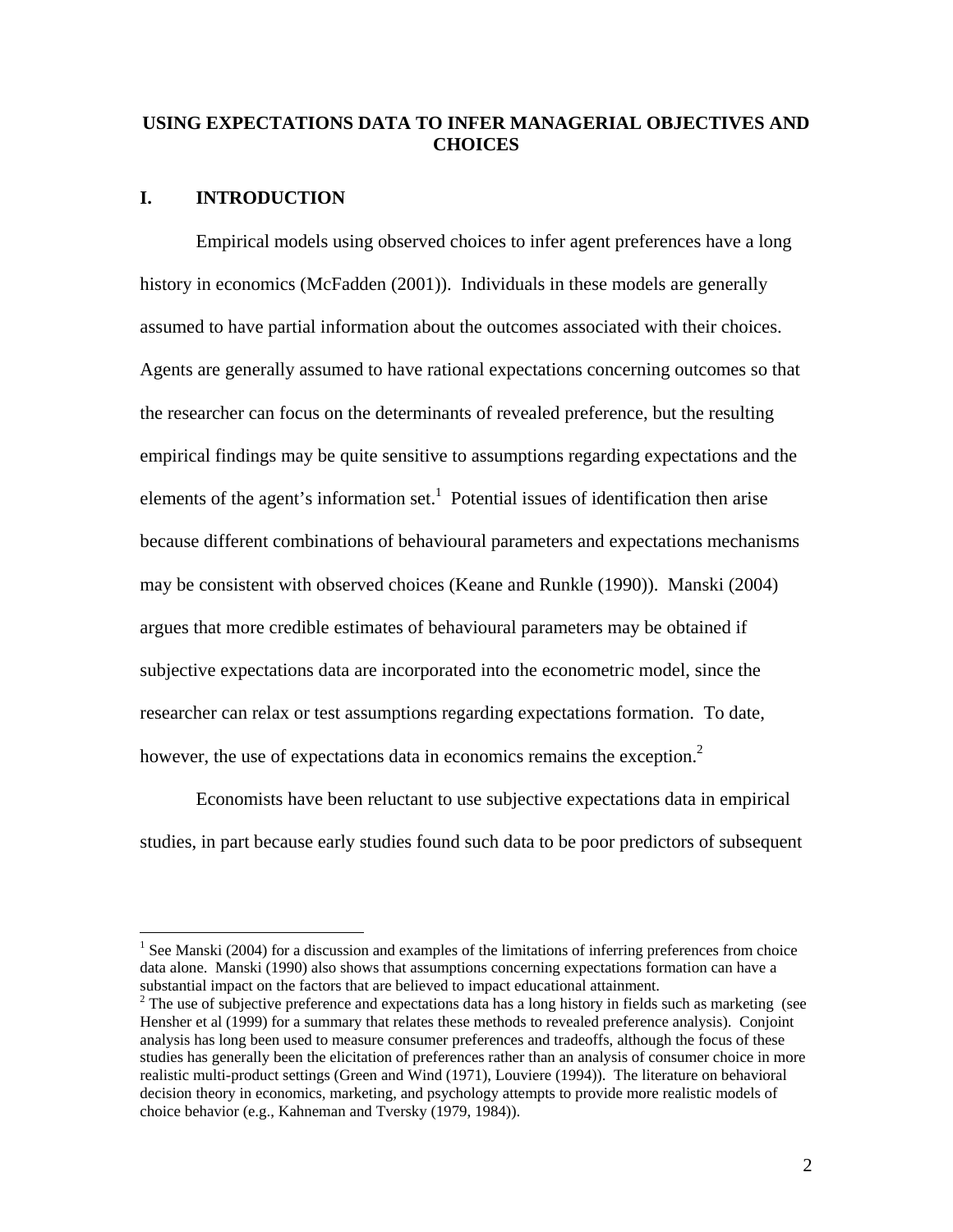behaviour (e.g., Juster (1964)).<sup>3</sup> However, the use of expectations data requires careful specification of both the agent's information set at the time expectations are reported, and the subsequent evolution of the information set up to the date that the agent makes her choice. For example, some studies have included reported expectations as an additional independent variable in a reduced-form choice model. The agent's actual choices may depend on the same information (unobserved to the researcher) she uses for updating expectations, leading to endogeneity bias in estimation (van der Klaauw (2000), Lochner  $(2007)$ .<sup>4</sup> Similarly, an agent may experience shocks that influence her choice behavior after reporting expectations, implying that reported forecasts may correspond poorly with outcomes (Manski (1990)). Finally, most studies that utilize subjective preference and expectations data derive this information from large-scale surveys where individuals have little incentive to respond accurately, leading some to question whether such reports accurately reflect the true expectations of respondents.<sup>5</sup> Nevertheless, it has been argued that for some groups of respondents, such as professional forecasters who sell their information on the market, reported expectations are likely to contain accurate information on true expectations (Keane and Runkle (1990)).

In this paper, we develop a theory-driven empirical framework to analyze managerial decision-making that incorporates subjective intentions and expectations data. Our goal is to recover parameters of the manager's utility function and assess the sensitivity of estimated preferences to alternative assumptions regarding the manager's

<u>.</u>

 $\frac{3}{4}$  Dominitz and Manski (1997, 1999) discuss the history of the use of expectations data in economics.<br> $\frac{4}{4}$  Bernhaim and Lavin (1080) discuss the use of expectations data as independent variables in models. <sup>4</sup> Bernheim and Levin (1989) discuss the use of expectations data as independent variables in models of personal saving and Social Security benefits.<br><sup>5</sup> Dominitz and Manski (1996, 1997) argue that more accurate expectations data may be obtained from

surveys if appropriate elicitation methods are utilized. Bernheim (1989) and Hurd and McGarry (1995) are examples in the literature where survey respondents report relatively accurate and internally consistent expectations in the cases of retirement date and life expectancy, respectively.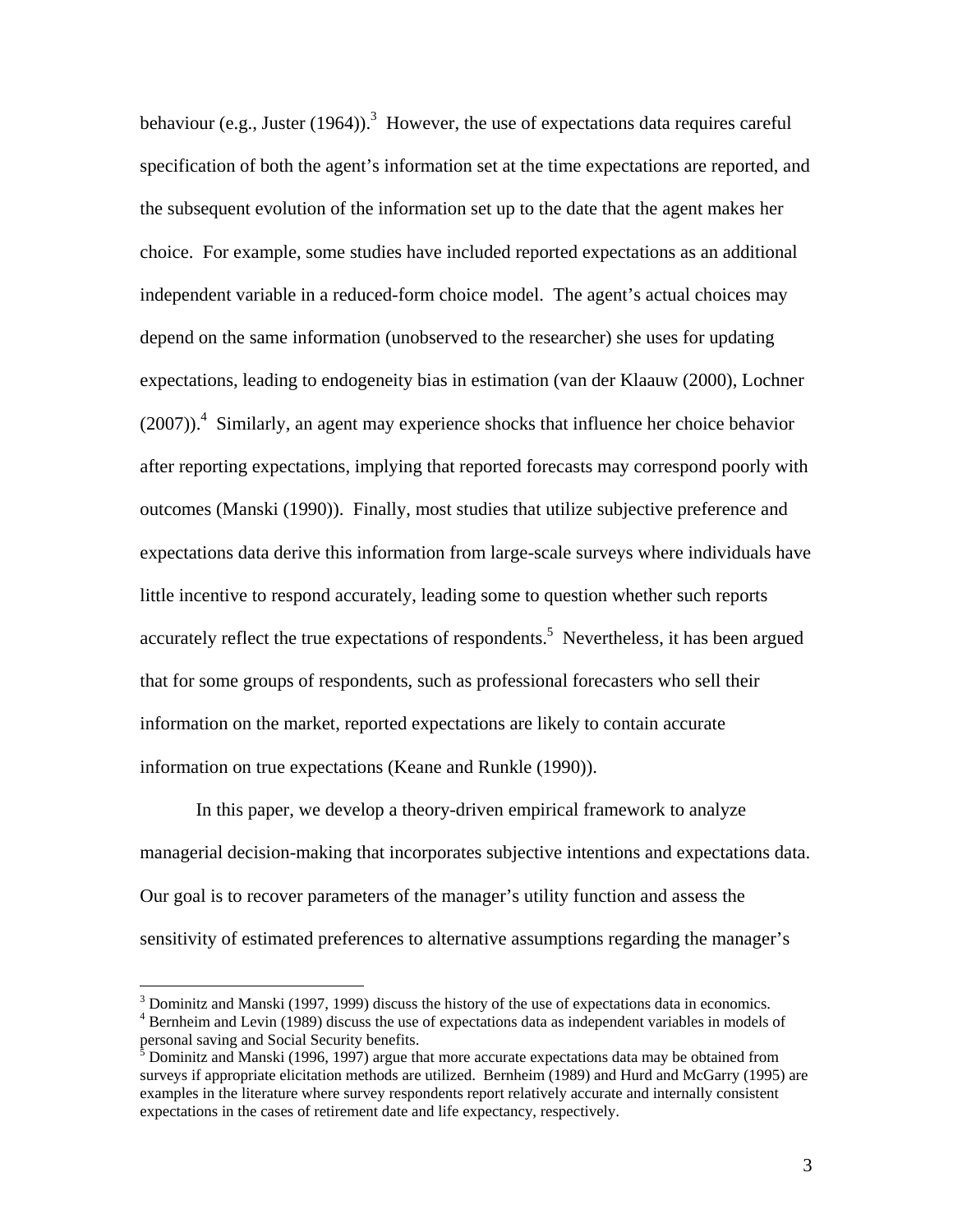expectations. In this sense our paper is similar in spirit to studies such as Lancaster and Chesher (1983) and Berry, Levinsohn, and Pakes (2004) who use subjective reports of reservation wages and "second choices" to recover structural parameters of job search and consumer choice models, respectively. We use our framework to analyze the advertising decisions of the marketing manager of a large university performing arts center (the "Center") over a three year period. This application is appealing for a variety of reasons. We utilize a unique (to the literature) source of expectations data. As part of the manager's annual strategic plan, she reports her expectations of advertising spending and ticket sales for each of the shows presented by the Center in the upcoming year.  $6\,$  We argue that as in the case of professional forecasters, the manager has an incentive to report her true expectations, since these expectations are used for a variety of planning purposes (e.g., choice of venue and staff size for the performance) that have real economic consequences, and they are reported to the manager's superiors. While it has not been analyzed in academic studies, this type of internal forecast data is routinely collected by a wide variety of firms as part of their annual planning processes in areas such as marketing,  $R&D$ , and new product development.<sup>7</sup>

A key element our application is that the Center is a non-profit institution with a mission of bringing both "traditional" and "avant-garde" art to the community.<sup>8</sup> Consequently, we assume that the manager chooses advertising to maximize her utility, and test the relative weights she places on profit maximization vs. community exposure

<sup>&</sup>lt;sup>6</sup> Textbook treatments of the marketing planning and budgeting process view the construction of accurate product sales forecasts as a key element in deciding upon the associated expected promotional expenditure for each product (Kotler and Keller (2006)).

 $\frac{7}{1}$  The growing interest among firms in internal prediction markets suggests that many firms are seeking more efficient and less biased forecasts of future sales. However, even in these markets, there is evidence of biases such as over-optimism (Cowgill, Wolfers, and Zitzewitz (2008)). 8

<sup>&</sup>lt;sup>8</sup> Examples of "traditional" shows are performances by Keith Jarret and David Sedaris. Avant-garde shows include Vietnamese Water Puppets and La La La Human Steps.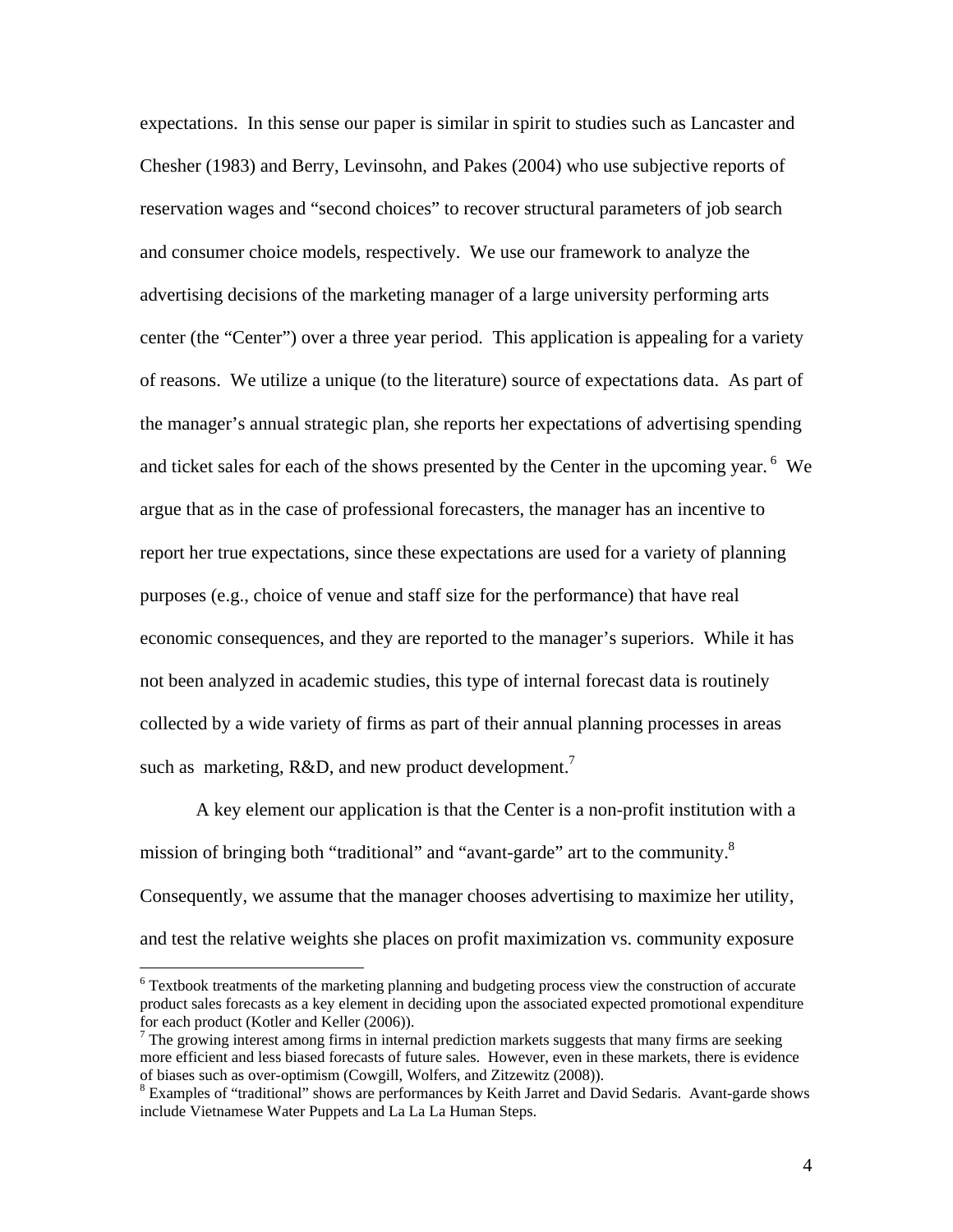to avant-garde (AG) art in her utility function. Inspection of the summary statistics suggests that manager has strong preferences toward promoting AG art that go beyond profit maximization. She spends significantly more on advertising AG performances despite substantially lower attendance at these shows. However, the availability of the expectations data allows us to investigate a richer array of possible explanations for these patterns: (a) as noted above, the manager has preference for AG art, which is consistent with the mission of the Center; (b) the manager is overly optimistic regarding the appeal of AG art in the community and spends more on informative advertising; (c) the manager has biased beliefs about the impact of advertising on ticket sales for AG shows. In the absence of data on expectations, we would be unable to account for explanations (b) and (c) when estimating the behavioural parameters associated with explanation (a).

Our results highlight the value of the subjective expectations data in this setting. The first step in distinguishing between explanations (a)-(c) is to recover the manager's beliefs about the relationship between sales and advertising, pricing, and other show attributes. Simple OLS regressions of demand show that more advertising and lower prices lead to reduced ticket sales. These nonsensical results reflect unobserved (to the researcher) attributes that are correlated with both managerial choices and outcomes. For example, when choosing advertising expenditures, a manager may decide to advertise more (less) for products with less (more) latent appeal. We use the expectations data to infer the manager's prior beliefs concerning the latent appeal of each show, and specify a learning process in which she updates her ex ante beliefs prior to making the advertising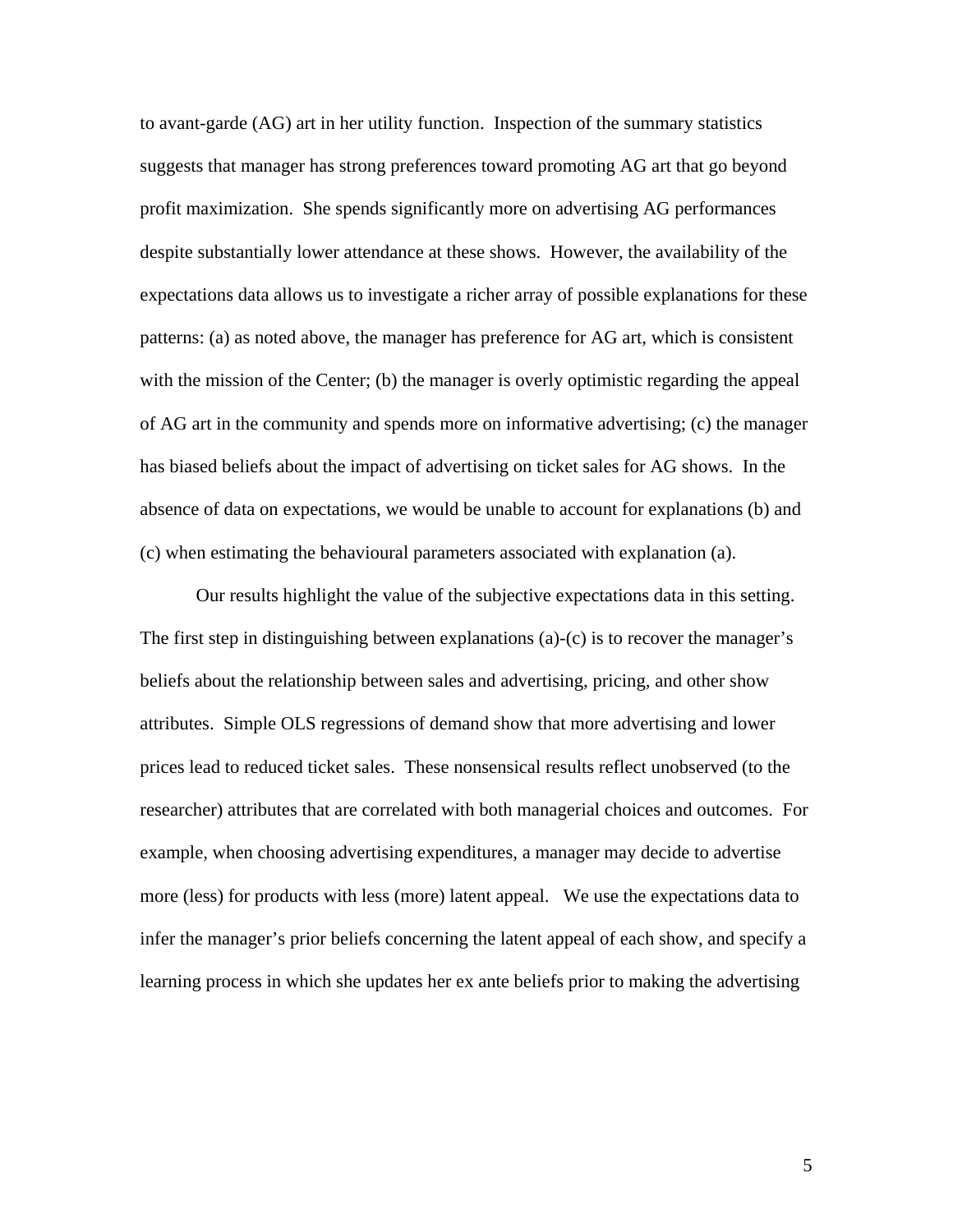decision. $\degree$  In contrast to the initial OLS results, the estimated advertising response using this framework is positive and significant. More notably, we find that the manager's prior expectations concerning the impact of advertising on ticket sales and the price elasticity of demand are unbiased (ruling out explanation (c)), as is typically assumed in most economic models. The major departure concerns the manager's beliefs regarding the latent appeal of AG shows. The results show that the manager is highly overoptimistic regarding the latent appeal of these performances, leading her to overspend on advertising for AG shows. $^{10}$ 

When we specify the manager's utility function incorporating the information on her beliefs generated from the expectations data, the estimated behavioural parameters show that her preferences for AG art coincide with the mission statement of the Center. An additional ticket sold to an AG show generates an extra \$19 in utility to the manager (over and above the \$30 ticket price), implying that she will spend more on advertising for these shows. More importantly, we find that this estimate is very sensitive to assumptions regarding her expectations, suggesting potential identification issues in the absence of subjective expectations data. For example, if the manager is assumed to have rational expectations, as is typical in the literature, the estimated additional utility associated with AG shows quadruples to \$79 per ticket. Finally, the behavioural model suggests an interesting misalignment of the incentives of the manager and her superiors at the Center. When initial ticket sales for a show are below the manager's reported

 $9<sup>9</sup>$  As described in the next section, advertising decisions are made 1 month prior to the date of the performance. Tickets are sold prior to this date as part of a "pre-season" sales effort in which only the entire season of shows is advertised.<br> $10$  Prior studies have found that same agent may have unbiased expectations for some quantities but not

others. For example, Zarnowitz (1985) finds that professional forecasters are more likely to have unbiased expectations concerning real GNP growth but not inflation.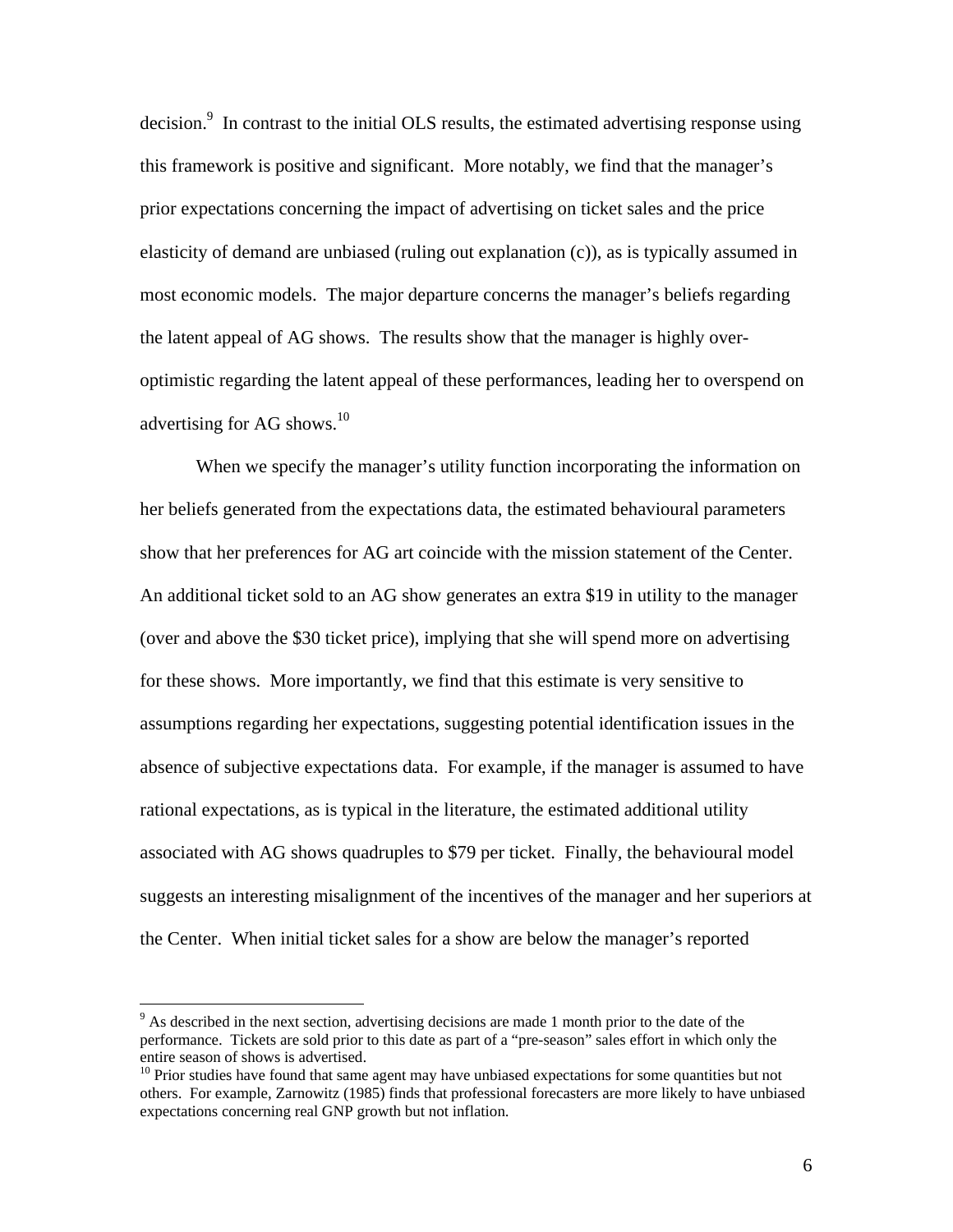expectations, she will overspend on advertising in an attempt to raise final ticket sales to a level that corresponds to her ex ante forecasts. This finding emphasizes the value of a well specified model of agent behavior when using subjective expectations data.

The remainder of the paper proceeds as follows. Section II describes the relevant operations of the performing arts center and the timing of the marketing manager's advertising decisions. Section III develops the framework for incorporating subjective expectations data into a structural econometric model of advertising choice, and describes our two step estimation procedure for recovering the parameters of the market demand and managerial objective functions. Section IV estimates the parameters of the demand model and tests whether the manager has biased beliefs, and Section V discusses the empirical results from the behavioural model and the sensitivity of these findings to the specification of managerial expectations. We conclude in Section VI.

#### **II. THE EMPIRICAL SETTING**

<u>.</u>

We analyze the advertising decisions of the marketing manager for one of the largest university-based performing arts centers in the United States. The Center presents approximately 60 music, dance, and theatrical events each year, with each event usually running from one to five performances. Unlike commercial presenters, it is a non-profit organization whose mission is to bring to the local community, and especially the university community, performers who reflect a wide range of cultural and artistic backgrounds. In particular, a key objective is to present avant-garde  $art.<sup>11</sup>$  Consequently,

<sup>&</sup>lt;sup>11</sup> An excerpt from the Mission Statement reads "...[the Center] promotes an aesthetic of fusion and diversity — in which concert hall divas, world-class chamber orchestras and hip-hop dancers share the season—and sometimes the stage—with post-modern dancers, world music superstars, contemporary storytellers, and rock 'n' roll mavericks...the spirit of the avant-garde radiates from dark stages...An incubator of new ideas, [the Center] is dedicated to radical, genre-bending collaborations and the development of new work."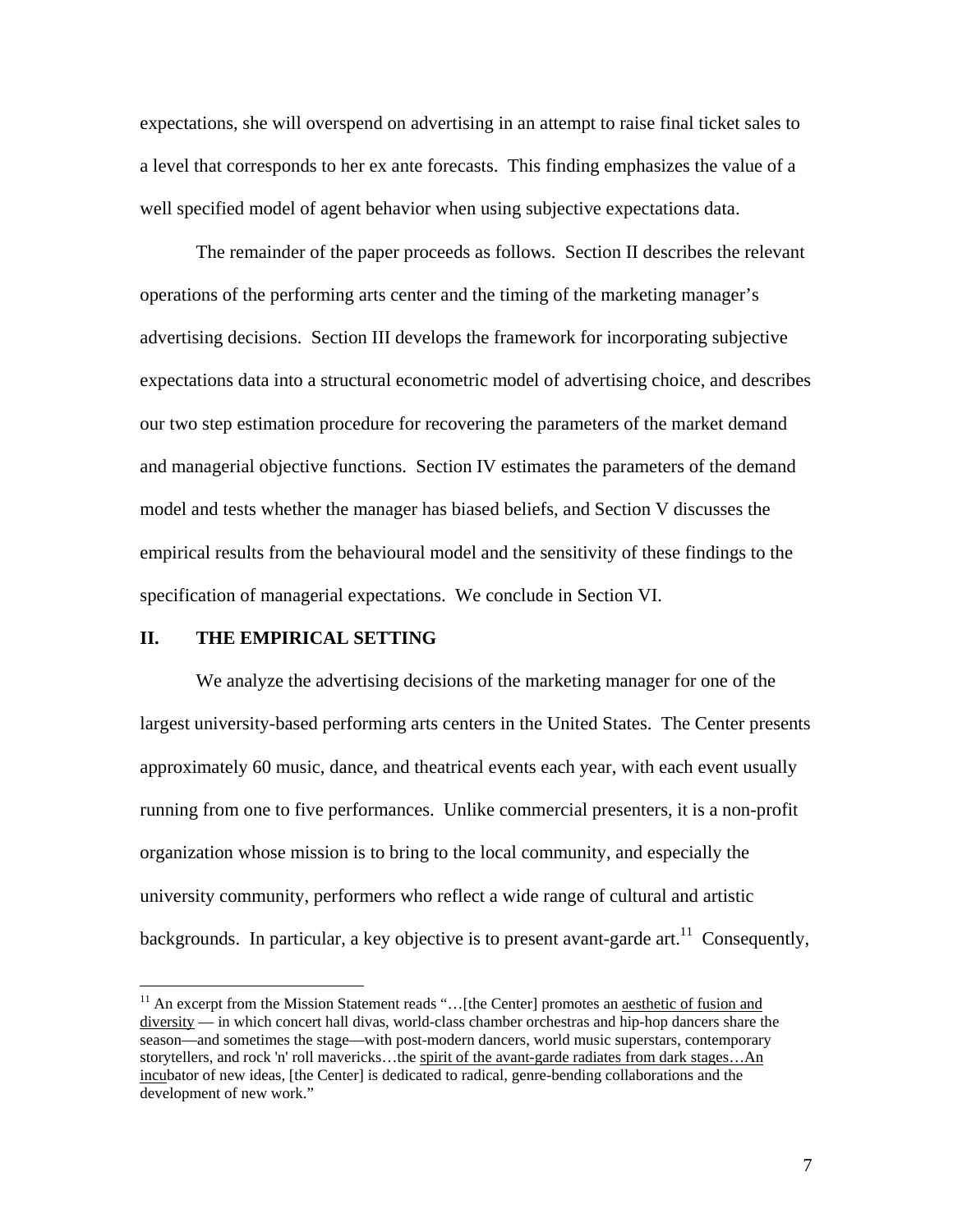while some performances are by popular artists (e.g., Keith Jarrett, David Sedaris, Mikhail Baryshnikov), others are by relatively unknown artists who are on the very cutting edge of experimental performance art (e.g., La La La Human Steps, Umabatha, Vietnamese Water Puppets). The Center can be considered a local monopoly - although there are a large number of entertainment options in the community, the Center is the only major presenter of AG artists within an easy driving distance of the affluent area of the city in which it is located.

The Center Director hires the artists and books the venue. The Center operates both large and small performance venues, and artists are booked into these venues depending in part on expected ticket sales (based on input from the Marketing Department). The Marketing Department is responsible for generating ticket sales, which account for roughly two-thirds of the Center's operating budget. The marketing manager sets prices for both individual shows and performance series. These series arranged by genre and generally feature both well-known and lesser-known artists. Most of the Marketing Department's budget, which is set at the beginning of the year, is spent on advertising in print (the local major newspaper and the campus newspaper), radio, and direct mail. Ticket packages are offered during the pre-season. After the season begins, each event is advertised individually, starting about a month before the show opens.

To model the decision-making of the Center's marketing manager, it is important to specify the sequence of options available to her when advertising each show. The timing these decisions and their outcomes can be divided into three periods:

**Period 0**: Before the season begins, the marketing manager decides on the ticket prices of individual shows and Series ticket packages. Once set, these prices do not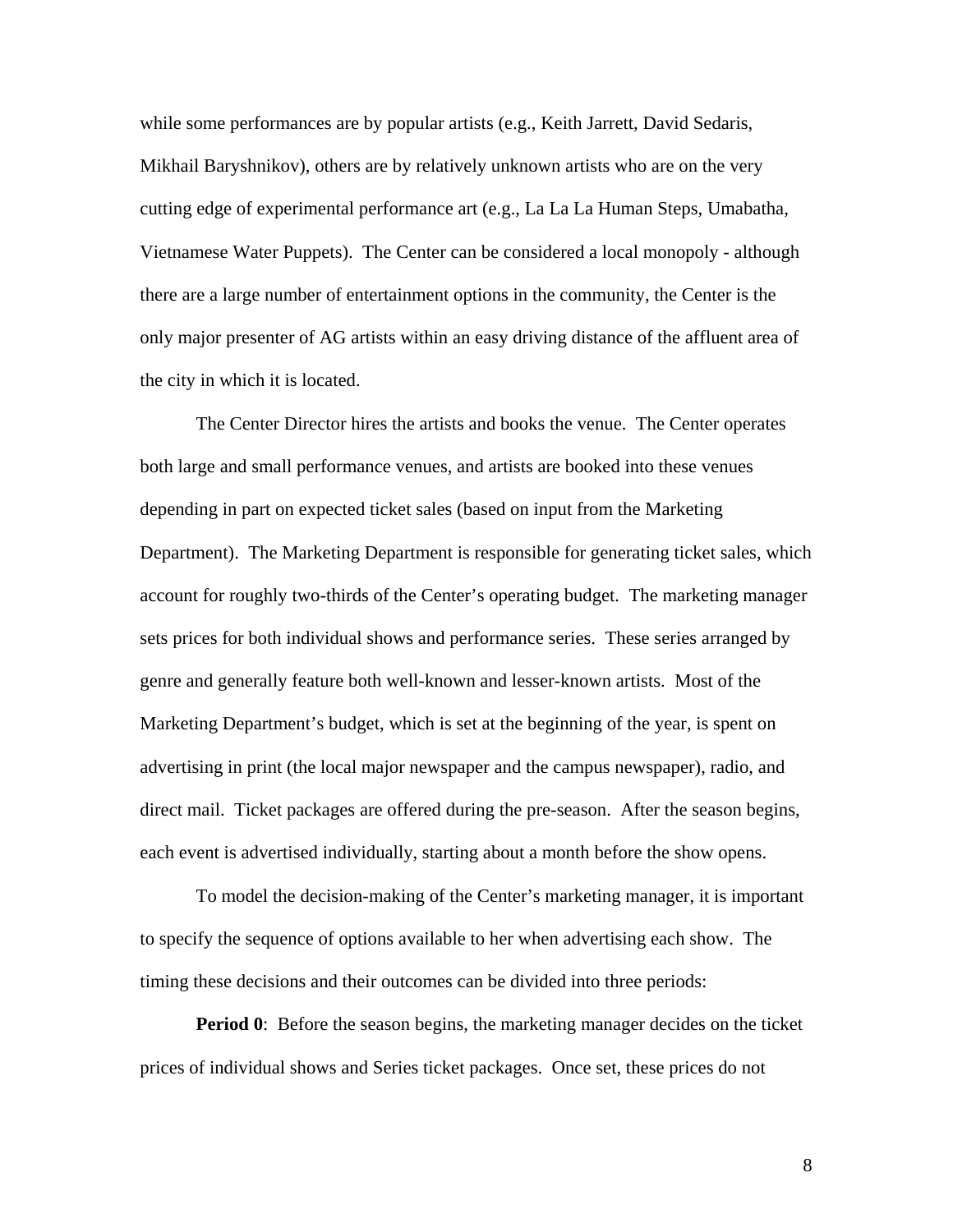change over the course of the season, and the Center does not offer discounts for poorly selling shows (there are student discounts but they are a small proportion of total ticket sales). Consequently, after period 0, the only strategic option available to the manager to increase demand for a particular show is the level of advertising for that show. As part of the venue booking process, the manager generates and reports a forecast of the ticket sales for each performance that is used in deciding which hall to allocate to each show. The manager also uses heuristic "rules-of-thumb" to form expectations concerning advertising expenditures and to decide the preliminary advertising budget for each performance.<sup>12</sup> Her expected ticket sales are a function of venue, time of year (university semester), day and time of week of the performance (weekends, weekdays, daytime, evening), Series, genre (traditional, family, avant-garde), price, the expected advertising expenditure, and the manager's beliefs concerning the latent attractiveness of the show before any ticket is sold.

**Period 1**: At the beginning of period 1, the Center mails circulars describing the upcoming season. Over the course of the period, individuals purchase tickets for each performance (both as part of a series package and individually). No advertising for individual shows is conducted. Note that for shows occurring early (late) in the season, period 1 may be fairly short (long). Overall, approximately 36% of tickets sales occur in period 1. At the end of period 1, roughly one month prior to the date of the performance, the manager observes the ticket sales for the show ("Period 1 Sales"), and updates her period 0 beliefs concerning the latent attractiveness of the show and the amount she plans to spend on advertising.

<sup>&</sup>lt;sup>12</sup> Expected advertising expenditures depend primarily on number of shows for the performance and the venue, as well as the manager's past experience.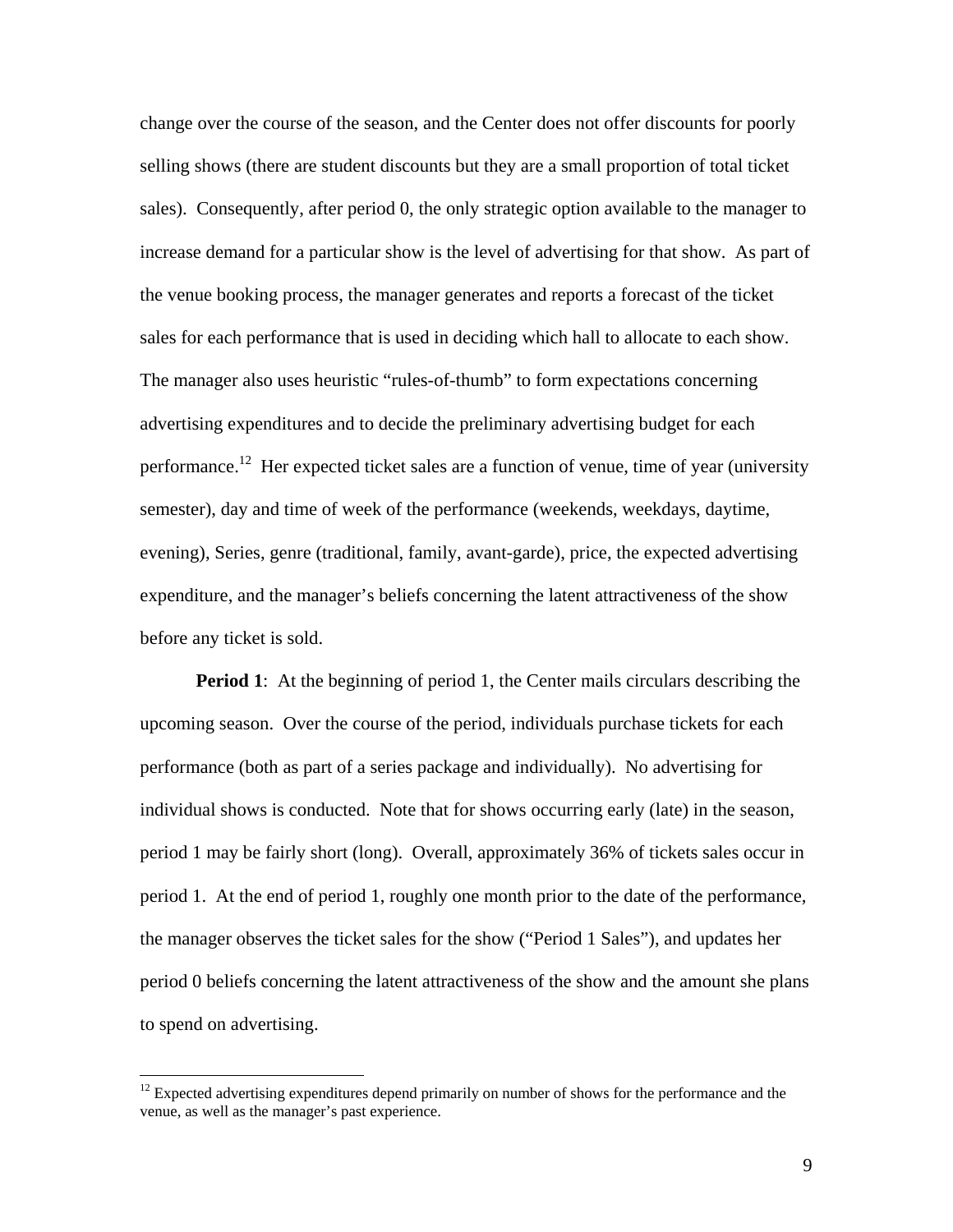**Period 2:** Based on her updated beliefs concerning show attractiveness and period 1 sales, the manager decides how much to spend advertising the show, and purchases advertising in print and on the radio at the beginning of period 2. Advertising expenditures may also depend on the amount of budgetary funds remaining at the beginning of the period. Ticket sales are then recorded up until the date and time of the performance.

### *II.A. Reliability of the Expectations Data*

The discussion of the Period 0 planning process suggests that the manager has strong incentives to report her expectations accurately. Her reported expectations have economic consequences since they are reported to her superior and are used to choose the venue and staff assignment for each performance. Understating expected ticket sales would potentially lead to booking an act in a venue that is too small, implying lost revenue if the performance is a sellout, while overstating her forecast would potentially inflate costs due to the staffing requirements of a larger venue. Unlike survey-based reports of expectations in which respondents may have little incentive to report their true expectations, we view the data in this study as being similar in spirit to expectations data collected from professional forecasters. Because these professionals sell their forecasts, it is argued that they have strong incentives to report their true expectations (Keane and Runkle (1990)). The formation of expected sales and marketing expenditures is "textbook" practice in many firms (Kotler and Lane (2006)). At the beginning of our sample period, the manager had been in her position for seven years and so was experienced in making these forecasts. Consequently, we believe that the data reported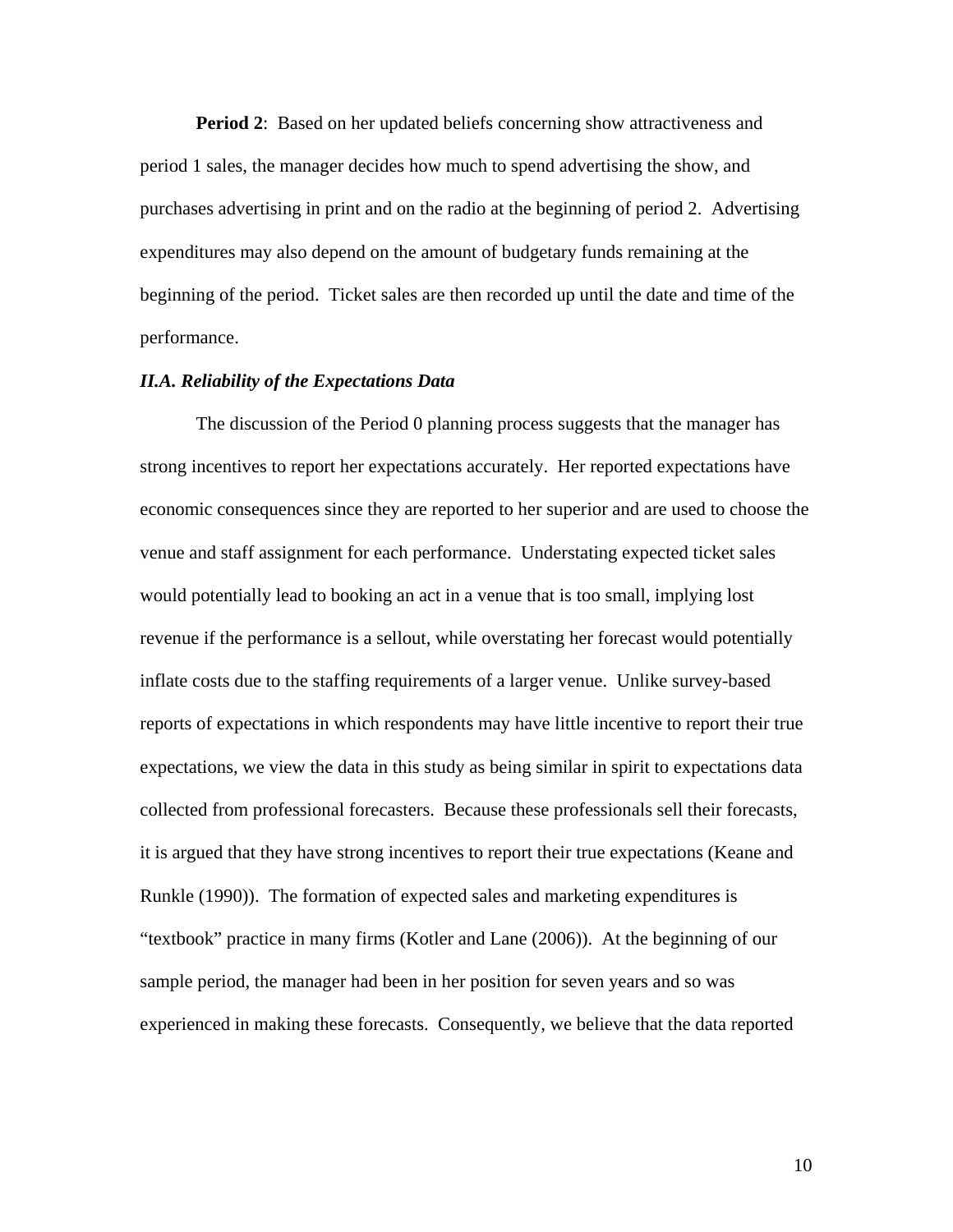here is a more accurate representation of the manager's true expectations than may be commonly elicited from large scale surveys.

# *II.B. Data and Summary Statistics*

We obtained data from the Center regarding show characteristics, prices, and Period 1 and 2 ticket sales for each of the 146 shows during the years 1997-1999. No information was available on the characteristics of ticket purchasers. Of key importance for this study, the Marketing manager provided us with her period 0 expectations regarding ticket sales for each show in the data set, as well as her period 0 planned advertising expenditures.<sup>13</sup>

Figure 1 shows that there is a strong positive relationship between the manager's expectations regarding ticket sales and actual ticket sales. The correlation between expected and actual tickets sold is high (0.85), with higher projected ticket sales generally associated with higher actual sales. However, the figure also indicates that the manager tends to under-predict ticket sales. In fact, the manager projects more than actual ticket sales for only 26% of shows. She also appears to be substantially more optimistic regarding AG shows. In this case, the manager's projections overstate actual tickets sold in 59% of cases. Figure 1 seems to indicate that the manager is under-biased in her expectation for the total ticket sales but over-biased in her belief of the appeal of avantgarde shows.

Table 1 indicates that projected advertising expenditures per performance are roughly equal to actual expenditures. However, though statistically insignificant, actual advertising expenditures are higher than expected expenditures for avant-garde shows, and *vice versa* for other genres. Comparison of the actual and expected advertising

 $\overline{a}$ 

<sup>&</sup>lt;sup>13</sup> The manager's updated beliefs regarding ticket sales after Period 1 are not reported in the data.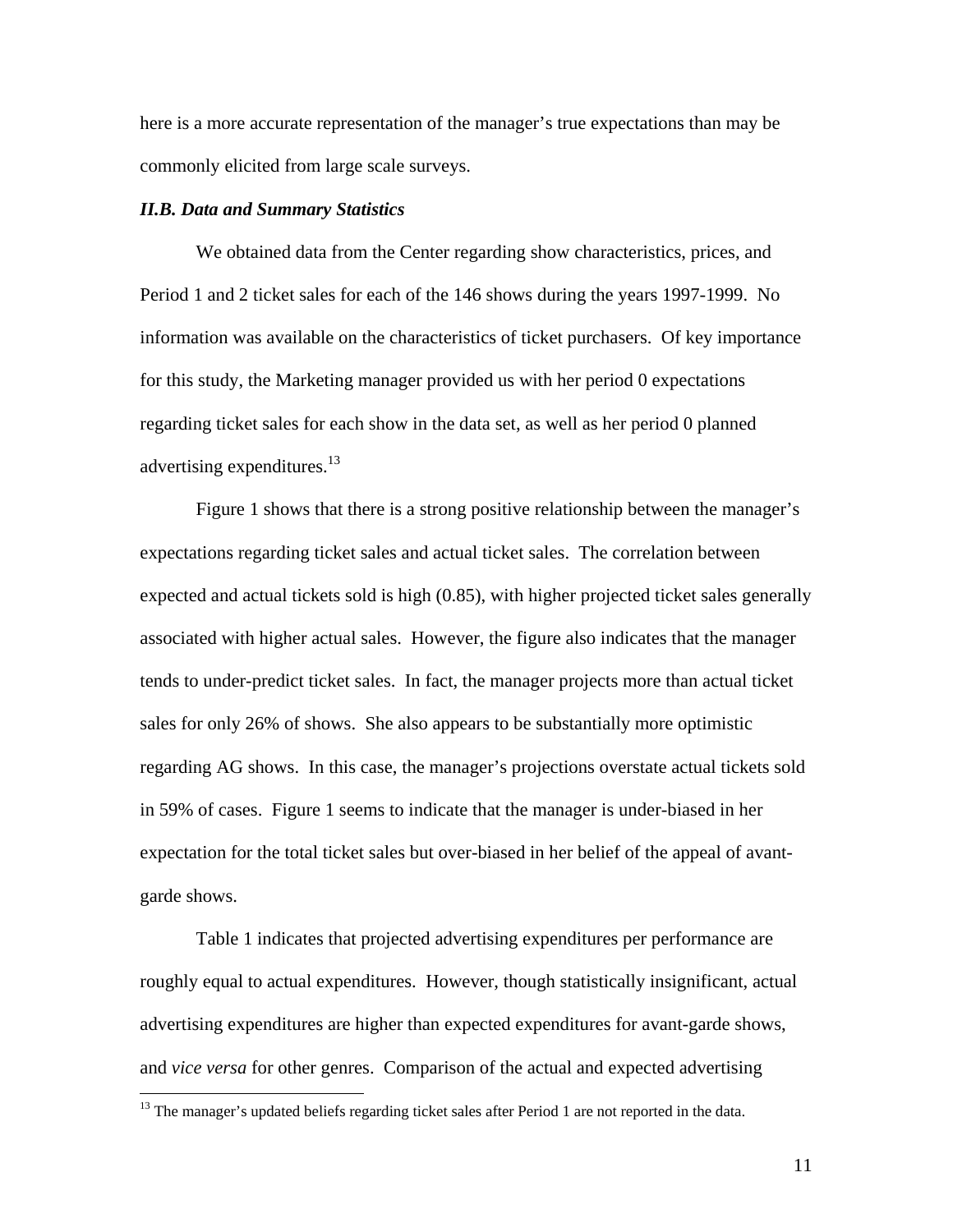expenditures by genre may suggest the consequences of the manager's beliefs concerning the latent attractiveness of avant-garde shows -- perhaps in response to slow first period sales, the manager substantially increase the actual advertising for avant-garde shows than what the manager expected. The third row of the table shows that the average ticket price of each show is about \$30, and there is no significant difference in pricing for avant-garde shows vs. other genres.

#### *II.C. OLS Estimates of Ticket Sales*

The difficulty faced by the econometrician in evaluating the impact of advertising, pricing, and product characteristics on tickets sold is illustrated by the results in Table 2. Columns (1) and (2) of the table present some OLS regression estimates of the price elasticity of demand for tickets sold for each performance, as well as the elasticity of advertising response and the impact of other product characteristics such as show genre and series membership. Taken at face value, the price coefficient implies that the demand curve for shows is upward sloping, since a 10 percent increase in price is associated with 3.2-3.4 percent increase in the number of tickets sold. On the other hand, advertising appears to reduce demand, since from column (1) a 10 percent increase in advertising expenditure is associated with a 1.2 percent decline in tickets sold! Even when the advertising effect is allowed to vary by show genre (avant-garde shows vs. non avant-garde shows), the OLS results in column (2) continue to show a negative effect of advertising.

The results in Table 2 suggest not surprisingly that pricing and advertising strategies are endogenous. If the manager believes a show is likely to be popular to potential customers, she will likely charge a higher price. Conversely, she might have an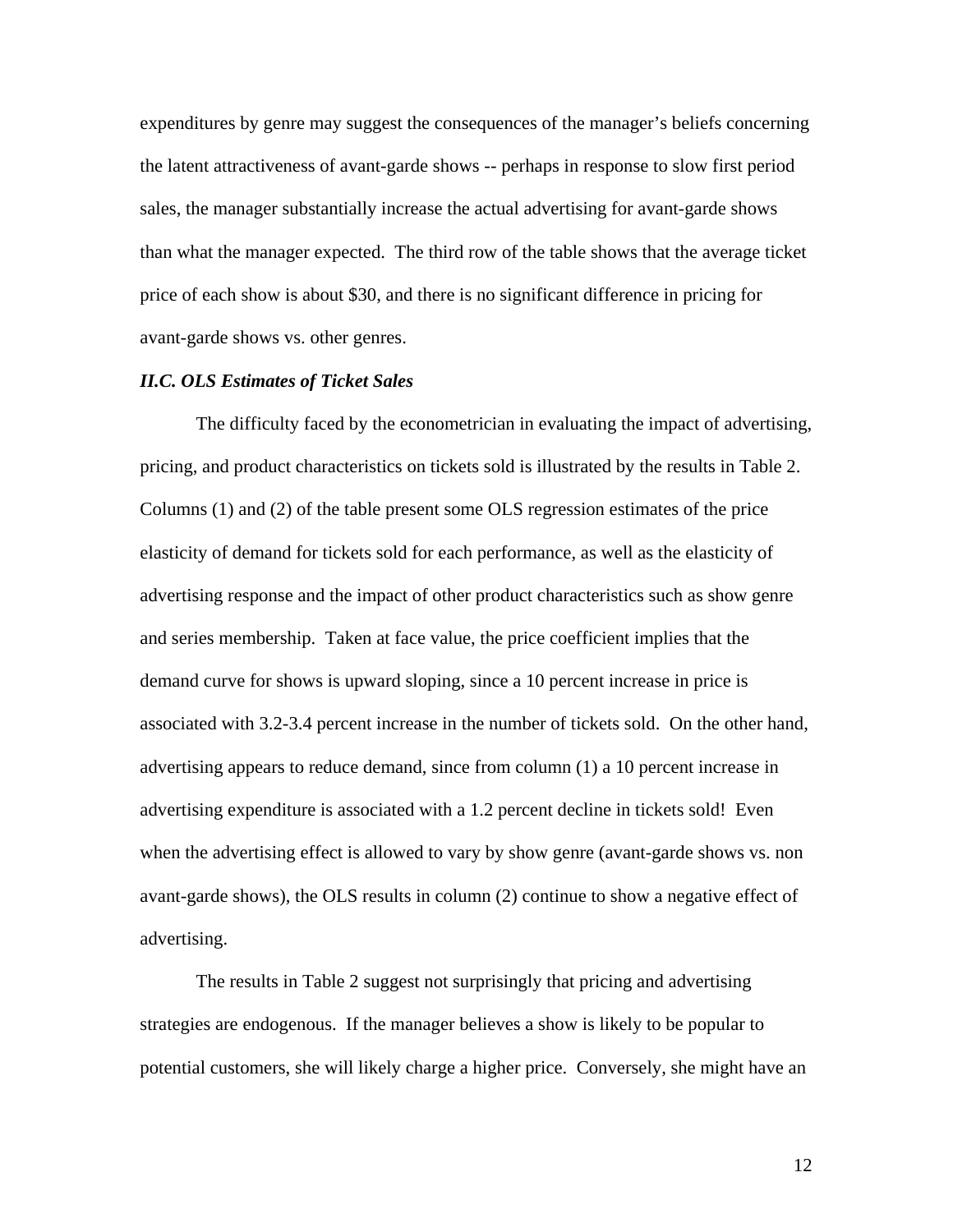incentive to advertise more for less attractive shows, generating the negative relationship observed in the table. Other product characteristics are also likely to be endogenous. For example, believing that "Vietnamese Water Puppets" is appealing to the audience the manager might move the show to a large venue. The potential endogeneity of many of the product attributes shown in Table 2 makes standard econometric approaches for generating unbiased estimates of the impacts of prices, advertising, and attributes particularly problematic. One is unlikely to find reasonable instruments for all the endogenous variables. In fact, even if product attributes are assumed to be exogenous, acceptable instruments may not be available for both pricing and advertising. Consequently, an alternative approach is required.

# **III. AN EMPIRICAL MODEL OF MANAGERIAL CHOICE WITH PARTIAL INFORMATION AND POTENTIALLY BIASED EXPECTATIONS**

In this section, we develop a framework for managerial decision-making in which the manager has partial information and may not have rational expectations. We begin by specifying a general parametric demand function for product *j* whose specification is known to both researchers and the manager up to a parameter set Θ:

$$
y_j = y(X_j, z_j, \omega_j; \Theta). \tag{1}
$$

In equation (1), Θ represents the effects of product attributes and managerial policies on the demand function,  $X_i$  is a vector of the product attributes (which may include variables describing the competitive environment), and *zj* consists of managerial decision variables (e.g., advertising expenditures, prices etc.). The variable  $\omega_i$  denotes the true product quality or attribute which is unobserved by researchers. Consequently, <sup>ω</sup>*<sup>j</sup>* will in general be correlated with *zj* and *Xj*, leading to a classical endogeneity problem. Simple linear or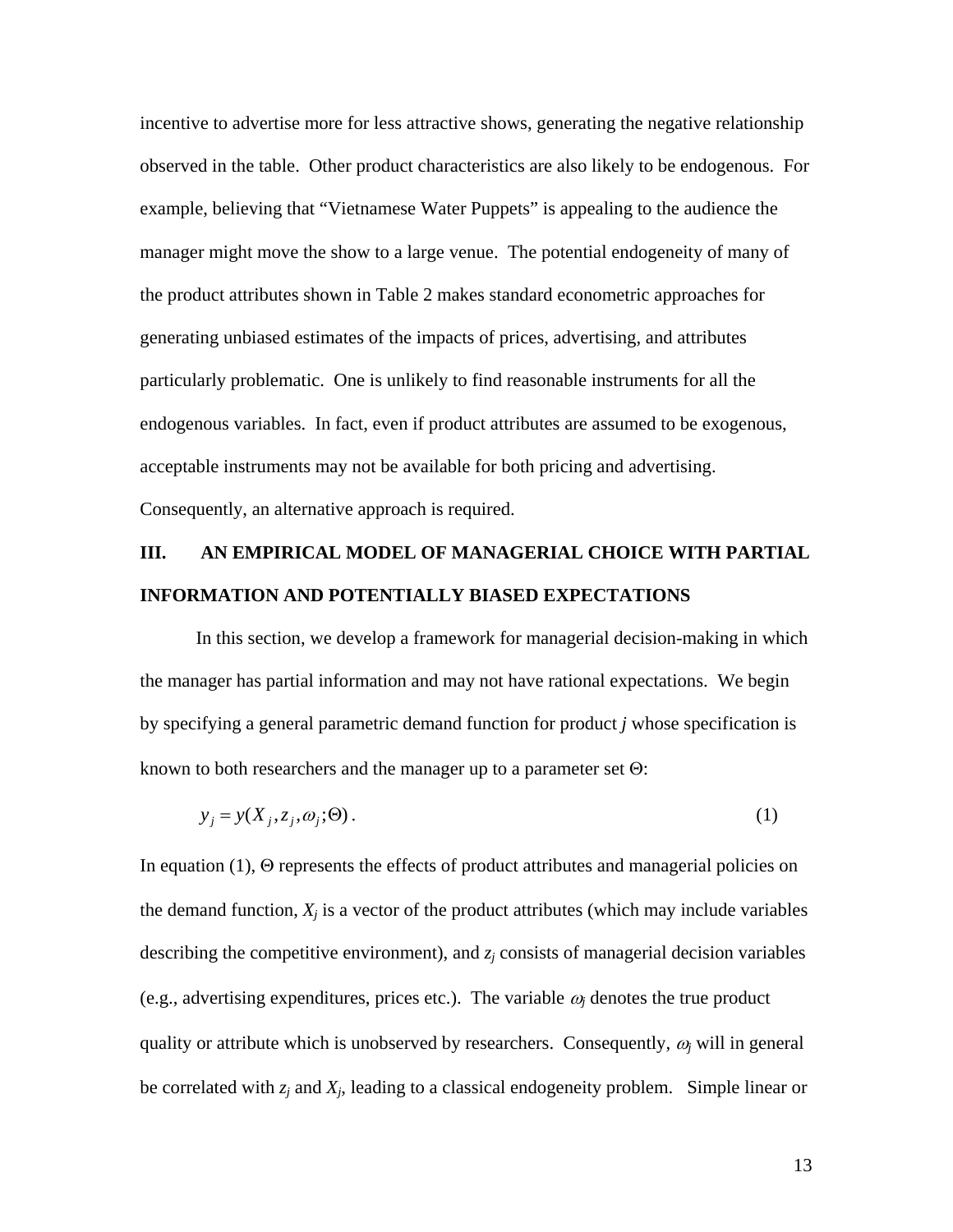non-linear regression of (1) will produce biased estimates of Θ, as illustrated in Table 2 above. Empirical researchers usually assume that  $\omega_i$  is correlated with  $z_i$  but not with  $X_i$ . However, in many cases (and most certainly for our data), such an assumption is invalid.

The manager may only partially observe the true  $\omega_i$ . Let  $\Omega_i$  be the managers' information set for product *j*, so that her belief of the true  $\omega_i$  is a conditional distribution function  $F^0(\omega|\Omega_j)$ . This belief has uncertainty if the information set is not perfect, i.e.,  $F^0$ has positive variance. Let  $\Theta^0$  be the set of parameters that represent the manager's perception of the impact of product attributes and managerial policies on the demand. Then the manager's *expected* market demand for product *j*,  $y_j^0$ , is

$$
y_j^0 = E[y_j | \Omega_j] = \int y(X_j, z_j, \omega_j; \Theta^0) dF^0(\omega | \Omega_j), \tag{2}
$$

This general specification allows  $\Theta^0$  to differ from the true parameters  $\Theta$ , so that the manager may be systematically biased in forming expectations of market demand. We do not impose the rational expectations assumption that  $y_j^0 = y_j$ .

The manager's expected objective function when making decisions for  $z_i$  is specified as

$$
V(z_j; X_j, W_j; \Theta^0, \Omega_j; \Psi^0) = \int u(X_j, W_j, y(X_j, z_j, \omega_j; \Theta^0); \Psi^0) dF^0(\omega | \Omega_j)
$$
 (3)

where  $W_j$  is a set of variables excluded from the market demand function (e.g., cost variables) and  $\Psi^0$  is the set of behavioral parameters. Note that specification (3) allows the manager to potentially have objectives other than traditional static profit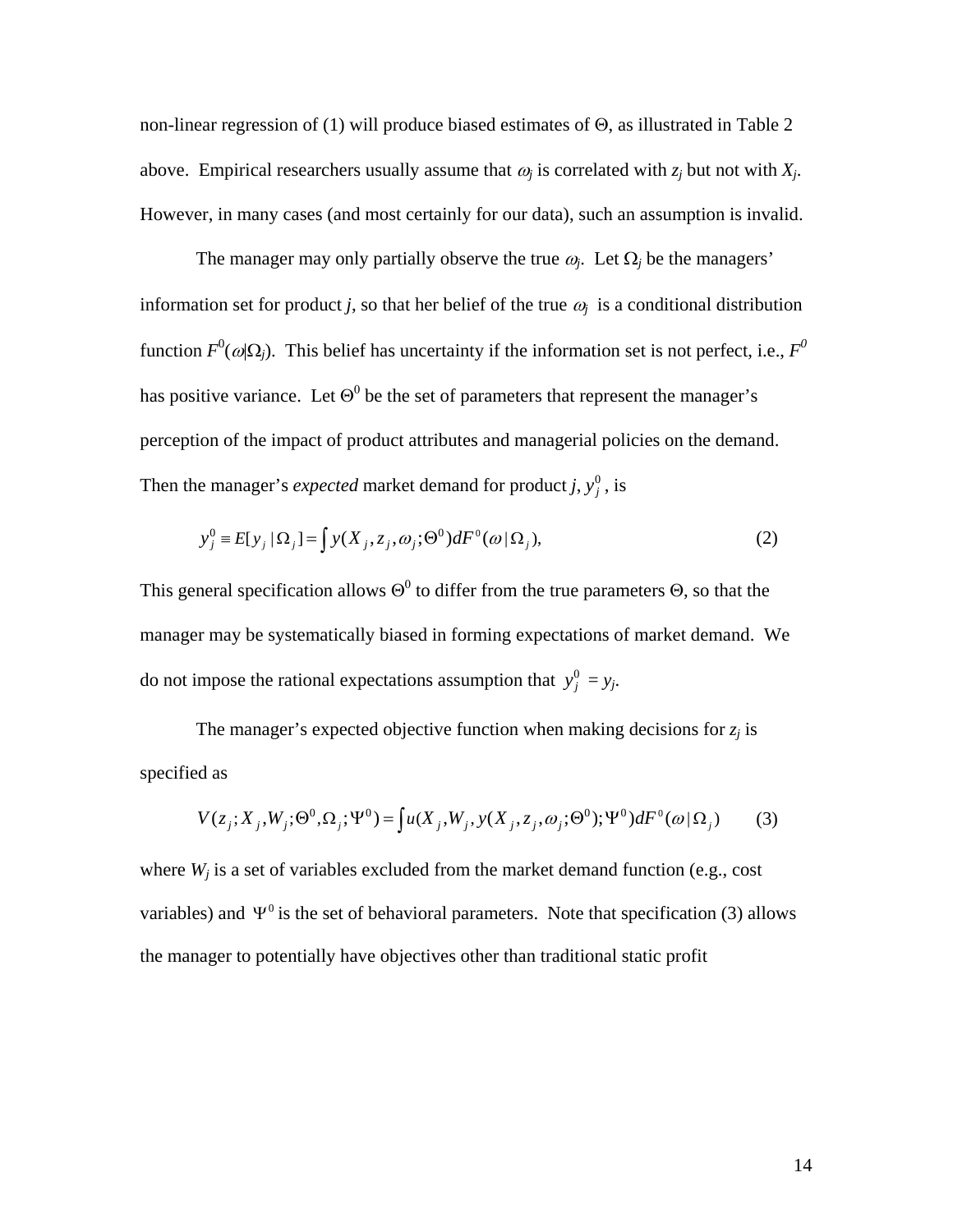maximization, such as preferences for market share or particular product attributes *Xj*. These factors are potentially important in the non-profit setting that we study.<sup>14</sup>

Under this specification, the manager chooses the optimal level of  $z_i$  to maximize her objective function. That is

$$
z_j^* = \arg \max_{z \in Z} V(z_j; X_j, W_j; \Theta^0, \Omega_j; \Psi^0) = h(X_j, W_j; \Theta^0, \Omega_j; \Psi^0).
$$
 (4)

It is common to write the observed  $z_i$  as

1

$$
z_j = z_j^* + \varepsilon_j = h(X_j, W_j; \Theta^0, \Omega_j; \Psi^0) + \varepsilon_j,
$$
\n<sup>(5)</sup>

where the stochastic variable  $\varepsilon_j$  is assumed to be independent with  $X_j$  and  $W_j$ . However, equation (5) shows that if  $\Theta^0 \neq \Theta$  and the manager's information set  $\Omega_i$  is not perfect, we cannot separately identify  $\Psi^0$  from her beliefs. For example, observing the manager advertising more for avant-garde shows from data we are unable to infer whether this is because avant-garde shows have more weight in the manager's objective function, or because the manger wrongly believes that advertising is more effective in generating revenue for avant-garde shows.

#### *III.A. Overview of the Econometric Implementation of the Model*

We adopt a two-step strategy to estimate the model parameters. Standard econometric approaches find instruments for the endogenous variables in the demand function. However, appropriate instruments may not be available (as in our application). The key difference of our approach is to use the data on the period 0 managerial expectations of outcomes  $y_j^0$  to infer unobservables in the demand function that are independent of observed show attributes  $X_j$  and decision variables  $z_j$ . We then construct

 $14$  Even for for-profit firms, a manager's decisions may be inconsistent with the firm's profit maximization objective if there exist agency problems.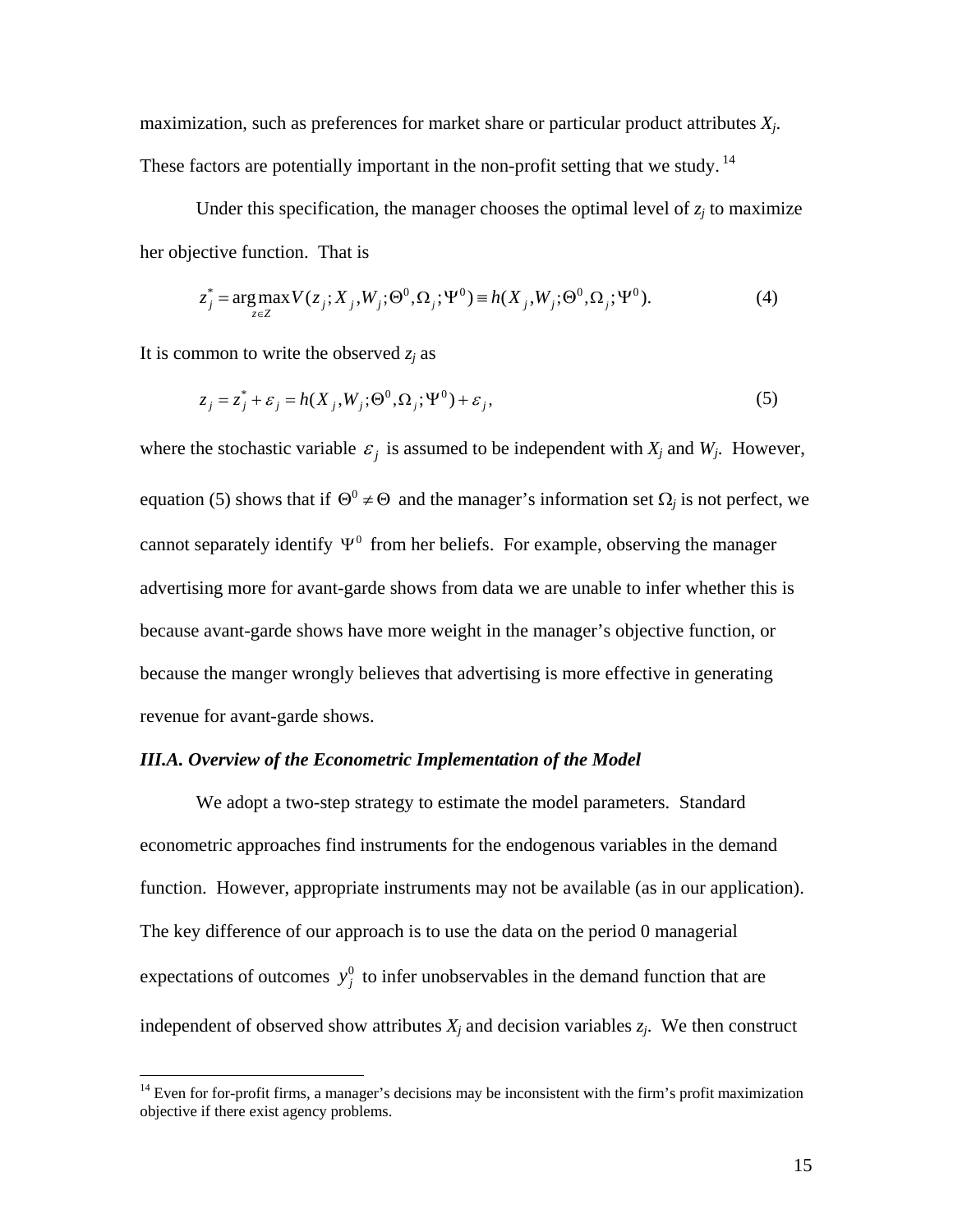moment conditions for the first step model estimation. Specifically, we model the manager's updated beliefs regarding the latent product attribute <sup>ω</sup>*j* after new information arrives in period 1 by combining the observed and expectations data. This allows us to "invert" the unobservables and hence specify the pure demand shock unexpected to the manager in both periods 1 and 2. In this step we obtain consistent estimates for  $(\Theta \cdot \Theta^0)$ , as well as a subset of the true and perceived demand parameters that relate to the effectiveness of decision variables  $z_j$ <sup>15</sup> Conditional on these estimates, our second step is to recover the preference parameters  $\Psi^0$  in the managerial objective function  $V(.)$  in equation (3).

In summary, this approach allows us to make the following contributions:

- 1. We allow for a general case where the unobservable stochastic component  $\omega_i$  is correlated with  $X_j$  as well as  $z_j$ . We do not need to impose the restriction that product attributes  $X_i$  are exogenous, as is typical in the empirical literature.
- 2. We allow for a general case where managers may have biased belefs, *i.e.*,  $\Theta^0 \neq \Theta$ , in decision making, and may have partial information about the unobservables in the demand function.
- 3. Because of (1) and (2), we are able to estimate the parameters of the manager's objective function without imposing potentially restrictive assumptions, such as rational expectations, for identification. We can recover managerial objectives that are potentially inconsistent with the static profit maximization assumption. We can also examine the sensitivity of the estimated preference parameters to alternative assumptions regarding expectations.

<u>.</u>

 $15$  This will be explained more fully below.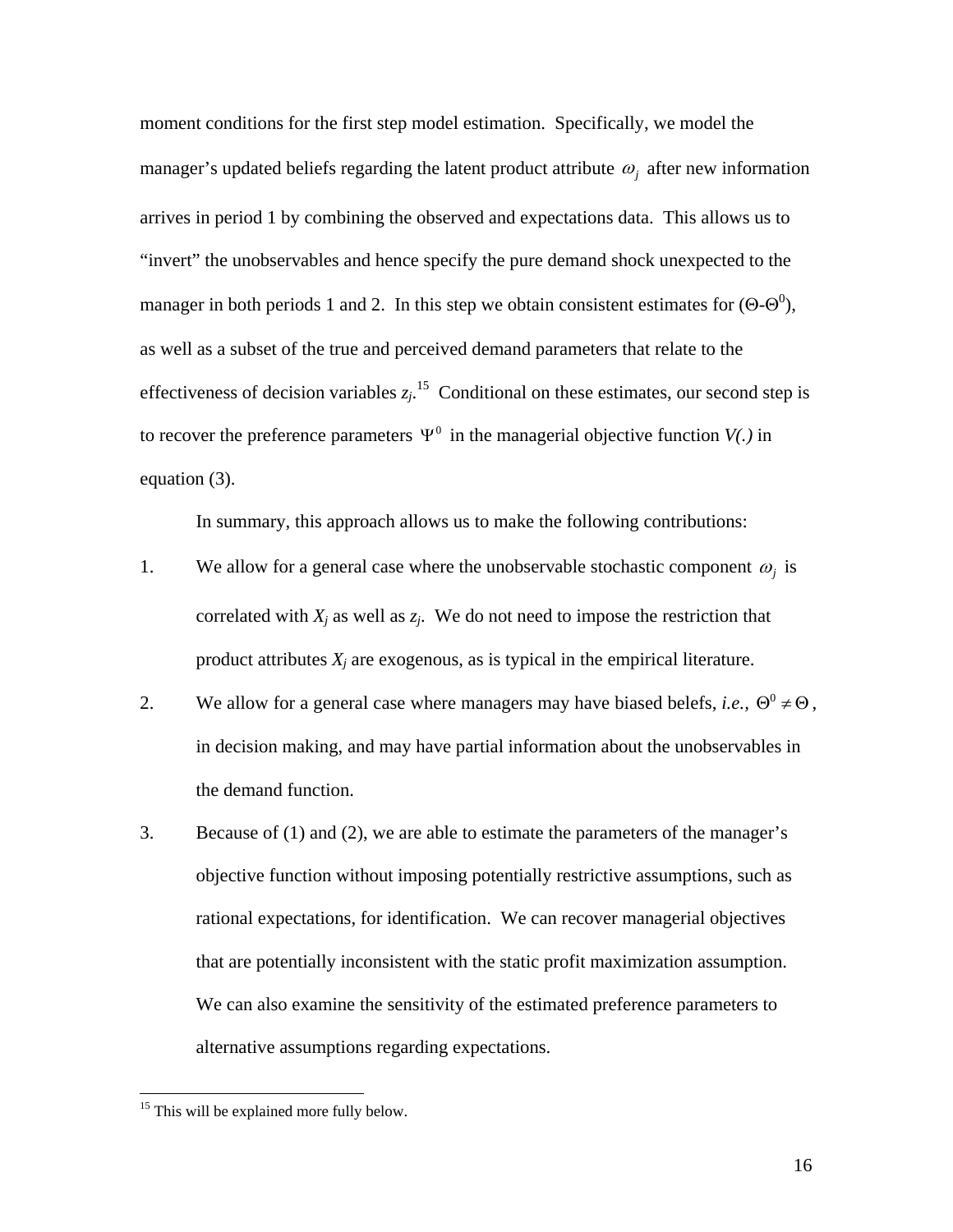# **IV. DOES THE MANAGER HAVE UNBIASED BELIEFS?**

In this section, we use the expectations data to examine whether the manager has biased beliefs for the demand parameters Θ, and recover both the true and her perceived advertising effects. To begin, we adopt a Cobb-Douglas specification for equation (1):

$$
Y_j = e^{\alpha + X_j \beta + Ad_j \cdot \gamma + \omega_j} \tag{6}
$$

where  $Y_i$  is the total ticket sales of *j*,  $\alpha$  is a constant,  $X_i$  the show attributes that include genre, series, day of week, show time, venue, period dummies, year dummies, and (log of) prices. The manager's decision variable  $z_i$  is the (log of) advertising expenditures for show  $j$ ,  $Ad<sub>j</sub>$ . Recall that  $X<sub>j</sub>$  is determined before any tickets are sold (period 0) and cannot be adjusted during the season, while *Adj* is chosen one month before the performance date (period 2), at which time the manager has observed initial ticket sales. Finally,  $\omega_i$  is a stochastic component representing the appeal of the show which may correlate with *Xj* and *Adj*.

#### *Demand Functions and Managerial Expectations in Period 0*

Given  $\omega_i$  and  $Ad_i$ , the manager believes that total ticket sales are the following:

$$
Y_j^0 = e^{\alpha^0 + X_j \beta^0 + Ad_j \cdot \gamma^0 + \omega_j}
$$

where the superscript 0 represents the manager's beliefs. The above specification is equivalent to (6) except that the manager's perceptions concerning the effects of show attributes may be different from the actual effects, *i.e.*,  $\alpha \neq \alpha^0$ ,  $\beta \neq \beta^0$ , and  $\gamma \neq \gamma^0$ . This allows for the possibility that the manager makes systematic mistakes in forecasting policy implications, perhaps due to her limited information or the lack of experience.

The manager may also be uncertain about the true appeal of show *j* to the public, implying that  $\omega_i$  is stochastic in the above specification. Similarly, in period 0 the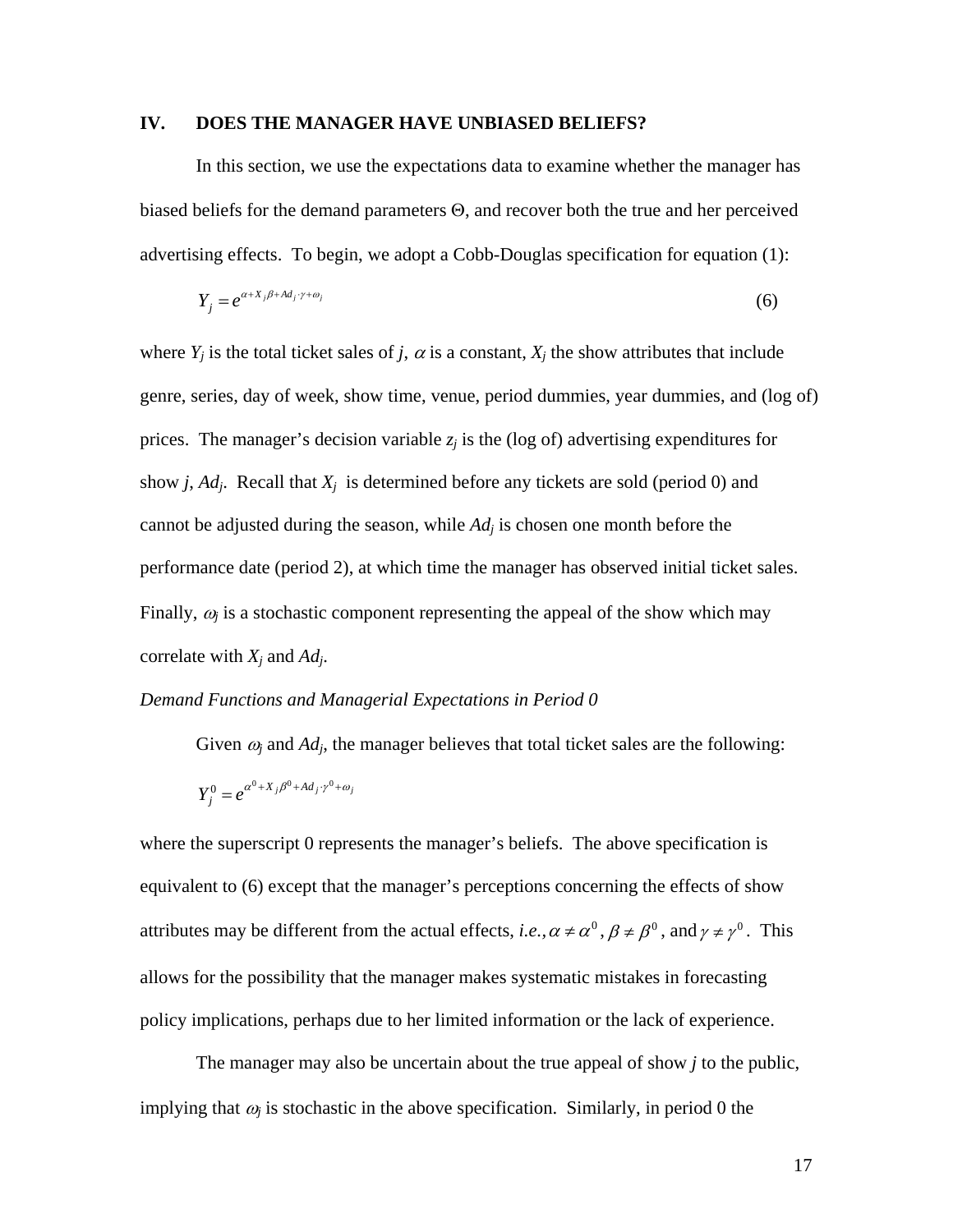manager is uncertain of *Ad<sub>i</sub>* since she expects that unforeseen demand shocks may occur in period 1 requiring her to adjust her advertising policy. Let  $\Omega_{j,0}$  be the manager's information set for performance *j* in period  $0<sup>16</sup>$  Based on the above assumptions, the manager's expected total ticket sales is:

$$
E[Y_j^0 \mid \Omega_{j,0}] = \int e^{\alpha^0 + X_j \beta^0 + Ad_j \cdot \gamma^0 + \omega_j} dF(\omega_j) dG(\Delta d_j)
$$
\n
$$
\tag{7}
$$

where *F* and *G* are the distribution functions for  $\omega_i$  and  $Ad_i$ , respectively. We assume that the manager perceives  $\omega_j$  as normally distributed with prior mean  $\omega_j^0$  and prior variance  $\sigma_0^2$  ( $\omega_j \sim N$  ( $\omega_j^0$ ,  $\sigma_0^2$ )). We also assume that the manager's beliefs regarding future advertising expenditure are distributed as  $N(Ad_j^0, \sigma_{A d_0}^2)$ .

A complicating factor in the analysis is that while the expectations are reported in period 0, the manger makes her advertising decision after observing the number of tickets sold to show *j* sales in period 1, denoted by  $Y_{1,j}$ . We now describe how the updating process is incorporated into the econometric model. Recall that advertising for any performance comes only in period 2. We use another Cobb-Douglas function to specify the demand in period 1:

$$
Y_{1,j} = e^{\alpha_1 + X_j \beta_1 + \omega_{1,j}} \tag{8}
$$

Note that  $X_i$  in (8) are the same as in (6) since they cannot be changed after the season starts;  $Ad<sub>i</sub>$  does not enter (8) because there is no advertising in period 1. The variable  $\omega_{1,i}$ is the period 1 unobserved show attractiveness that will be explained in detail later. Our specifications of the total and first period ticket sales allow that  $\beta \neq \beta_1$ , which is desirable

 $\overline{a}$ 

<sup>&</sup>lt;sup>16</sup> The information set includes show attributes  $X_j$  and the manager's expected advertising spending and expected show appeal.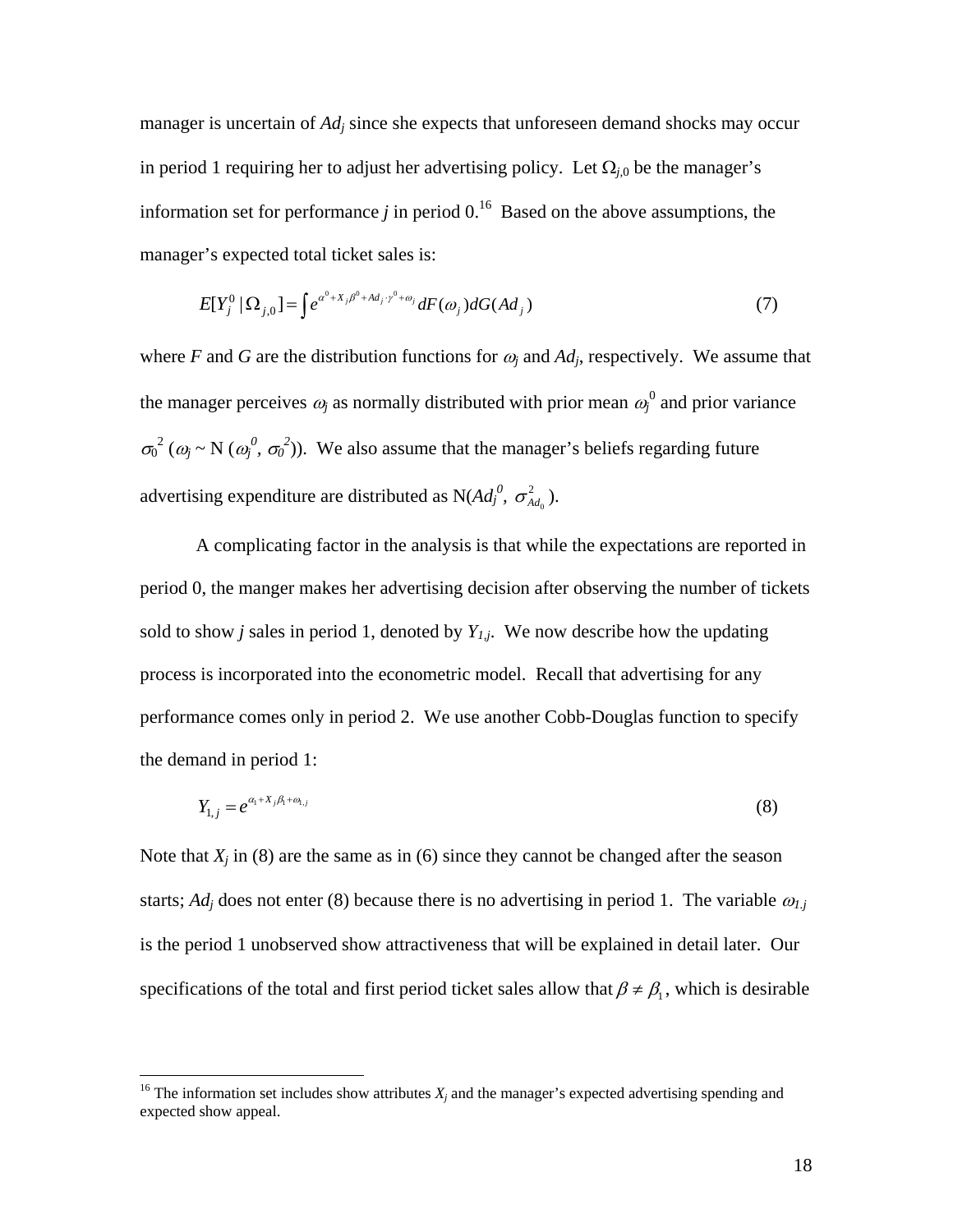since some show attributes may have different impacts on ticket sales in the two periods.17

From (6) and (8) we can write the ticket sales function in period 2 as:

$$
Y_{2,j} = Y_j - Y_{1,j} = Y_{1,j} \cdot (e^{\alpha_2 + X_j \beta_2 + Ad_j \cdot \gamma + \omega_{2,j}} - 1) , \qquad (9)
$$

where  $\alpha_2 = \alpha - \alpha_1$ ,  $\beta_2 = \beta - \beta_1$ ,  $\omega_{2,i} = \omega_i - \omega_{1,i}$ .

Analogous to equation (7), we assume that the manger's expected first period ticket sales, given the information set  $\Omega_{i,0}$ , is the following:

$$
E[Y_{1,j}^0 | \Omega_{j,0}] = \int e^{\alpha_1^0 + X_j \beta_1^0 + \omega_{1,j}} dF^1(\omega_{1,j}), \qquad (10)
$$

where  $F<sup>1</sup>$  is the manager's perceived distribution of  $\omega_{1,i}$ . The manager only reports the total expected ticket sales for each show in the data. Given that she may update her beliefs of the show attractiveness if the first period ticket sales are different from her expectation, we must make an assumption in the model regarding her beliefs of show appeal in period 1. We assume that the manager expects show attractiveness to have equal multiplicative effect on ticket sales in periods 1 and 2. The manager's prior belief of the show attractiveness in period 1,  $\omega_{l,j}$ , is distributed as  $N(\omega_j^0, \sigma_1^2)$ , where the variance  $\sigma_1^2$  for first period ticket sales may be different from that for total ticket sales  $\sigma_0^2$ . Note that we do not restrict the realized value  $\omega_j$  to be equal to  $\omega_{1,j}$  in equations (6) and (8).

# *Updating Managerial Expectations in Period 1*

 $17$  For example, series package, in which shows that belong to same genre are bundled together and sold before the season starts, may affect ticket sales positively in period 1 but negatively in period 2. In this case  $\beta_1$  for series package is positive and  $\beta_2$  is negative.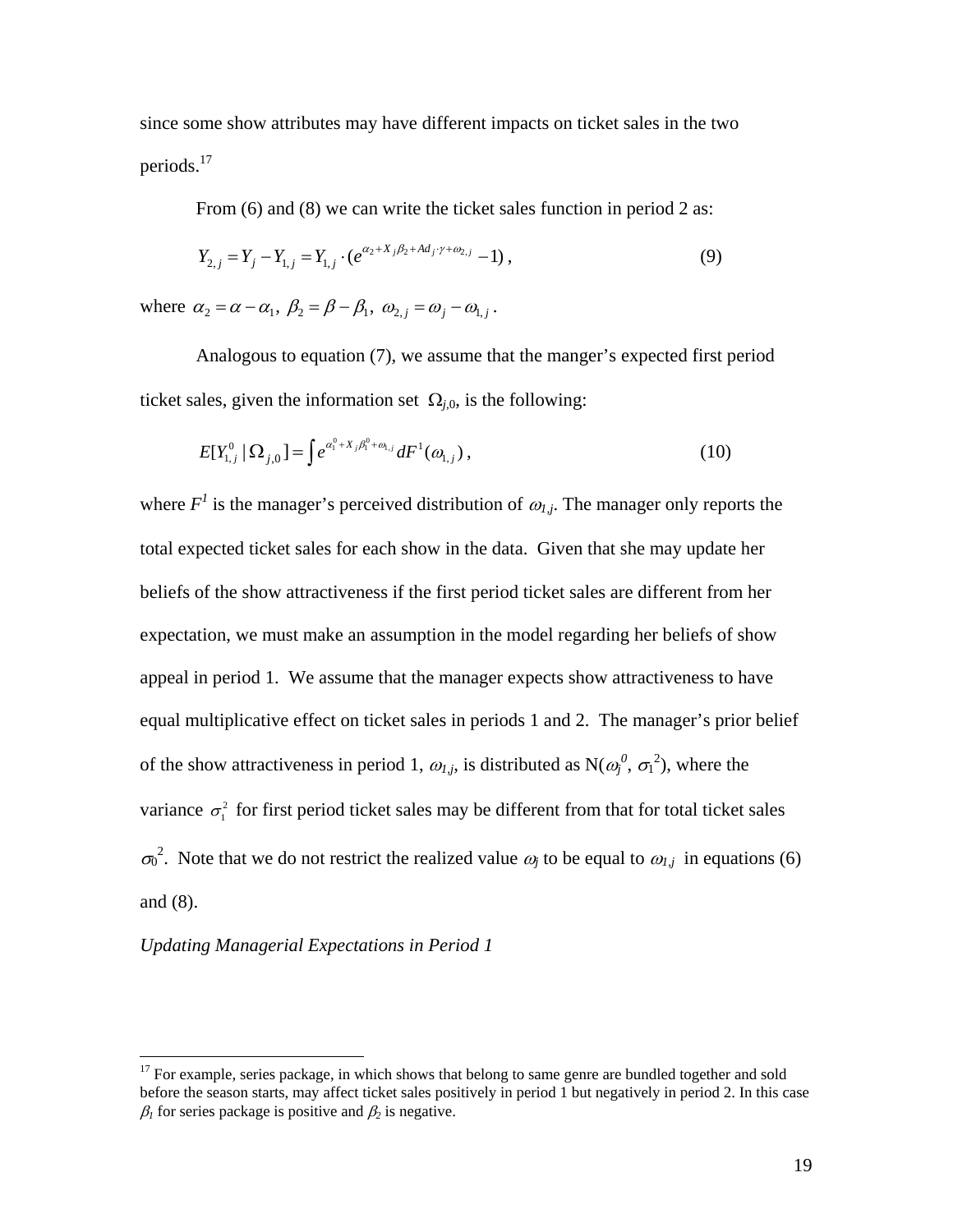Define  $\zeta_{1,j} = \omega_{1,j} - \omega_j^0$  as the deviation of the show attractiveness from the manager's expected period 1 ticket sales, and the analogous period 2 deviation,  $\xi_{2,j} = \omega_j - \omega_j^0 - \xi_{1,j}$ . Note that  $\xi_{1,j}$  is a pure demand shock to the manager in period 0 when  $X_j$  are determined; hence,  $\xi_{1,j}$  is uncorrelated with  $X_j$ . The additional shock  $\xi_{2,j}$ occurs in period 2. As  $y_{1,j}$  is known to the manager when she makes advertising decisions in period 2,  $\xi_{1,j}$  may be correlated with the actual advertising expenditures  $Ad_j$ . Let  $V_{1j} = \{X_j, Ad_j^0\}$ . We follow the standard assumption that  $E[\xi_{1,j} | V_{1j}] = 0$ , and  $E[\xi_{2,j} | V_{1j}] = 0$ . These assumptions are very reasonable since in the model we allow the intercepts in the expected and true demand functions to be different, i.e.,  $\alpha \neq \alpha^0$  and  $\alpha_1 \neq \alpha_1^0$ . If the manager constantly over- or under-estimates the true show attractiveness  $\omega_j$ , such a difference should be reflected in differences  $\alpha - \alpha^0$  and  $\alpha_1 - \alpha_1^0$ .

Let  $\xi_{1,j}^0$  be defined as the demand shock perceived by the manager after period 1. This can be expressed as

$$
\xi_{1,j}^0 = (\alpha_1 - \alpha_1^0) + X_j (\beta_1 - \beta_1^0) + \xi_{1,j}.
$$

Such a demand shock comes from two sources: the true shock,  $\xi_{1,j}$ ; and the systematic error in predicting the true impact of show attributes of which the manager is unaware,  $(\alpha_1 - \alpha_1^0) + X_j(\beta_1 - \beta_1^0)$ . Therefore, even though  $E[\xi_{1,j}] = 0$ ,  $E[\xi_{1,j}^0]$  may not be zero. For example, if the appeal of AG shows is over-estimated, ticket sales of AG shows in period 1 are more likely to become negative shocks to the manager.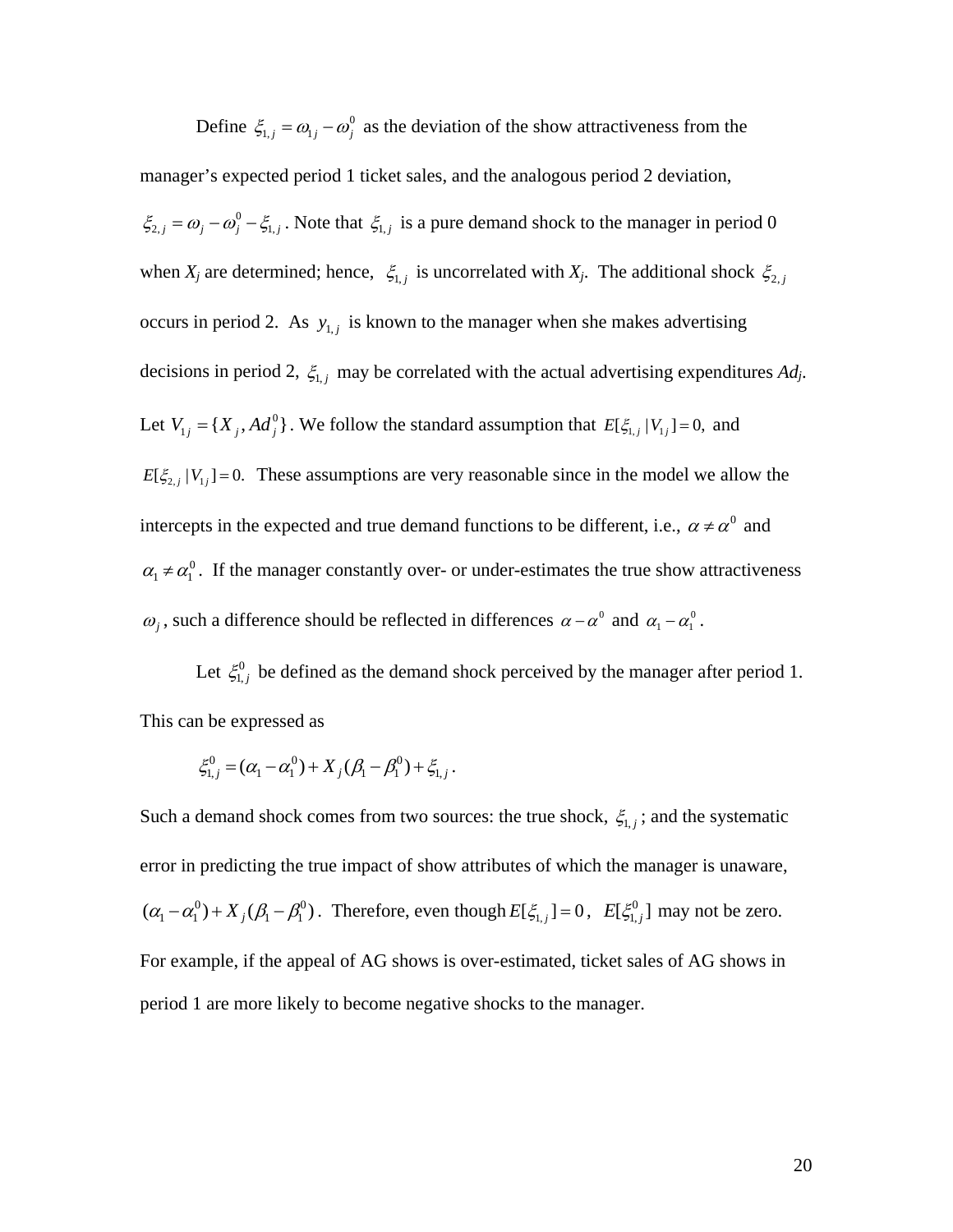We decompose the difference between the show attractiveness and the manager's expectation into two components,  $\xi_{1,j}^0$  and  $\xi_{2,j}^0$  where  $\xi_{2,j}^0 = \omega_j - \omega_j^0 - \xi_{1,j}^0$ . After observing  $\xi_{1,j}^0$ , the manager may use this new information to update her belief regarding  $\xi_{2,j}^0$ . Let  $\Omega_{I,j}$  be the information set for the manager after period 1, which now includes the ticket sales information in period 1. We assume a linear updating rule of the following form:

$$
E[\xi_{2,j}^0 | \Omega_{1,j}] = \theta \cdot \xi_{1,j}^0 \quad \text{and} \quad \text{var}[\xi_{2,j}^0 | \Omega_{1,j}] = \sigma_2^2 \,.
$$

Suppose  $\xi_{1,j}^0$  is positive. This means that first period ticket sales are  $\xi_{1,j}^0$  percent higher than expected. If  $\theta$  is zero, this updating rule implies that the manager now expects that the final ticket sales will also be  $\xi_{1,j}^0$  percent higher than expected. If - $1 < \theta < 0$ , the manager expects higher total ticket sales but the magnitude will be smaller than  $\xi_{1,j}^0$  percent. This is perhaps because the manger expects a certain degree of substitution between period 1 and period 2 ticket sales. If  $\theta$  is -1, the manager does not update her belief of the total ticket sales; instead, she expects that the increase in period 1 only comes from those consumers who would have purchased in period 2.

Next, define  $\tilde{\eta}_j = \xi_{2,j} - \xi_{2,j}^0 = \xi_{2,j} - \theta \cdot \xi_{1,j}^0$ . This is an unexpected demand shock from the manager's perspective after period 1 when she makes the advertising decisions. If the manager's beliefs of the impacts of show attributes are biased,  $E[\tilde{\eta}_i]$  will be equal to  $-\theta \cdot [(\alpha_1 - \alpha_1^0) + X_j(\beta_1 - \beta_1^0)]$ . Let  $\eta_j = \tilde{\eta}_j + \theta \cdot [(\alpha_1 - \alpha_1^0) + X_j(\beta_1 - \beta_1^0)]$ , and

 $\overline{a}$ 

<sup>&</sup>lt;sup>18</sup> Similar to  $\xi_{1,j}^0$ , we use  $\xi_{2,j}^0$  to distinguish from another stochastic variable  $\xi_{2,j} = \omega_j - \omega_j^0 - \xi_{1,j}$  when there are no biased beliefs.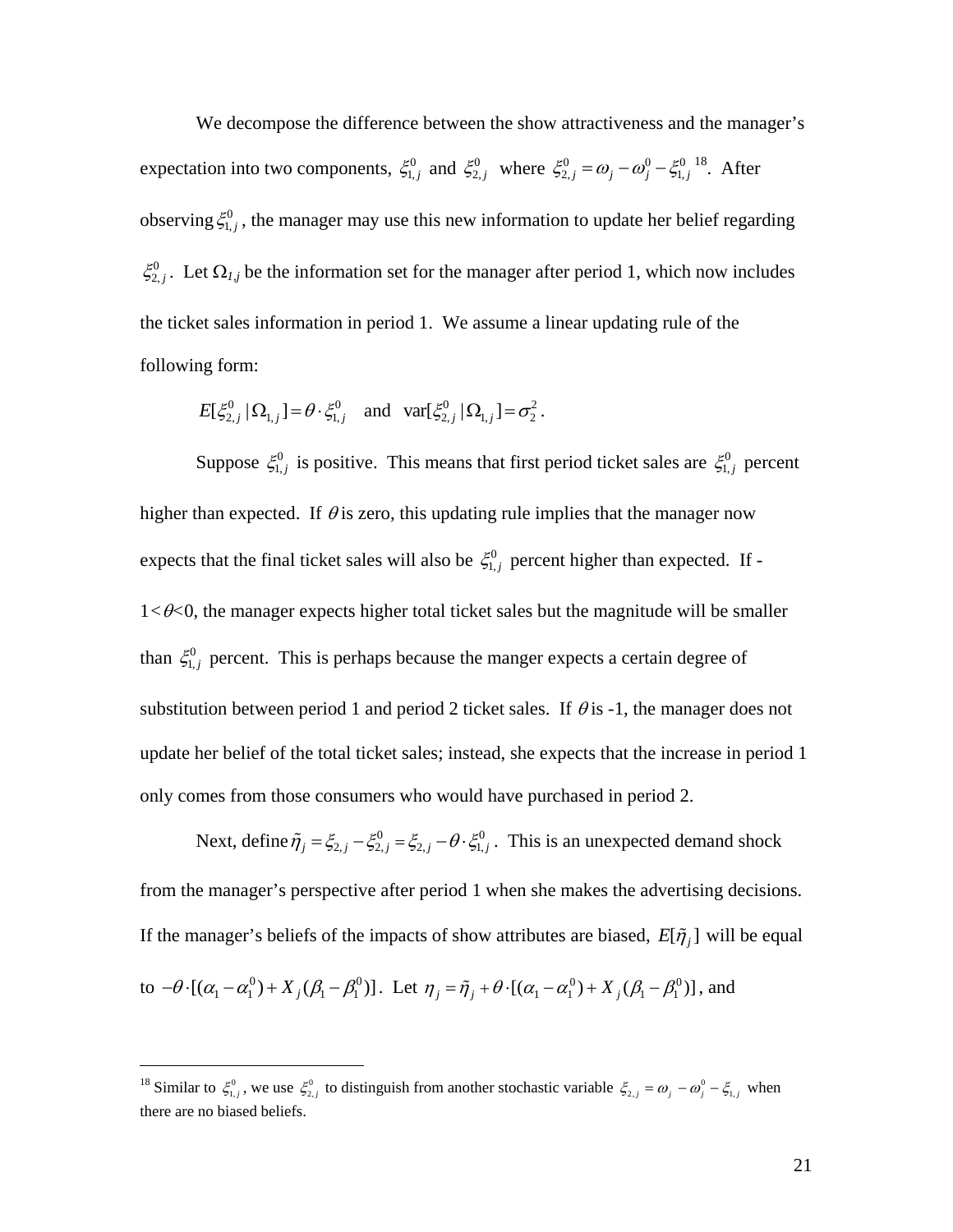$V_{2j} = {X_j, Ad_j^0, Ad_j}$ , we have another moment condition,  $E[\eta_j | V_{2j}] = 0$ , that may be used to estimate the demand and expectation parameters

In summary, the manager's expected show attractiveness,  $\omega_j^0$ , may be correlated with performance attributes  $X_j$  as well as expected and actual advertising expenditures  $Ad_j^0$  and  $Ad_j$ , respectively. However, the stochastic variable  $\xi_{1,j}$  is unexpected to the manager; hence it is uncorrelated with  $X_j$  and  $Ad_j^0$ . Nevertheless,  $\xi_{1,j}$  may affect  $Ad_j$ since the manager may update her belief about the true show attractiveness  $\omega_j$  at the end of period 1. This implies that using expectations data  $E[Y_j^0 | \Omega_{j,0}]$  together with  $Ad_j$  and other show attributes  $X_j$  as independent variables to estimate the demand function is problematic: Even that  $E[Y_j^0 | \Omega_{j,0}]$  helps to "control" for the unobservable  $\omega_j$ ,  $\xi_{1,j}$  may correlate with advertising decisions; hence, estimated advertising effects may still be biased. However, conditional on information set  $\Omega_l$ , the stochastic variable  $\eta_j$  is unexpected to the manager and so is uncorrelated with  $X_j$ ,  $Ad_j^0$ , and  $Ad_j$ . As a result, we have the following moment conditions: (i)  $E[\xi_{1,j} | V_{1j}] = 0$ , and (ii)  $E[\eta_j | V_{2j}] = 0$ . These are the identification conditions for the model estimation in the first step (see the detailed discussion of the econometric implementation in Appendix A).

It is important to note that the true data generating process for  $(\xi_{1,j}, \xi_{2,j})$  need not be specified, except that their expectations conditional on  $V_{1j}$  are zero. Although we parametrically model the updating of  $\omega_i$  for the manager, this is consistent with various updating rules in the literature (see our discussion in Appendix B). If there are no systematic bias in the manager's beliefs,  $(\xi_{1,j}, \xi_{2,j})$  are equivalent to  $(\xi_{1,j}^0, \xi_{2,j}^0)$ .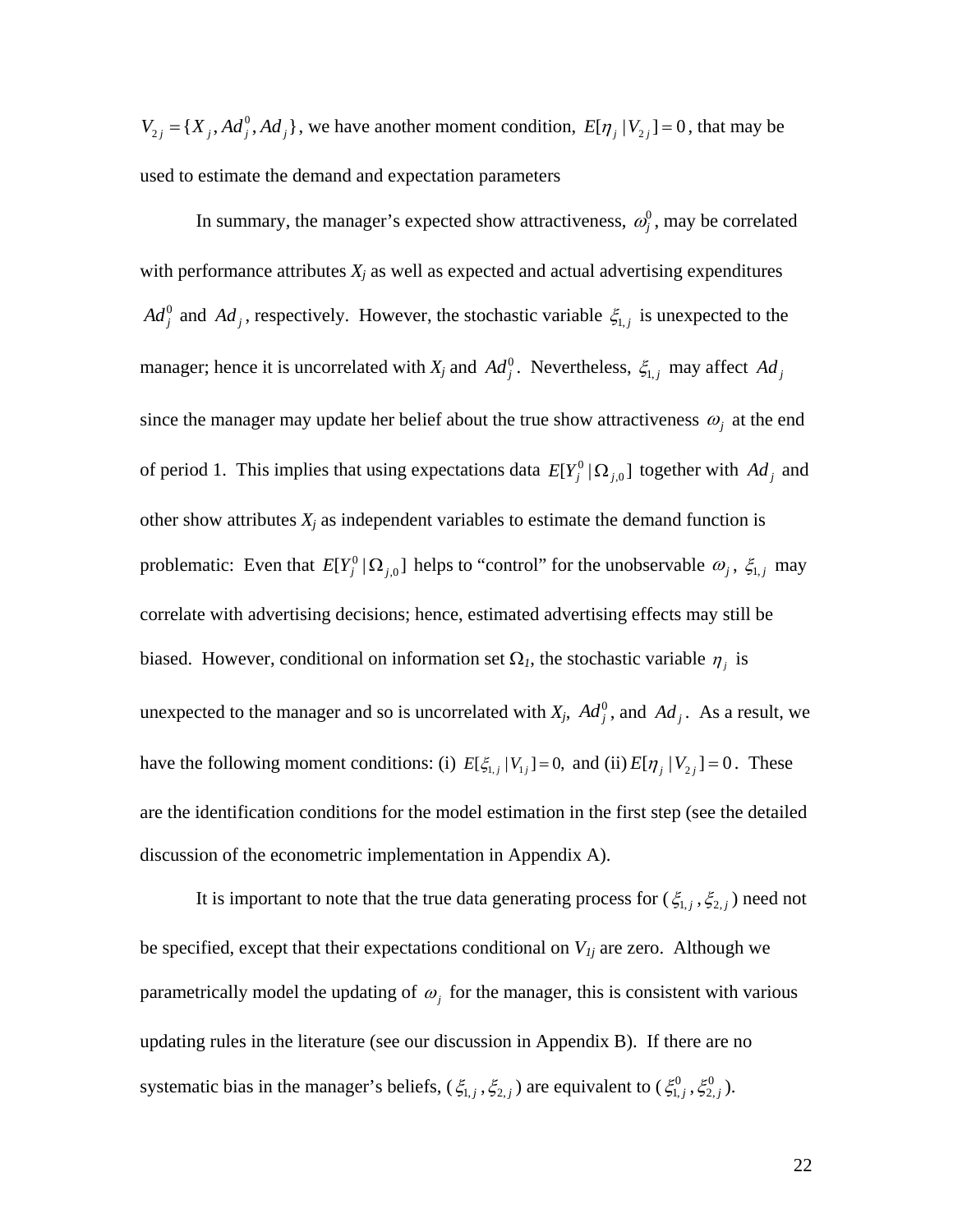From the models we can estimate the true and expected advertising effects  $\gamma$  and  $\gamma^0$ , respectively, but we can only recover the differences ( $\beta - \beta^0$ ) (see our discussion in Appendix A). We can identify the effects if decision variables can be adjusted as new information in period 1 arrives, but not for product attributes, including price, that are fixed overtime. In general, if policies such as prices are dynamically adjusted in response to changing market conditions, we could recover their effects with expectations data. However, for decisions that are fixed after a product is introduced into the market (e.g., product designs) only the difference between expected and actual effects can be estimated.<sup>19</sup>

Our model is similar in many respects to the strategy used in Olley and Pakes (1996) and Levinsohn and Petrin (2003) that estimates the production function. These papers decompose the unobserved state variables in the production function into two components. First,  $\omega_t$  is the firm's unobserved productivity shock in period *t*. Its expected value conditional on the past shock,  $E[\omega_t/\omega_{t-1}]$ , will affect capital input decisions  $k_t$  (analogous to  $\omega^0$  on performance attributes in our model), while it's realized value will affect the labor input decisions  $l_t$  (analogous to the impact of  $(\omega^0 + \theta \cdot \xi_1^0)$ ) on advertising decisions in our model). Another state variable  $\eta_t$  (similar to our $\eta$ ) has no effect on both  $k_t$  and  $l_t$ . Their estimation strategy, as the first step, is to use other inputs such as investment  $i_t$  or intermediate input  $i_t$  in their data as an instrument, and invert  $\omega_t$ as a non-parametric function of inputs except *lt*. Conditional on the estimated labor

<u>.</u>

<sup>&</sup>lt;sup>19</sup> If we followed the standard assumptions in the previous literature that product attributes are exogenous (and therefore uncorrelated with the unobserved demand shocks), we could directly estimate the impacts of product attributes on demand from equation (6) after obtaining the estimate of the advertising effect.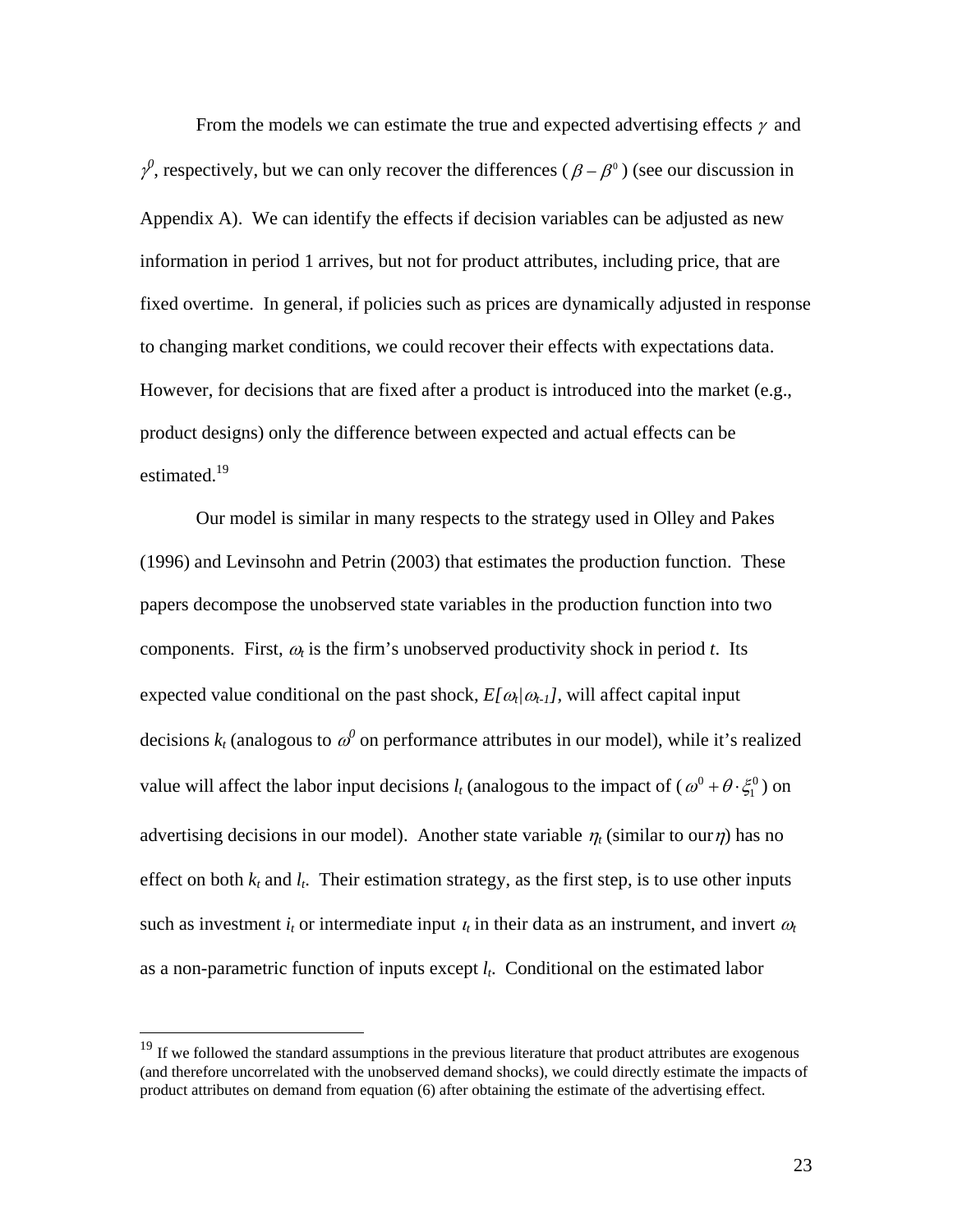coefficient obtained from the first step, their second step is to assume that  $\omega_t$  follows a first-order Markov process, i.e.,  $\omega_t = E[\omega_t | \omega_{t-1}] + \xi_t$ , where  $\xi_t$  is an unexpected productivity shock uncorrelated with *kt*. Instead of instrumental variables, we use the manager's expectations data. We model how the manager updates her belief of the unobserved show attractiveness,  $\omega$ , after observing the first period ticket sales. This is similar to the second step in Olley and Pakes and Levinsohn and Petrin, but we use a linear updating rule. Though our method may be more restrictive than the nonparametric specification,<sup>20</sup> it does not require other potentially restrictive conditions in the model, e.g., the *monotonicity* condition that relates to the objective function of decision makers. $^{21}$  Further, because we have the prior expectations data, our model allows that the manager may not have perfect information and may make systematic errors.

#### *IV.A. Estimation Results*

 $\overline{a}$ 

Table 3 presents the GMM results of the analysis of the demand for tickets, based on the above moment conditions. As discussed above, we are unable to consistently estimate the impact of time-invariant show attributes, including price, on demand. However, we are able to estimate the extent to which the manager's beliefs concerning the effect of these attributes on demand are biased. The first row of Panel A suggests that while the manager slightly underestimates the price elasticity of demand for Center

<sup>&</sup>lt;sup>20</sup> It is possible to use a non-parametric updating rule such as  $E[\omega | \Omega_1] = g(\omega^0, \xi_1^0)$ . We choose a more restrictive linear rule because we do not have as many data points as in their data; hence, estimator efficiency is critical.

 $21$  As a non-profit organization, the Center is very likely to have objectives other than profit maximization. A lot of research has been done related to the comparison of the objective functions between for- and nonprofit organizations.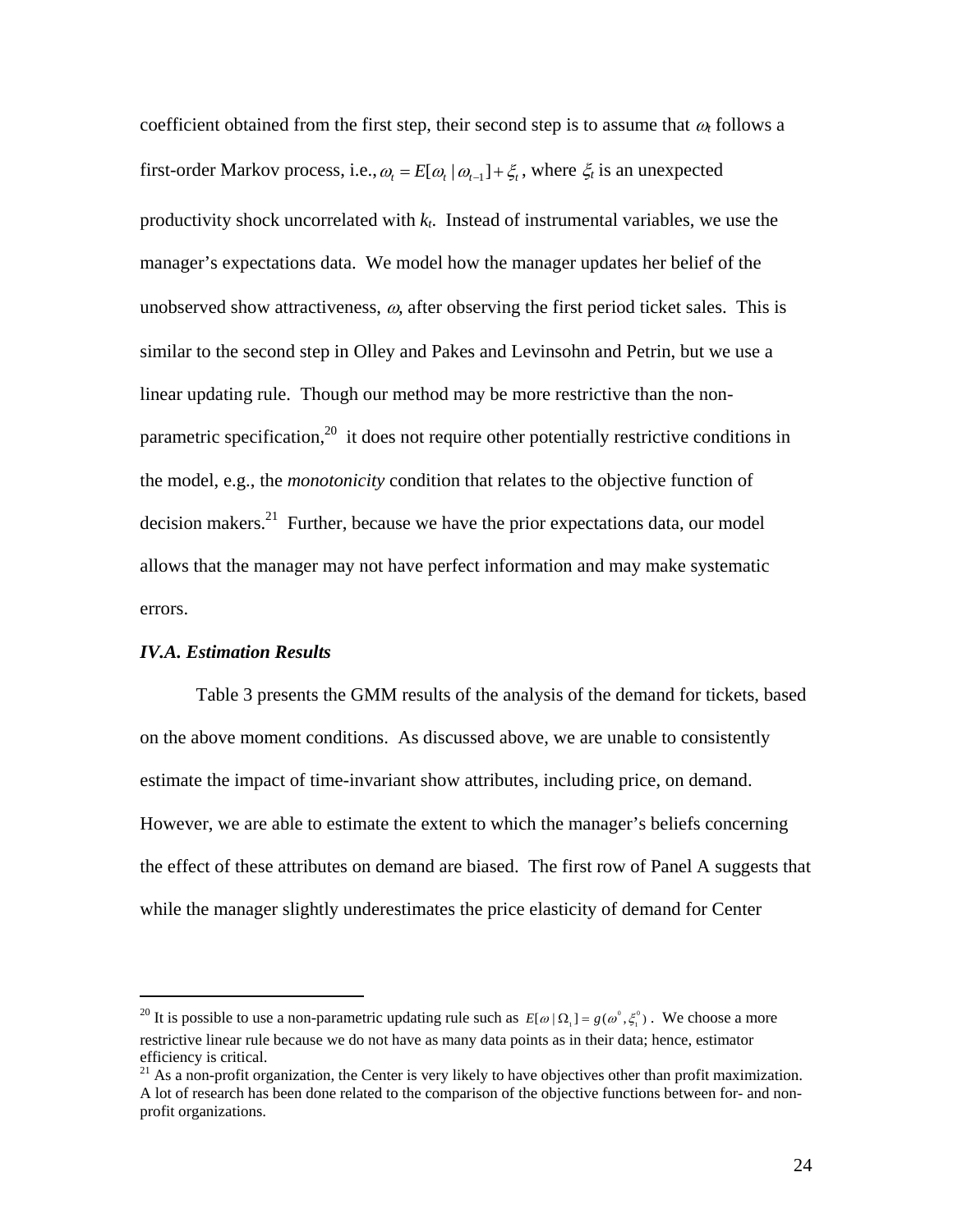performances, the difference is not statistically significant. Her period 0 expectations concerning the demand curve appear to be borne out by the actual data.

In contrast to the findings concerning price, the positive and significant coefficient for AG shows suggests that the manager is over-optimistic concerning the appeal of this type of show in the Center's market. The magnitude of this effect is substantial; the manager initially believes that, holding prices and other attributes constant, AG shows will generate 25.9% more ticket sold than they actually do. This is consistent with the observation in Figure 1 that the manager tends to over-predict ticket sales for AG shows. This finding is consistent with what psychologists term "desirability bias" (Hogarth (1987)), which posits that preferences for outcomes cause over-optimism on the part of the decision-maker.<sup>22</sup> This hypothesis implies that if the manager prefers higher attendance at AG shows, she will have upward biased forecasts of ticket sales.<sup>23</sup>

We are able to recover from our model both the manager's beliefs concerning the impact of advertising on demand, and an unbiased estimate of the true advertising elasticity. Panel B of Table 3 indicates that the manager believes that advertising generates additional demand. Moreover, the results suggest that the manager believes that the marginal effect of advertising is roughly the same for AG and non-AG shows, since the difference in the elasticities across show types is not statistically significant. Panel C of Table 3 demonstrates the value of our approach in generating plausible

 $\overline{a}$ 

<sup>&</sup>lt;sup>22</sup> Krizan and Wenschitl (2007) provide an excellent summary of the literature on desirability bias.<br><sup>23</sup> An obvious question is why these apparent biases persist over time. Kahneman and Lovall (1993) argue that decision-makers have a tendency to view problems as unique and to anchor their forecasts on plans rather than past results. Consequently, the manager may not appropriately update her beliefs about the appeal of AG shows. Conversely, Caskey (1985) shows that the under-prediction by forecasters of inflation during the 1970s is consistent with models of Bayesian learning and appropriately chosen priors, and does not necessarily reflect irrational behavior on the part of forecasters. Unfortunately, we lack sufficient data to model the formation of the manager's expectations over time since she had been in her position for a number of years at the start of our sample period in 1997.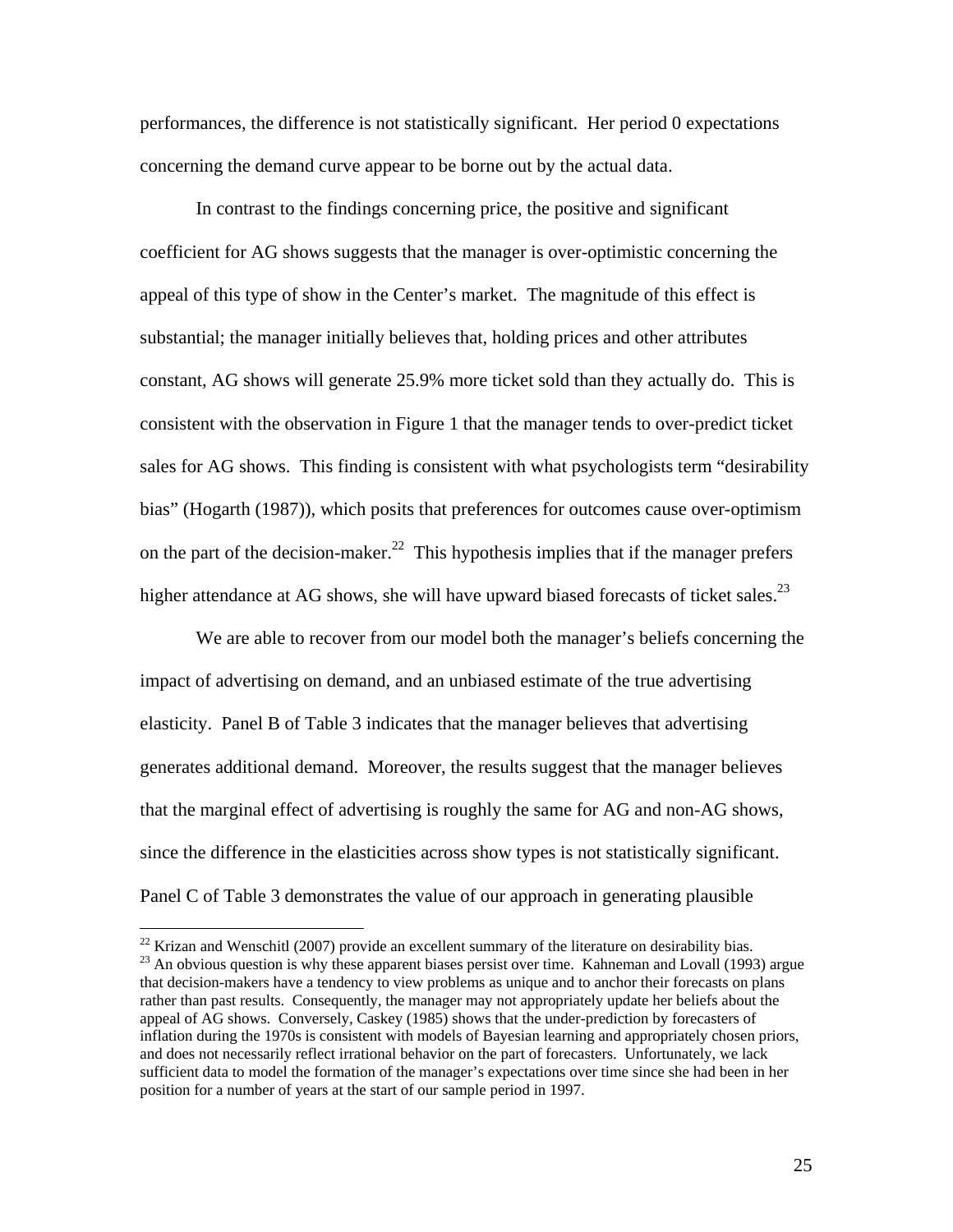estimates of the impact of advertising. While the simple OLS estimates in Table 2 indicated that advertising had a significant and negative impact on demand, we now find that a 10% increase in advertising expenditure generates 0.7-0.8% more tickets sold. The manager's expectations concerning advertising effectiveness is also consistent with actual effectiveness in two ways. First, the marginal effect of actual advertising effectiveness does not differ significantly across performance type. Second, although the manager appears to be slightly optimistic concerning the advertising effectiveness, the differences in the corresponding coefficients in Panels B and C are not statistically significant.<sup>24</sup> In summary, while the manager is biased in her beliefs concerning the appeal of some show attributes such as AG genre, the expectations she has regarding the price sensitivity and advertising effects appear to be unbiased. The finding that the manager has biased beliefs concerning some variables but not others is similar to the results of Zarnowitz (1985), who shows that forecasters have rational expectations about real GNP growth but not inflation.

Panel D of Table 3 reports the estimates of the coefficient in the linear updating rule  $E[\xi_{2,j}^0 | \Omega_{1,j}] = \theta \cdot \xi_{1,j}^0$ . The result implies that, if the first period ticket sales are 10% higher than expectation, the manager would update her expectations of the total ticket sales by about 8% ( $1+\theta$ ). This is perhaps because the manger expects certain degree of substitution between period 1 and period 2 ticket sales.

# **V. ESTIMATING MANAGERIAL PREFERENCE PARAMETERS**

1

We now examine the manager's objective function and the implications for advertising decision-making, incorporating her estimated beliefs described in Section IV.

<sup>&</sup>lt;sup>24</sup> For example, the difference between expected and actual advertising effectiveness for non-AG shows reported in Panels B and C is -0.041 with a standard error of 0.030.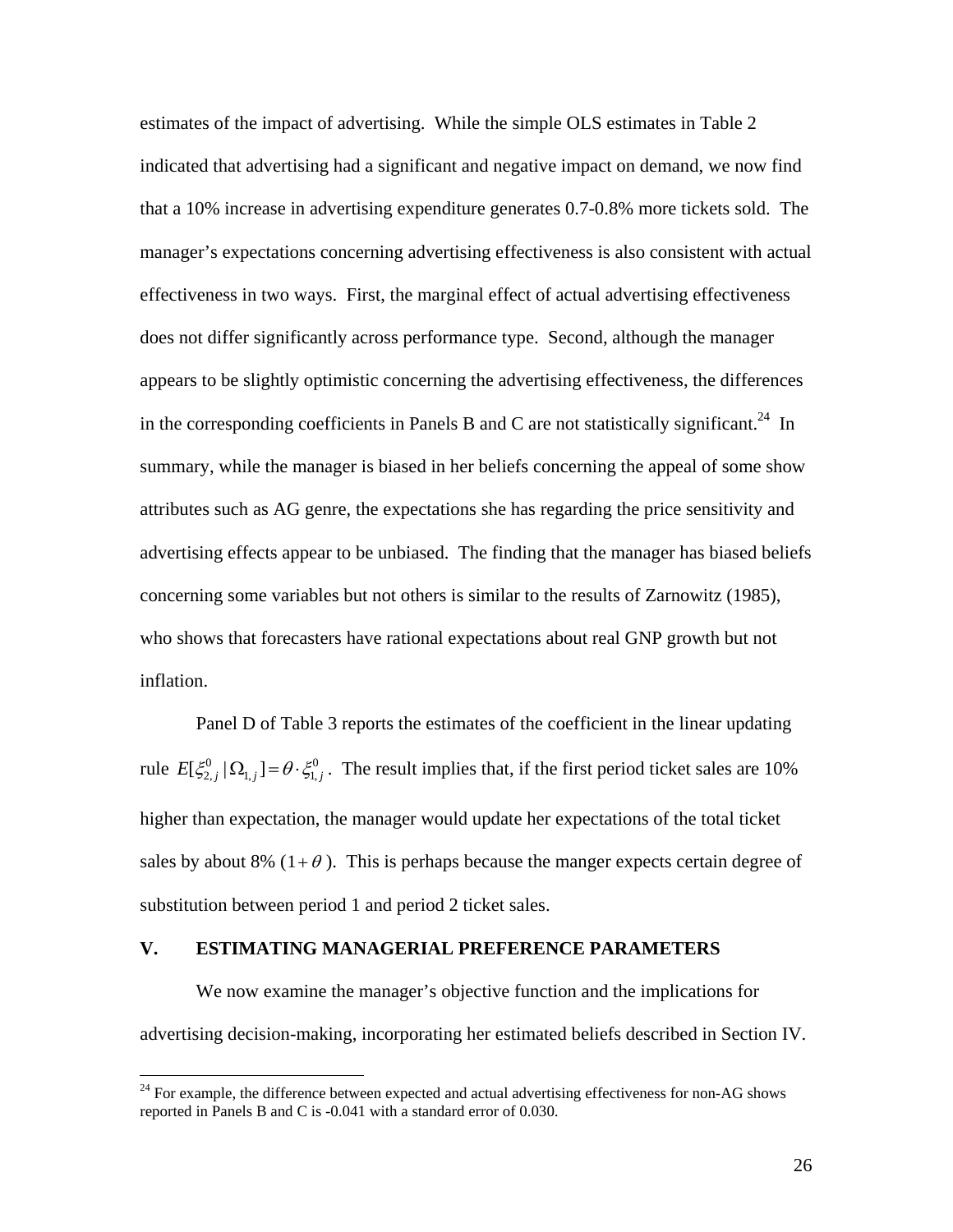One of our main interests is to determine the extent to which the manager incorporates the Center's mission of promoting "an aesthetic of fusion and diversity" and nonmainstream or avant-garde artists when making her advertising decisions. We then examine the sensitivity of the estimated behavioral parameters to assumptions regarding expectations.

For the purpose of maximizing profit for each show, the estimated advertising effects suggests that, if marginal cost of additional tickets sold is close to zero, the optimal level of advertising expenditures should be about 7-8% of ticket revenues, or 8- 11% under the perceived advertising effectiveness of the manager. This is much lower than the actual advertising expenditures from the data, which is about 30% on average. Models of non-profit firm behavior suggest that managerial objectives in these organizations incorporate factors such as output quality and donations to the firm in addition to profits (Malani et al. (2003)). In this vein, we assume that the manager chooses a level of advertising for show *j* that maximizes her utility, which consists of (a) the profit associated with show  $j$ ; (b) donations to the Center that are a function of total advertising expenditures; and (c) attendance at AG performances, which fulfills the Center's stated mission of bringing avant-garde art to the community.

Two additional "non-standard" features are incorporated into the manager's objective function. First, we allow her utility to depend on her period 0 forecast of demand for show *j*. These expectations are reported to the manager's superiors, and mistakes in her forecasts have readily observable consequences, such as half empty venues. This also raises agency concerns. If, for example, period 1 ticket sales for show *j* are unexpectedly low, the manager can increase advertising expenditure so that final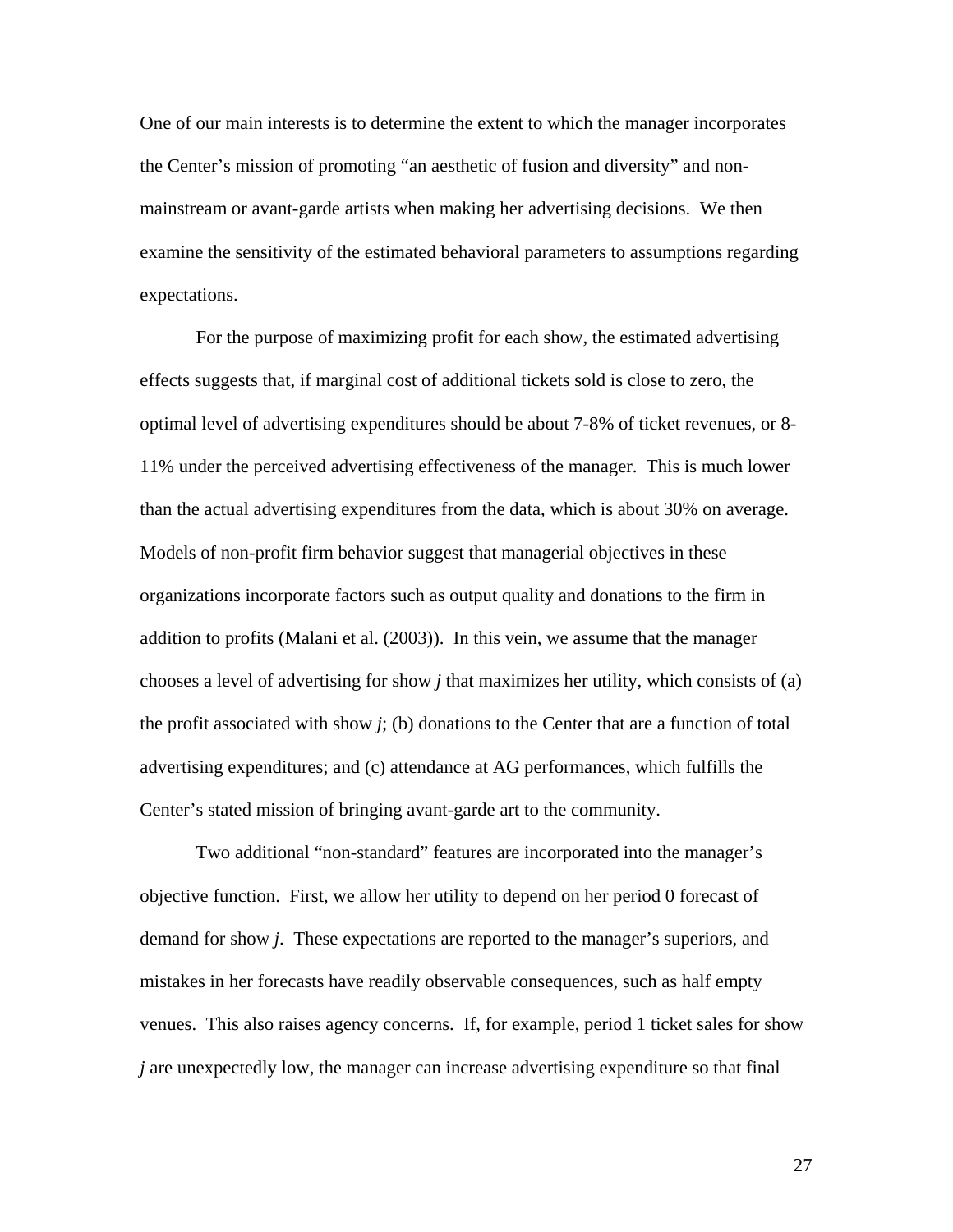ticket sales more closely correspond to her reported period 0 forecast. Finally, excessive over-spending above the annual budget may be penalized by Center management, which may negatively affect the manager's utility.

We incorporate the above factors into the empirical specification of the manager's objective function, and we assume that she is risk-neutral. At time *t*, the manager must decide how to allocate the advertising budget for all shows scheduled after date *t* in the season, based on her information set at  $t$ ,  $\Omega_t$ . Her problem is specified as

$$
\max_{\{Ad_j, j>t\}} V_t \equiv \sum_{j>t} E[U_j | \Omega_t]
$$
\n
$$
= \sum_{j>t} \left\{ (p_j \cdot E[y_j | \Omega_t; \Theta^0] - Ad_j - FC_j) + \rho \cdot Ad_j + \psi_{AG} \cdot E[y_j | \Omega_t; \Theta^0] \cdot 1_{j \in AG} + \psi_H E[y_j | \Omega_t; \Theta^0] \cdot 1_{(Y_{i,j}/Y_j^0) > c_H} + \psi_L E[y_j | \Omega_t; \Theta^0] \cdot 1_{(Y_{i,j}/Y_j^0) > c_L} \right\}
$$
\n
$$
+ \psi_{Bt} \cdot (\sum_{j>t} Ad_j - B_t)
$$
\n(11)

where  $j>t$  denotes all performances after time t,  $1_x$  is the indicator function,  $FC_j$  is the fixed cost associated with show  $j$ , and  $B_t$  is the advertising budget remaining in the season at time *t*. Equation (11) highlights the fact that expected total ticket sales,  $E[y_j | \Omega_i; \Theta^0]$ , depend on the manger's information set at time  $t$ ,  $\Omega_t$ , and her beliefs regarding the determinants of demand,  $\Theta^0 = {\alpha^0, \beta^0, \gamma^0, \theta, \sigma_2^2}.$ 

The first term on the right hand side of equation (11) is the profit generated by show *j*. We assume that total donations (*D*) are proportional to the level of advertising (i.e.,  $D = \rho \sum A d_j$  $D = \rho \sum_{j} A d_{j}$ , so that the second term captures the incremental contribution to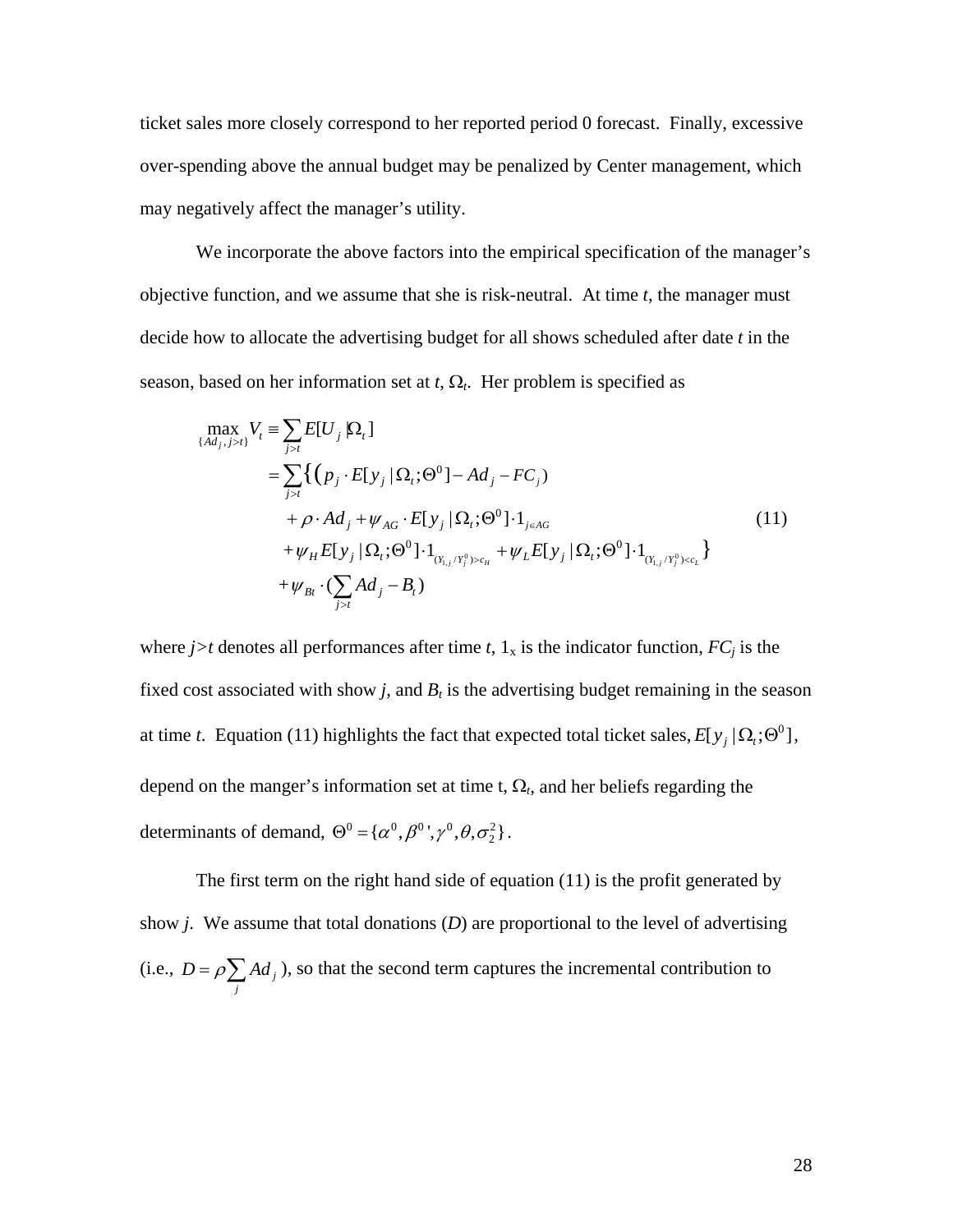annual donations to the Center resulting from advertising for show  $j$ . <sup>25, 26</sup> The parameter  $\mathcal{U}_{AG}$  reflects the additional utility the manager receives from a ticket sold to an AG show. The terms associated with  $\psi_H$  and  $\psi_L$  in equation (11) captures the potential agency conflict described above. We characterize show *j* as having unexpectedly high (low) period 1 ticket sales if the ratio of observed period 1 sales to expected sales,  $Y_{l,j}/Y_j^0$ , is in the top (bottom) tercile of all shows (i.e., larger than  $c_H$  (smaller than  $c_L$ )).<sup>27</sup> The parameters  $\psi_H$  and  $\psi_L$  represent the additional utility the manager receives from selling an additional ticket to a show that had unexpectedly high or low period 1 ticket sales, respectively. If  $\psi_L > 0$ , the manager will spend more advertising a show with slow initial ticket sales than is implied by profit maximization.

The final term in (11) captures the impact of the budget constraint on advertising decisions. The Center allows realized total advertising expenditures to be over the planned budget if necessary.28 However, excessive over-spending may lead to disciplinary action or confiscation of future resources, which the manager may seek to avoid. The utility cost to the manager of spending more on advertising than the remaining budget  $B_t$  is given by  $\psi_{Bt}$ . Let  $OB_t$  measure the extent to which actual

 $25$  For example, advertising may establish the Center's brand name in the community and may impress prospective donors. The relatively high level of the Center's advertising expenditure suggests that they perceive benefits of advertising, such as increased donations, beyond increased ticket sales.<br><sup>26</sup> Alternatively, as an art performance promoter the Center may have preference for attendance above the

static profit maximization objective (i.e., "art for art's sake"). Since attendance is an increasing function of advertising expenditures, our specification for *D* is consistent with this explanation.<br><sup>27</sup> Because we do not observe the manager's forecast of period 1 sales, we use the ratio  $Y_{1,j}/Y_j^0$  to compute

the measure of whether initial sales are high or low relative to expectations (i.e., above or below the cutoff values  $c_H$  and  $c_L$ , respectively, that are defined by the appropriate terciles). This will be an accurate measure if the manager's period 0 expectation of period 1 sales is roughly a constant fraction of overall expected sales, i.e.,  $Y_{1,j}^0 = \delta Y_j^0$ . We regressed the ratio of observed period 2 to period 1 ticket sales,  $Y_{2,j} / Y_{1,j}$ , on observed show characteristics and found no evidence that these factors were significant predictors of  $\delta$ . This provides some evidence in support of the assumption that  $\delta$  is constant, although we cannot rule out the possibility that the manager believes it varies with show characteristics. 28 Therefore the manager's problem is not the one with fixed advertising budget.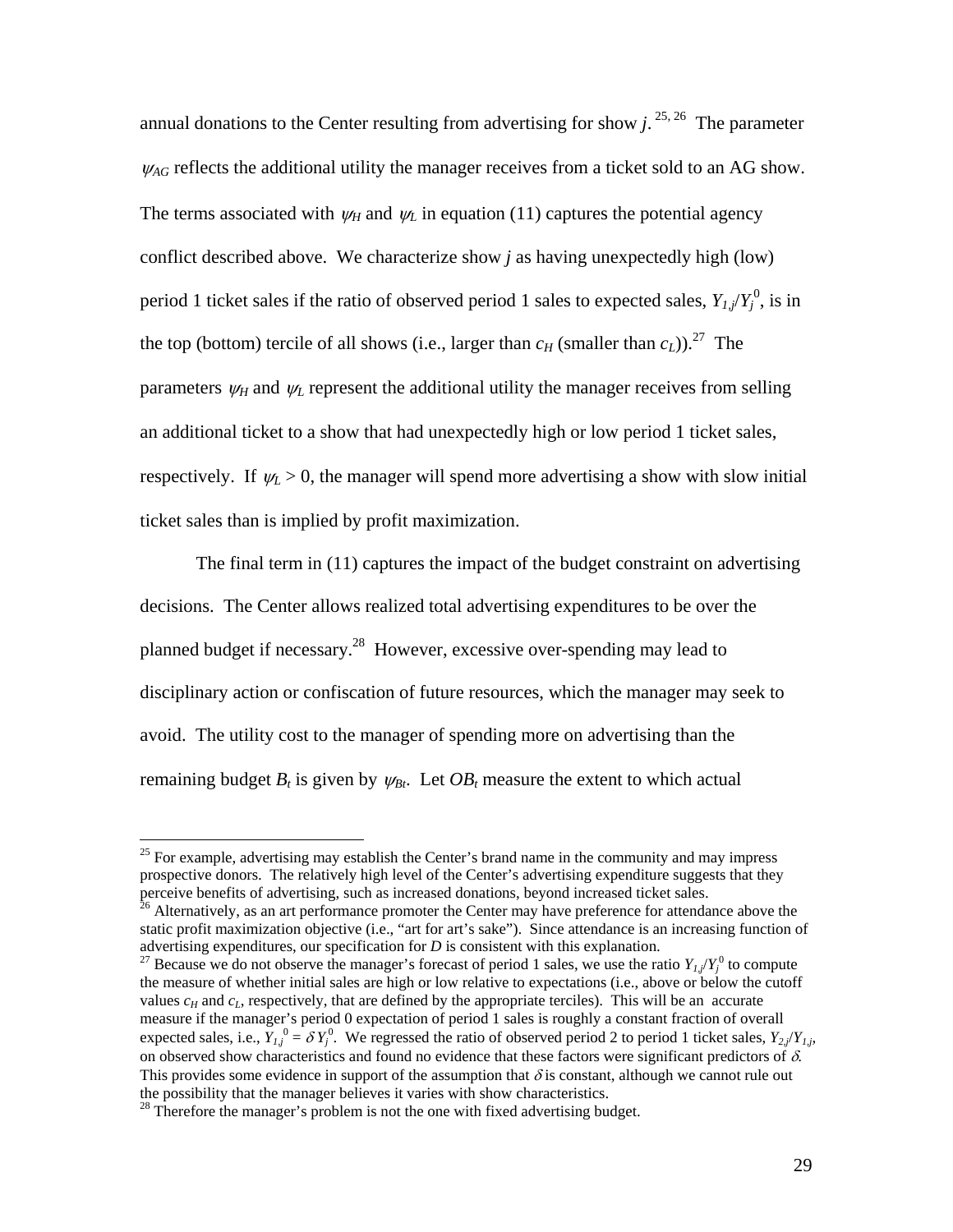advertising expenditures prior to time *t* are running above or below planned expenditures.<sup>29</sup>  $\psi_{Bt}$  is specified as a function of the extent to which the manager's advertising budget is above or below plan as of date *t*, so that

 $\psi_{Bt} = \psi_{0B} + \psi_{1BS}OB_t - 1_{OB_t > 0} + \psi_{1BD}OB_t - 1_{OB_t < 0}$ . In this case,  $\psi_{IBD} < 0$  implies that the manager will reduce subsequent advertising expenditures the more she is over-budget at time *t*.

Note that equation (11) assumes zero marginal cost for additional tickets sold.<sup>30</sup> Further, the expected demand function for show *j*,  $E[y_i | \Omega_i; \Theta^0]$ , is independent of ticket sales of previous shows  $y_k$ ,  $k \leq j$ . In other words, we assume that there is no spill-over effect across shows. Solving the advertising expenditure problem in (11) can be reduced to solving the optimal advertising expenditure for each show separately.

# *V. A. Estimation Results*

Conditional on the estimation results in the first step, we use non-linear least squares (NLS) to estimate the simultaneous equation system that we derive from (11). We again employ the observed ticket sales and the manager's expectations data. The details of the econometric approach we take to estimate the behavioral parameters are described in Appendix C. Column (1) of Table 4 presents the results from the structural estimation of the manager's objective function given by equation (11). The table shows that the manager places substantial weight on increasing attendance at avant-garde shows, which is consistent with the Center's mission. Given that the average ticket price to a performance is \$30, the estimates imply that each additional ticket sold to an AG show

*k*  $\sum_{k=1}^{-1} (Ad_k - Ad_k)$ <sup>29</sup> This implies  $OB_t = \sum_{k=1}^{t-1} (Ad_k - Ad_k^0)$ . 1  $t - \sum (t) u_k$  *k*  $t u_k$ 

 $\overline{a}$ 

 $30$  This is a reasonable assumption when a show has not achieved a full-house, which is the case for all of the shows in our data.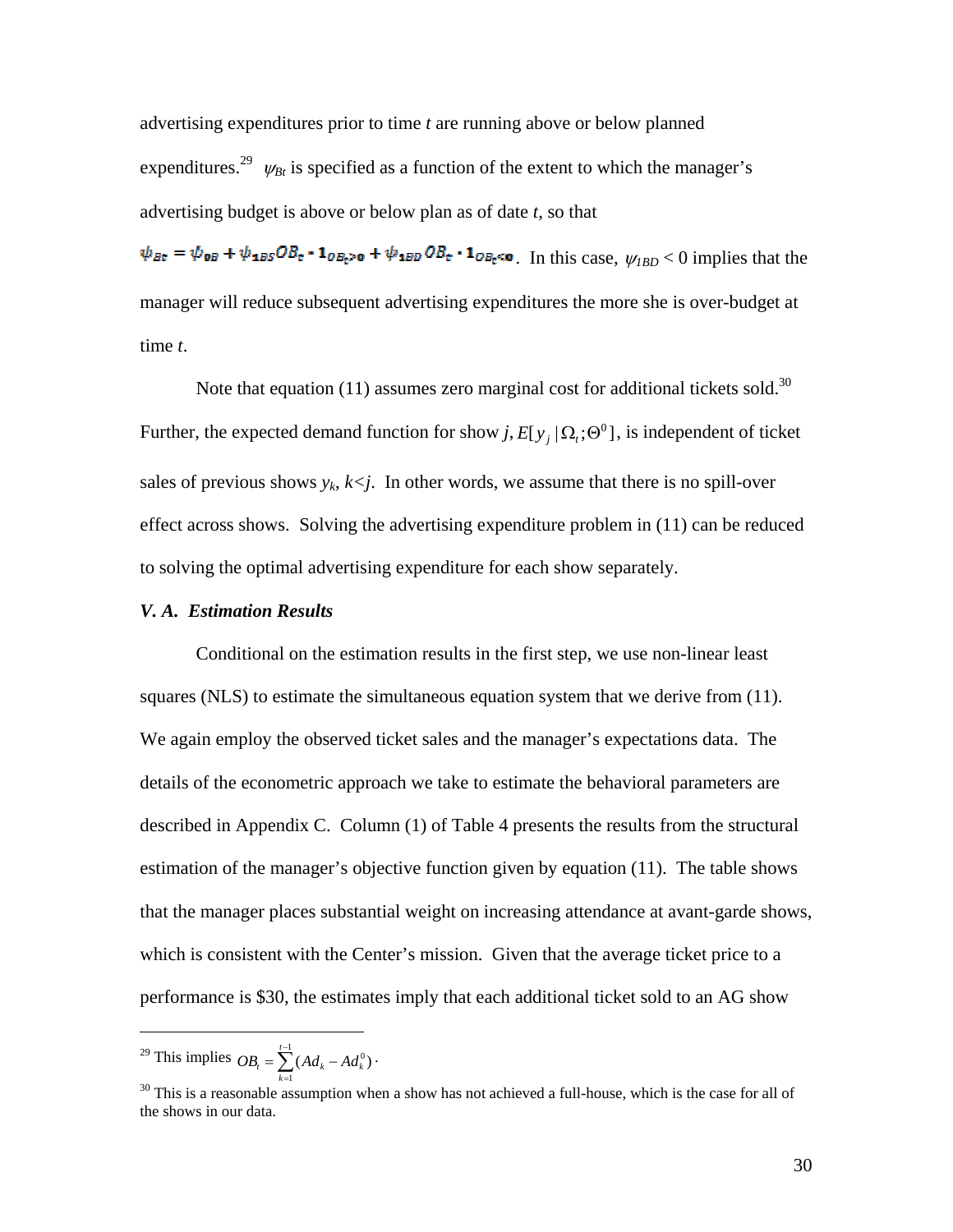has a marginal value to the manager of  $$30 + $19 = $49$ , or approximately 63% more than an additional ticket sold to a non-AG show. This additional utility benefit provides an incentive to overspend for AG advertising from a static profit maximization perspective. However, the manager's preference for AG shows may be consistent with profit maximization in the long run. The promotion of AG shows may build a unique position for the Center in the local market, generating future ticket sales and donations. On the other hand, her biased belief concerning the appeal of AG shows leads to advertising expenditures for AG shows that are sub-optimal.

The positive and significant estimate of  $\psi_L$  in column (1) highlights the potential agency issue that the Center faces *vis-a-vis* the manager. If period 1 sales for show *j* are relatively low, the manager gains substantial additional utility from increasing ticket sales to show *j* (additional tickets sold will have a marginal value =  $$30 + $23 = $53$ ). As noted above, actual attendance that is below expectations may have easily observed and costly consequences. Consequently, the manager has a strong incentive to spend more on advertising than from the Center's perspective. Not surprisingly, the effect is not symmetric for shows exceeding expectations. In this case, the additional utility gain associated with additional attendance is virtually zero.

The remaining parameters in column (1) suggest that the manager does feel some pressure not to over-spend her budget, although the coefficient estimate for <sup>ψ</sup>*1BD* is not significantly different from zero. We are unable to separately identify  $\psi_{0B}$  and  $\rho$  due to the lack of data on donations. However, if the pressure of over-budgeting is small, so that  $\psi_{0B}$  is close to zero, the estimate of constant term implies that  $\rho$  is relatively close to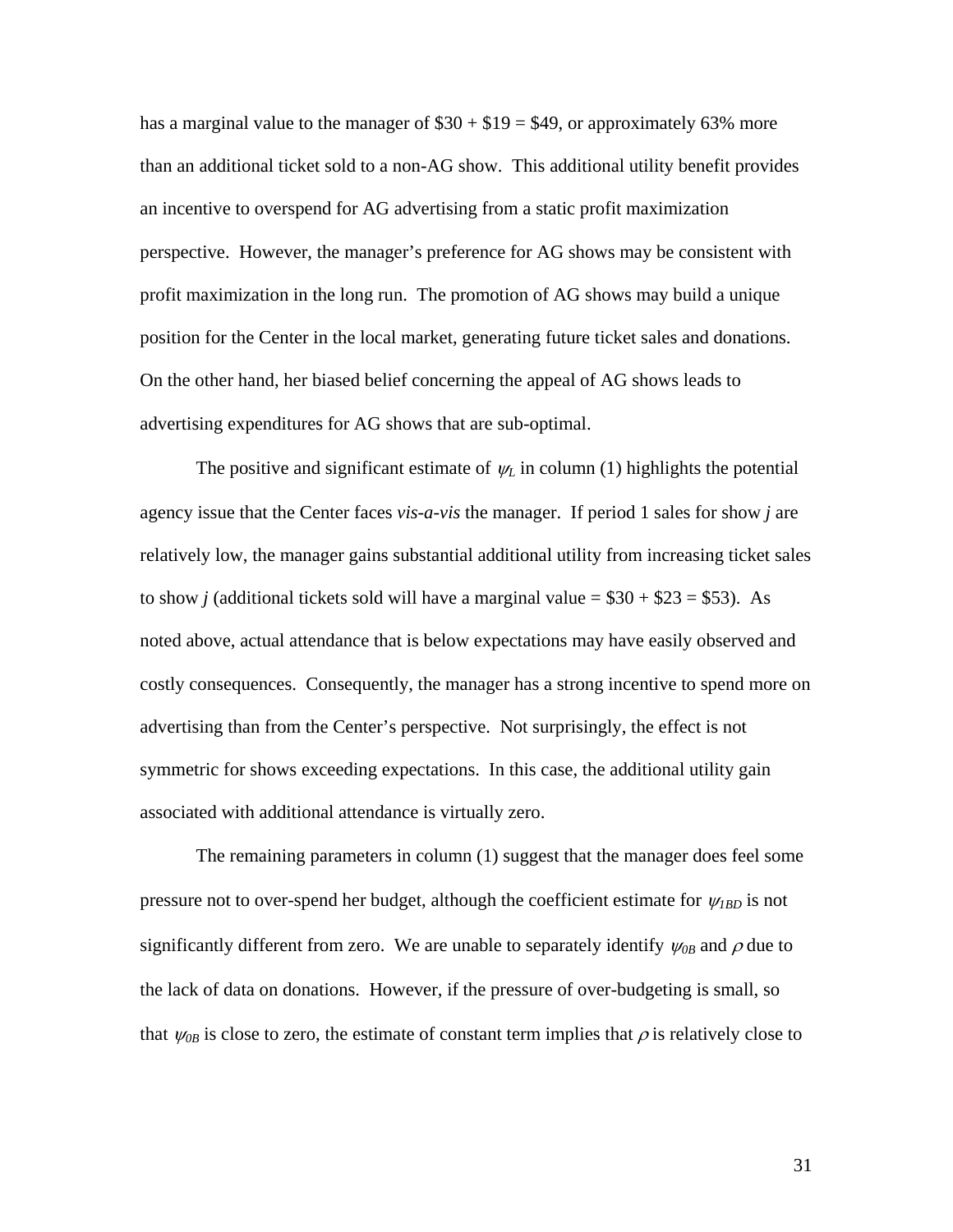one. This is consistent with the view that advertising plays a valuable role in raising the profile of the Center in the community, thereby generating charitable donations.

Making use of both observed ticket sales and the manager's expectations data, we construct two sets of regression equations both derived from (11). This allows us to conduct an over-identification test (see our discussion at the end of Appendix C). The Fstatistic from the test is 0.36, which is far below the critical value for the 0.1 significance level. This provides some evidence that our model in (11) has not been mis-specified.

#### *V. B. Sensitivity to Expectations Assumptions*

In the remainder of Table 4, we investigate the sensitivity of the behavioral estimates to alternative assumptions regarding managerial expectations. In column (2), we assume that the manager has unbiased expectations regarding the latent appeal of AG shows, rather than the over-optimistic beliefs reported in Table 3. Imposing this assumption sharply increases the estimate of the additional utility the manager receives from selling tickets to AG shows,  $\psi_{AG}$ . The restricted model in column (2) therefore rationalizes the high advertising expenditures observed for AG shows by even greater managerial preferences for attendance at AG performances.

In column (3), we assume that the manager has unbiased beliefs concerning all demand parameters. In this case, the estimate of  $\psi_{AG}$  is four times the estimate in column (1). The estimate in this specification implies that the manager receives utility from attendance at AG shows that is three times that for non-AG shows, which seems implausibly high in magnitude. This finding is a result of the fact that in column (3) the only avenue to generate the observed high levels of AG advertising expenditures is through managerial preferences. Overall, the sensitivity analyses presented in Table 4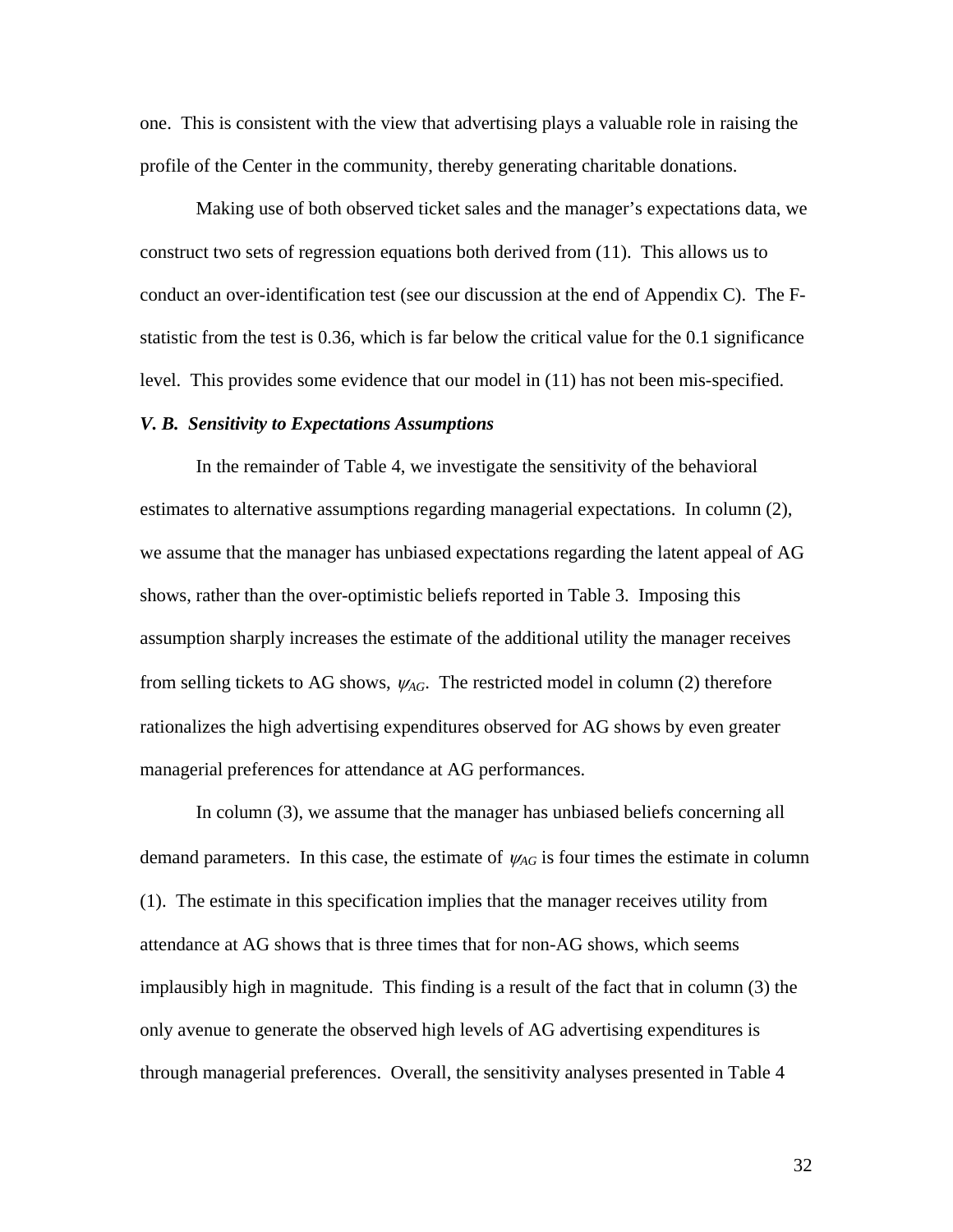suggest that estimates of the managerial preference parameters are quite sensitive to the specification of expectations. These results highlight the value of subjective expectations data in recovering the parameters of the behavioral model.

### *V. C. Simulations*

In order to understand the magnitude of the impact on advertising decisions of the manager's over-optimism concerning the appeal of AG shows and the additional preference weight for increasing demand for them, we conduct counterfactual policy experiments. For the simulations reported in Table 5, we fix the total advertising expenditures for each season from 97-99 at the same level as in the data, \$1.236 million dollars. We use the estimates from Table 3 and column (1) of Table 4 to compute the optimal advertising expenditures and revenues for each show.<sup>31</sup> The totals for these baseline values, overall and by show type, are presented in column (1) of Table 5. In column (2) we assume that the manager has unbiased beliefs concerning the appeal of AG shows and conduct similar calculations, holding overall advertising expenditure constant. The results in Panels A and B show that the manager re-allocates \$84K from AG to non-AG advertising when she has unbiased beliefs, while Panel C indicates that this change in advertising policy would generate an additional \$29K in revenues. These patterns are accentuated when the manager also does not have special preferences for increasing demand for AG shows ( $\psi_{AG} = 0$ ); advertising expenditure for AG performances declines 31.6% relative to baseline, and revenues are \$47K higher.

In column (4) we specify that the manager has no additional preference for increasing sales for shows with unexpectedly low period 1 sales. In this case, Panel C

<sup>&</sup>lt;sup>31</sup> We do not observe the fixed costs associated with each show, so we cannot simulate the impact on profitability. The difference between revenue and advertising expenditure measures the contribution to the coverage of these fixed costs.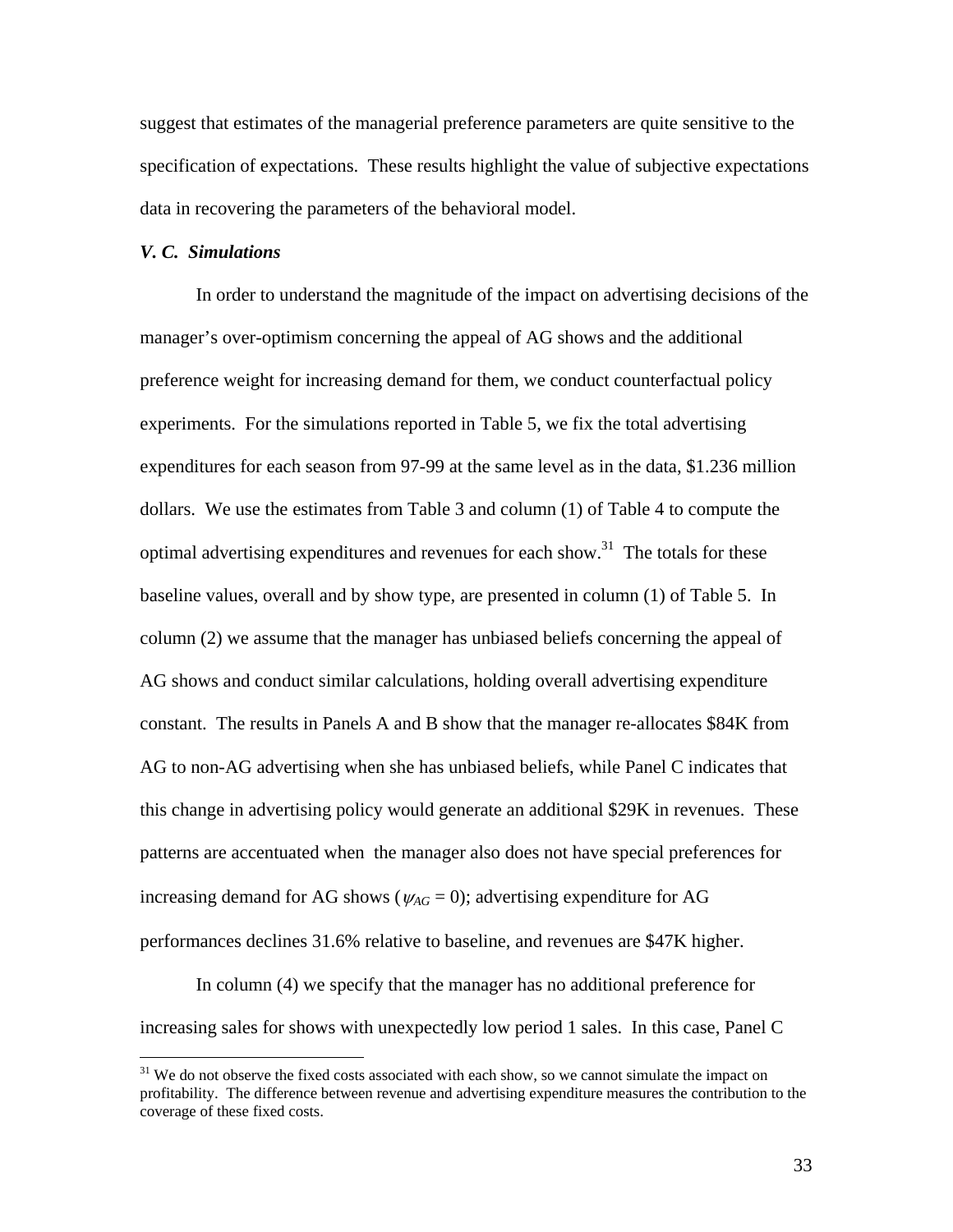suggests that the implicit agency cost to the Center is approximately \$31K in lost revenues from the manager's attempts to manipulate advertising so that final ticket sales are closer to her period 0 forecasts. Overall, the simulations suggest that changes in beliefs and preferences generate substantial changes in the mix of advertising expenditures across AG and non-AG shows. The impact of changes in beliefs and preferences on revenues is modest, reflecting the relatively low marginal benefit of an additional dollar spent on advertising for either AG or non-AG shows.

#### VI. **CONCLUSION**

This paper develops an empirical framework that combines observed market data with reports of subjective expectations to estimate demand and objective functions and assess theories of managerial choice. Our approach highlights the value of reported expectations data in addressing a number of critical issues of great concern in the estimation of empirical models of behavior: (1) endogeneity problems that arise when almost *all* product attributes and managerial choices are correlated with unobserved (to the researcher) product quality, implying that sufficient instrumental variables are unlikely to be available; (2) the decision-maker may be uncertain of true product quality, and may be biased in her beliefs regarding the appeal of certain product attributes; (3) she may also have biased beliefs concerning the outcomes associated with her actions. As noted by Manski (2004), problems (2) and (3) are often addressed by assuming that agents have rational expectations, creating a potential problem in identifying the behavioral model. Subjective expectations data allow us to relax strong assumptions regarding expectations and assess the sensitivity of the empirical findings to alternative specifications of the agent's beliefs.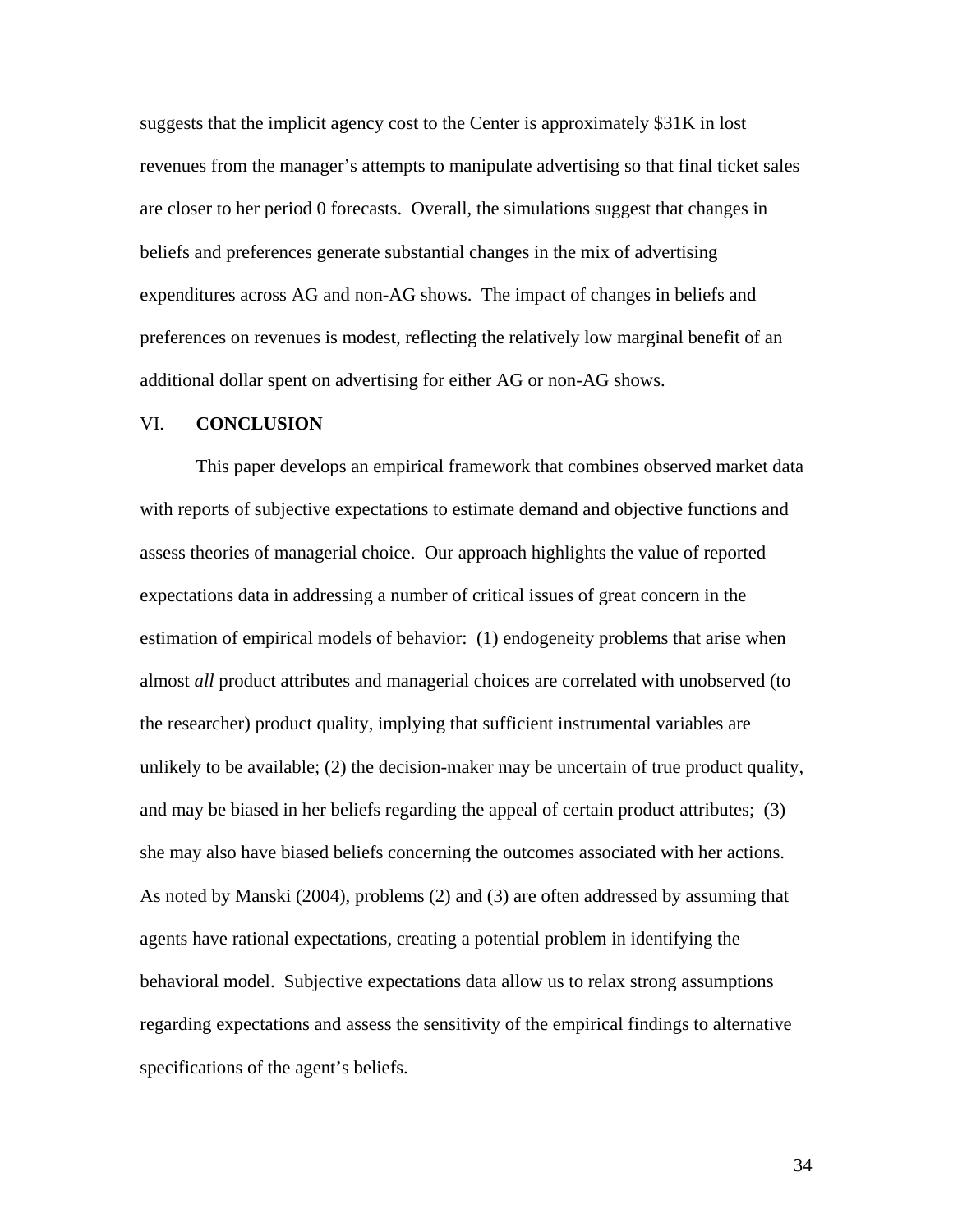We apply our methodology to the analysis of the advertising decisions of the marketing manager of a large university performing arts center. Our findings highlight the value of our approach. We obtain estimates of the true impact of advertising on demand accounting for potential endogeneity issues, and the manager's beliefs regarding this relationship and the impact of other product attributes on ticket sales. While we find that the manager's beliefs concerning advertising effectiveness are unbiased, she is overoptimistic regarding the appeal of avant-garde shows to the public. These biased beliefs explain in part her observed overspending on advertising for these performances. Incorporating these beliefs into the estimation of the manager's objective function, we find that the manager exhibits special preference for promoting AG shows that coincides with the stated mission of the Center. However, our estimates of the incremental utility to the manger associated with AG shows are sensitive to assumptions regarding her expectations. When we specify that she has rational expectations regarding the determinants of demand, as is typical in the literature, the estimate quadruples in magnitude. The results also emphasize the care that must taken when incorporating expectations data into the empirical model, since the manager appears to manipulate advertising for shows with poor initial sales so that final sales match her ex ante forecast. Simply using expectations data as an additional variable in a reduced-form advertising model will fail to account for such agency issues.

The results of the paper raise important questions about the formation of expectations, such as how an experienced manager may continue to hold biased beliefs concerning the appeal of particular product attributes. Availability of panel data covering multiple managers would allow closer examination of the determination and evolution of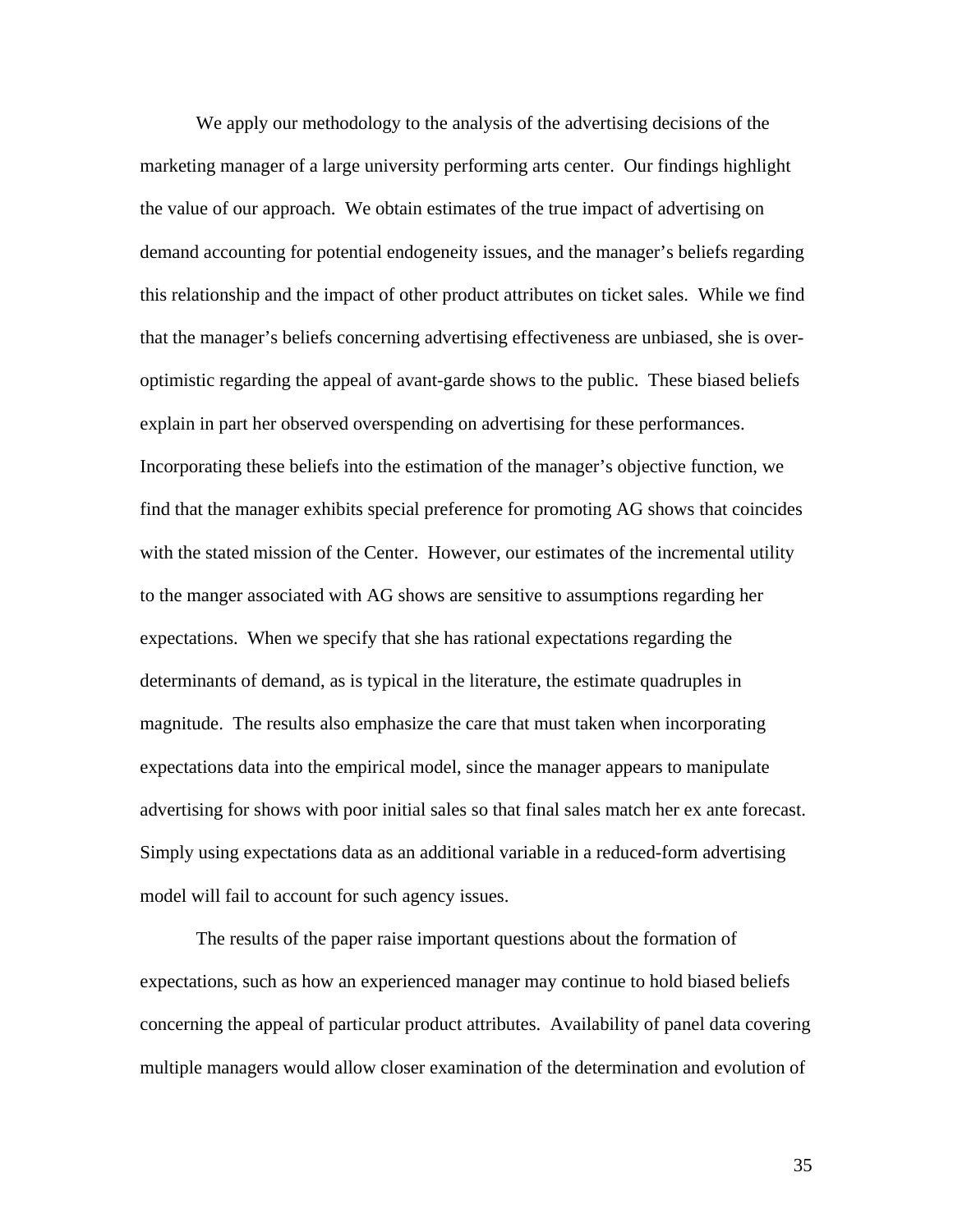beliefs over time. A related issue concerns the non-profit context examined in the paper. While our simulations suggest that eliminating the bias in expectations changes the advertising mix, the resulting increase in overall revenues is modest. A for-profit firm is unlikely to over-spend as much on advertising as the Center, implying that the impact of biased beliefs on revenues and profits may be much greater. However, the agency issues discussed here should also be present in the for-profit sector, where managers may manipulate their choices such that outcomes "justify" their reported ex ante beliefs.

We emphasize that the approach taken in this paper may be used in a wide range of applications. While not typically used in academic studies, expectations data of the type used in the paper is collected by a number of firms as part of their planning and budgeting processes. For example, empirical researchers may have access to the consumer expectations of future income, health, or education through surveys, or to firm expectations of future sales, market share growth, and profitability through company financial reports. Use of such subjective data in the context of a well developed empirical model of behaviour may allow researchers to relax key assumptions, permitting the application of these choice models in more general contexts.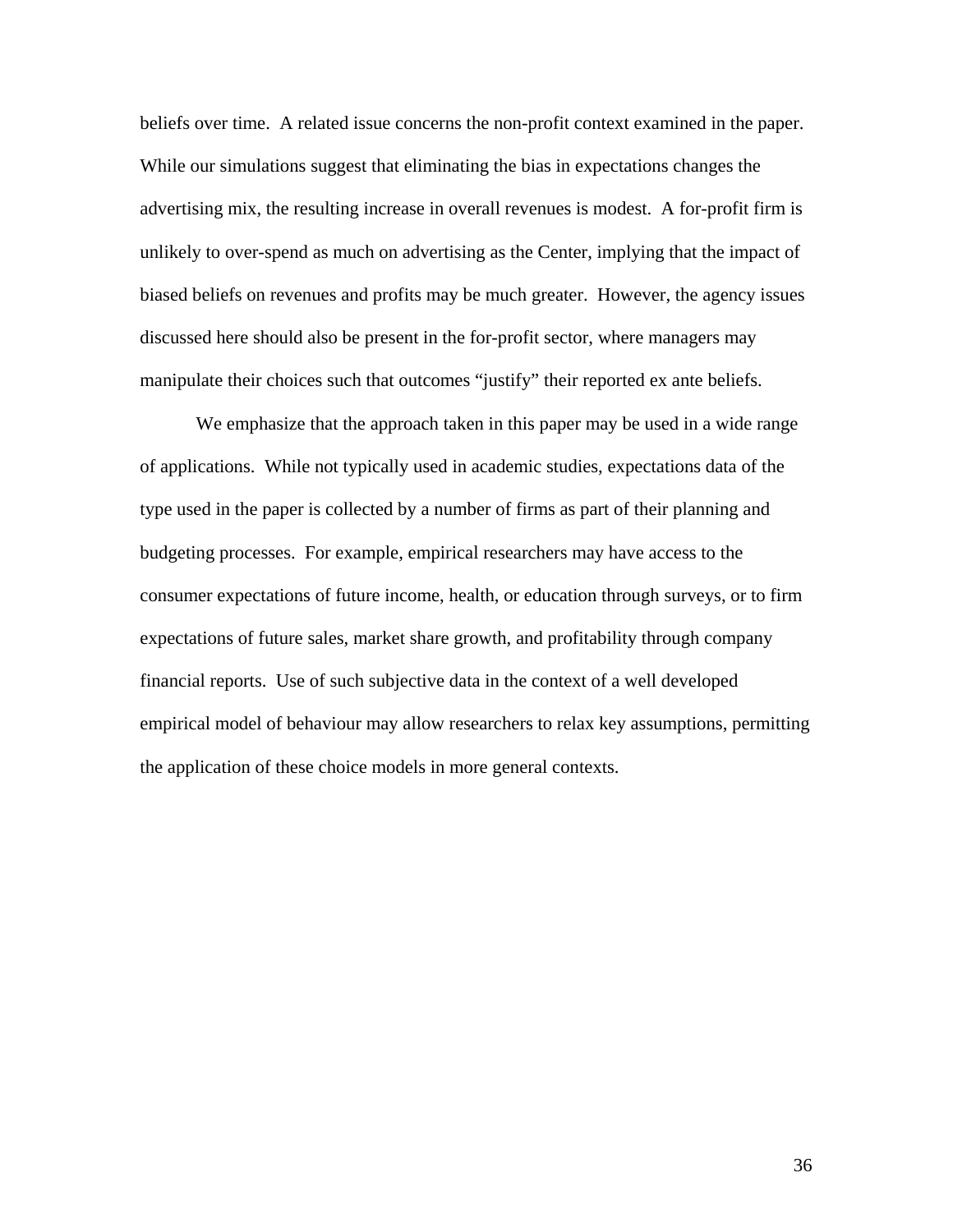#### **Appendix A: Estimation of Ticket Sales Function Parameters**

From equation (6) we have

$$
\ln(Y_j) \equiv y_j = \alpha + X_j \beta + Ad_j \cdot \gamma + \omega_j. \tag{A.1}
$$

Based on the distribution assumptions of the manager's beliefs for  $\omega_i$  and  $Ad_i$  in period 0, we can derive the manager's (*ln* of) expected total ticket sales from equation (7) as

$$
\ln(E[Y_j^0 \mid \Omega_{j,0}]) = y_j^0 = a^0 + X_j \beta^0 + Ad_j^0 \cdot \gamma^0 + \omega_j^0
$$
\n(A.2)

where  $a^0 = \alpha^0 + \frac{(y^0)^2 \cdot \sigma_{Ad}^2}{2} + \frac{\sigma_0^2}{2}$ 2 2  $a^0 = \alpha^0 + \frac{(\gamma^0)^2 \cdot \sigma_{Ad}^2}{2} + \frac{\sigma_0^2}{2}$ .

Similarly, from equation (8) we have

$$
\ln(Y_{1,j}) \equiv y_{1,j} = \alpha_1 + X_j \beta_1 + \omega_{1,j} \,. \tag{A.3}
$$

Based on the distribution assumption of the manager's belief for  $\omega_{1,j}$  in period 0, we can derive the manager's (*ln* of) expected ticket sales in period 1 from equation (10) as

$$
\ln(E[Y_{1,j}^0 \mid \Omega_{j,0}]) \equiv y_{1,j}^0 = a_1^0 + X_j \beta_1^0 + \omega_j^0,
$$
\n(A.4)

where  $a_1^0 = \alpha_1^0 + \frac{\sigma_1^2}{2}$ . Note that  $\omega_j^0$  in (A.2) and (A.4) are the same.

As the first step in model estimation, we subtract the ticket sales function in period 1 in (A.3) from the manager's expected total ticket sales function (A.2):

$$
y_j^0 - y_{1,j} = (a^0 - \alpha_1) + X_j(\beta^0 - \beta_1) + Ad_j^0 \cdot \gamma^0 - \xi_{1j},
$$
\n(A.5)

where  $\xi_{1j} = \omega_{1j} - \omega_j^0$  is the deviation of the show attractiveness from the manager's expectation in period 1. Let  $V_{1j} = \{X_j, Ad_j^0\}$ . As  $\xi_{1j}$  is the demand shock unexpected to the manager when decisions for  $X_j$  and  $Ad_j^0$  are made, we have the following moment condition: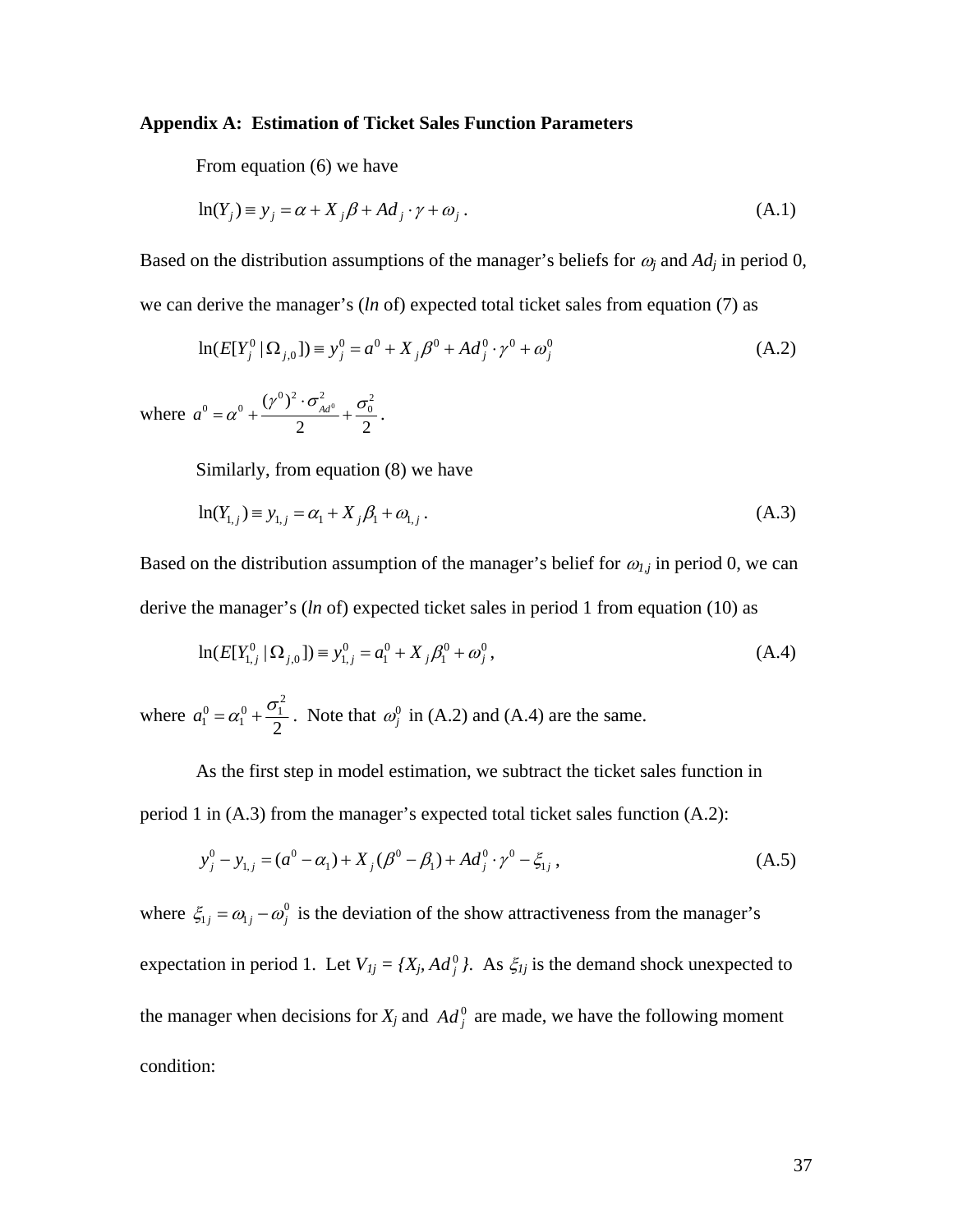$$
E[\xi_{1j} | V_{1j}] = 0
$$

which can be used to obtain consistent estimates for the parameters { $(a^0 - \alpha_1)$ ,  $(\beta^0 - \beta_1)$ ,  $\gamma^0$  } from (A.5).

Define  $\omega_j = \omega_j^0 + \xi_{1,j} + \xi_{2,j} = \omega_j^0 + \xi_{1,j} + \theta \cdot \xi_{1,j}^0 + \tilde{\eta}_j$ , where as discussed in the paper  $\tilde{\eta}_j = \xi_{2,j} - \xi_{2,j}^0$  is an unexpected demand shock to the manager when she makes the advertising decision after period 1. We substitute  $\xi_{1,j}^0 = (\alpha_1 - \alpha_1^0) + X_j(\beta_1 - \beta_1^0) + \xi_{1,j}$  into the above expression and further substitute into the total ticket sales function in (A.1) to have

$$
y_j = \alpha + X_j \beta + Ad_j \cdot \gamma + \omega_j^0 + \xi_{1,j} + \theta \cdot [(\alpha_1 - \alpha_1^0) + X_j (\beta_1 - \beta_1^0) + \xi_{1,j}] + \tilde{\eta}_j.
$$

Further substitute equations (A.3) and (A.4) into the above expression for unobservables  $\omega_j^0$  and  $\xi_{1,j}$ . After some algebraic manipulation we obtain

$$
y_j = (1+\theta) \cdot y_{1,j} - \theta \cdot y_j^0 + \mu + X_j \chi + Ad_j \cdot \gamma + Ad_j^0 \cdot (\theta \cdot \gamma^0)
$$
  
+  $\tilde{\eta}_j + \theta \cdot [(\alpha_1 - \alpha_1^0) + X_j (\beta_1 - \beta_1^0)]$  (A.6)

where  $\mu = \alpha - (1 + \theta) \cdot \alpha_1 + \theta \cdot a^0$ , and  $\chi = \beta - (1 + \theta) \cdot \beta_1 + \theta \cdot \beta^0$ . Let

 $\eta_j = \tilde{\eta}_j + \theta \cdot [(\alpha_1 - \alpha_1^0) + X_j(\beta_1 - \beta_1^0)]$ . As we discussed in the paper  $E[\eta_j]$  is equal to 0. This is an unexpected demand shock to the manager after period 1. Hence, let  $V_{2j} = \{X_j, Y_j\}$  $Ad<sub>j</sub>$ ,  $Ad<sup>0</sup><sub>j</sub>$ , we have the following moment condition:

$$
E[\eta_j | V_{2j}] = 0
$$

that can be used to obtain consistent estimates of  $\{\mu, \chi, \gamma, \theta \cdot \gamma^0\}$  from (A.6). The above two moment conditions,  $E[\xi_{1j} | V_{1j}] = 0$  and  $E[\eta_j | V_{2j}] = 0$  can be used to recover consistent estimates of { $(a^0 - \alpha_1)$ ,  $(\beta^0 - \beta_1)'$ ,  $\gamma^0$ ;  $(\alpha - a^0)$ ,  $(\beta - \beta^0)'$ ,  $\gamma$ ,  $\theta$ }.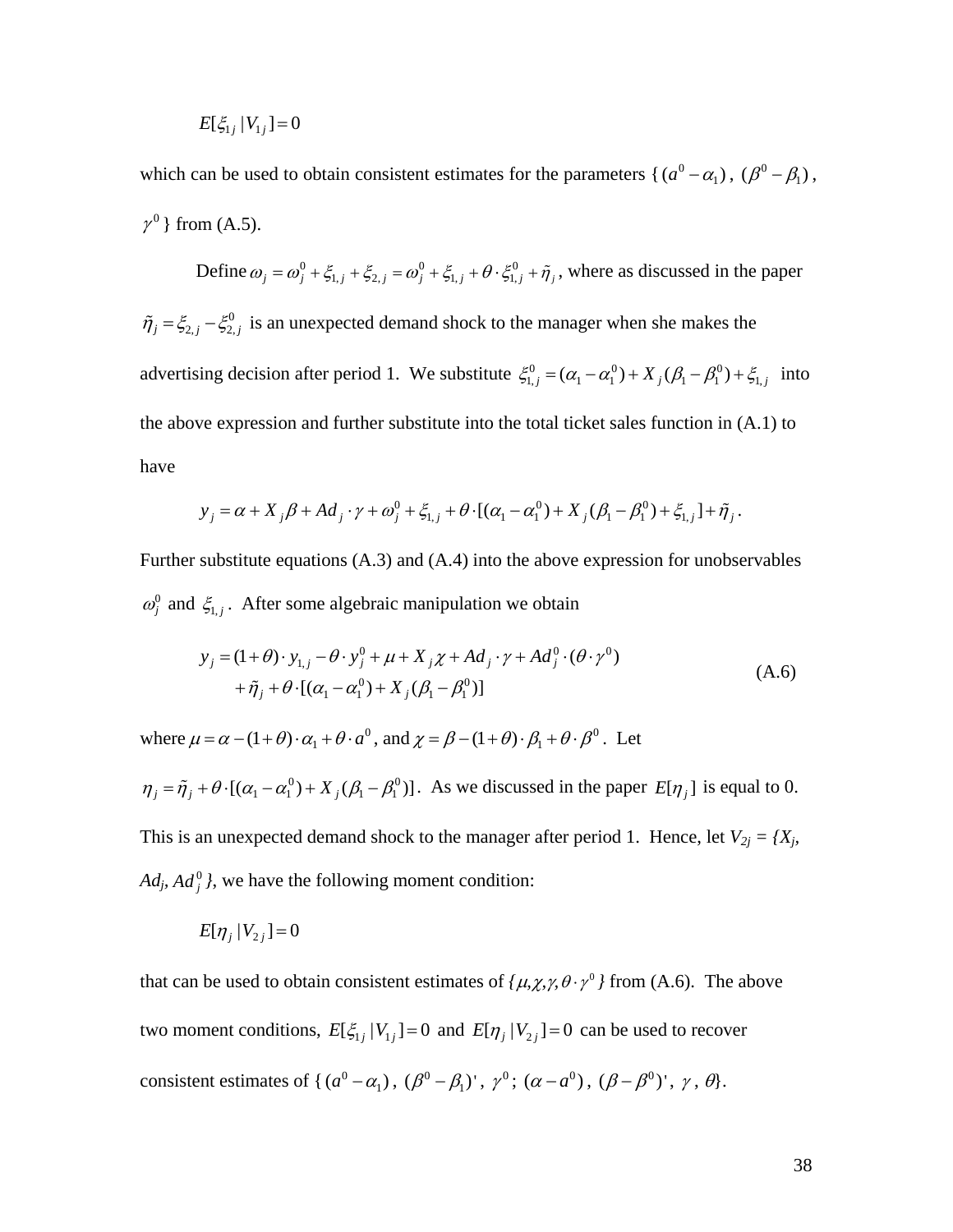#### **Appendix B: Rationales for the Manager's Linear Updating Rule**

Define  $\xi_{1,j}^0$  as the demand shock perceived by the manager after period 1, and let  $\xi_{2,j}^0 = \omega_j - \omega_j^0 - \xi_{1,j}^0$ . Define  $\Omega_{1,j}$  be the information set for the manager after period 1, which now includes the ticket sales information in period 1. We assume that the manager use the following linear updating rule to update her belief regarding  $\xi_{2,j}^0$ :

$$
E[\xi_{2,j}^{0} | \Omega_{1,j}] = \theta \cdot \xi_{1,j}^{0} \text{ and } \text{var}[\xi_{2,j}^{0} | \Omega_{1,j}] = \sigma_2^{2}
$$

This linear updating rule is general enough to include various types of updating rules used in the learning literature. The following are some examples:

*Example 1: Simple Adaptive Learning.* Let  $\omega_{1,j}^0 = \omega_j^0 + \xi_{1,j}^0$  be the effect of show attractiveness on ticket sales in period 1 perceived by the manager. To update her belief of the final show attractiveness,  $\omega_i$ , suppose the manager uses a simple adaptive learning as  $E[\omega_j | \Omega_{1,j}] = v \cdot \omega_j^0 + (1 - v) \cdot \omega_{1,j}^0$ , where v is between 0 and 1. In this case  $\theta$  in our linear updating rule is equal to  $-v$  which is within the range of  $-1$  and 0.

*Example 2: Bayesian Updating.* Suppose that in period 0 the manager's prior belief of the period 2 demand shock is  $\zeta_{2,j}^0 \sim N(0, \tilde{\sigma}_2^2)$  and the manager uses the Bayesian rule to update her beliefs. Together with her belief that  $\omega_j \sim N(\omega_j^0, \sigma_0^2)$  we can show

that  $E[\omega_j | \Omega_{1,j}] = \omega_j^0 + \nu \cdot \xi_{1,j}^0$ , where  $\nu = \frac{\sigma_0^2}{\sigma_0^2}$  $^{2}_{0}+\tilde{\sigma}_{2}^{2}$  $v = \frac{\sigma_0^2}{\sigma_0^2 + \tilde{\sigma}_2^2}$ . In this case  $\theta$  in the linear updating rule

is equal to  $\nu$  – 1, which is in the range of -1 and 0, and  $\sigma_2^2 = \frac{\sigma_0^2 \cdot \tilde{\sigma}_2^2}{\sigma_0^2 + \tilde{\sigma}_2^2}$  $\sigma_0^2 = \frac{\sigma_0 \cdot \sigma_1}{\sigma_0}$  $= \frac{\sigma_0^2 \cdot \tilde \sigma_2^2}{\sigma_0^2 + \tilde \sigma_2^2} \,.$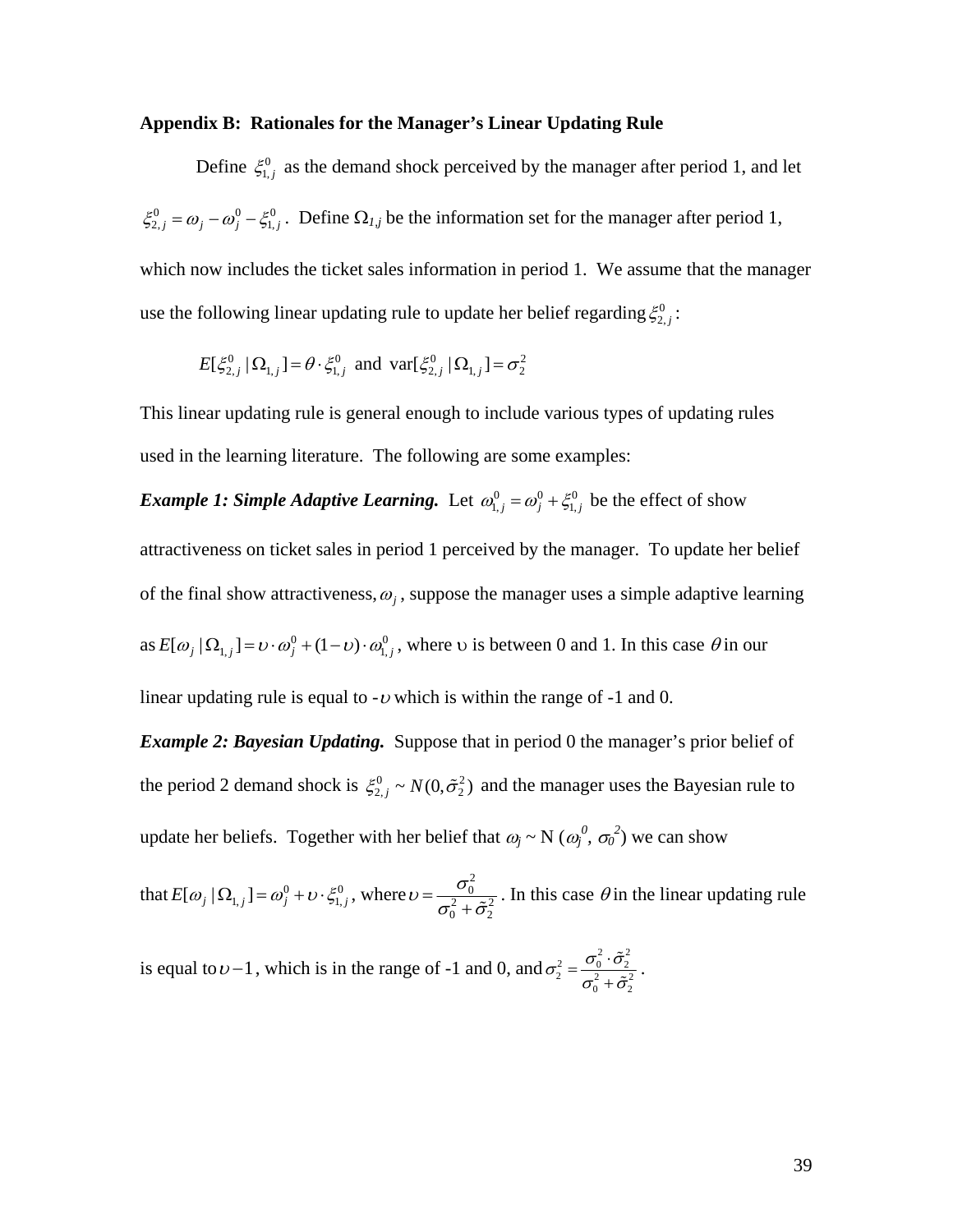*Example 3: Linear Least Square Updating.* Suppose the manager has prior

beliefs  $\left|\int_{0}^{31.7} |\sim N||\right|$ ,  $\left|\int_{0}^{31.7}$ ,  $\left|\frac{1}{2}\right|$ . The linear least square updating rule for the manager  $\begin{pmatrix} 0 \\ 1, j \end{pmatrix}$   $\mathbf{v}$   $\begin{pmatrix} 0 \\ 0 \end{pmatrix}$   $\begin{pmatrix} \tilde{\sigma}_1^2 & \tilde{\sigma}_{12} \end{pmatrix}$  $\begin{bmatrix} 0 \ 0 \ 0 \ 2, j \end{bmatrix} \sim N \begin{bmatrix} 0 \ 0 \end{bmatrix}, \begin{bmatrix} \tilde{\sigma}_1^2 & \tilde{\sigma}_{12} \ \tilde{\sigma}_{12} & \tilde{\sigma}_2^2 \end{bmatrix}$ *j*  $\left\langle \xi_{1,j}^0 \right\rangle \sim N$  $\left| \begin{pmatrix} 0 \\ 0 \end{pmatrix}$ , $\left| \tilde{\sigma}_1^2 \right| \tilde{\sigma}_2$  $\begin{pmatrix} \xi_{1,j}^{0} \\ \xi_{2,j}^{0} \end{pmatrix} \sim N \begin{pmatrix} 0 \\ 0 \end{pmatrix}, \begin{pmatrix} \tilde{\sigma}_{1}^{2} & \tilde{\sigma}_{12} \\ \tilde{\sigma}_{12} & \tilde{\sigma}_{2}^{2} \end{pmatrix}$ 

will be  $E[\xi_{2,j}^0 | \Omega_{1,j}] = \frac{\sigma_{12}}{\tilde{\sigma}_1^2} \cdot \xi_{1,j}^0$  $E[\xi_{2,j}^0 | \Omega_{1,j}] = \frac{\tilde{\sigma}_{12}}{\tilde{\sigma}_1^2} \cdot \xi_{1,j}^0$ , and var $[\xi_{2,j}^0 | \Omega_{1,j}] = \tilde{\sigma}_2^2 \cdot (1 - \frac{\tilde{\sigma}_{12}^2}{\tilde{\sigma}_1^2} \cdot \tilde{\sigma}_2^2$  $var[\xi_{2,j}^0 | \Omega_{1,j}] = \tilde{\sigma}_2^2 \cdot (1 - \frac{\tilde{\sigma}_{12}^2}{\tilde{\sigma}_1^2 \cdot \tilde{\sigma}_2^2})$ . In this case,  $\theta = \frac{\tilde{\sigma}_{12}}{\tilde{\sigma}_1^2}$  $\theta = \frac{\tilde{\sigma}_{12}}{\tilde{\sigma}_1^2}$ ,

which is in the range of 0 and 1 if  $\tilde{\sigma}_{12}$  is positive, and -1 and 0 if negative.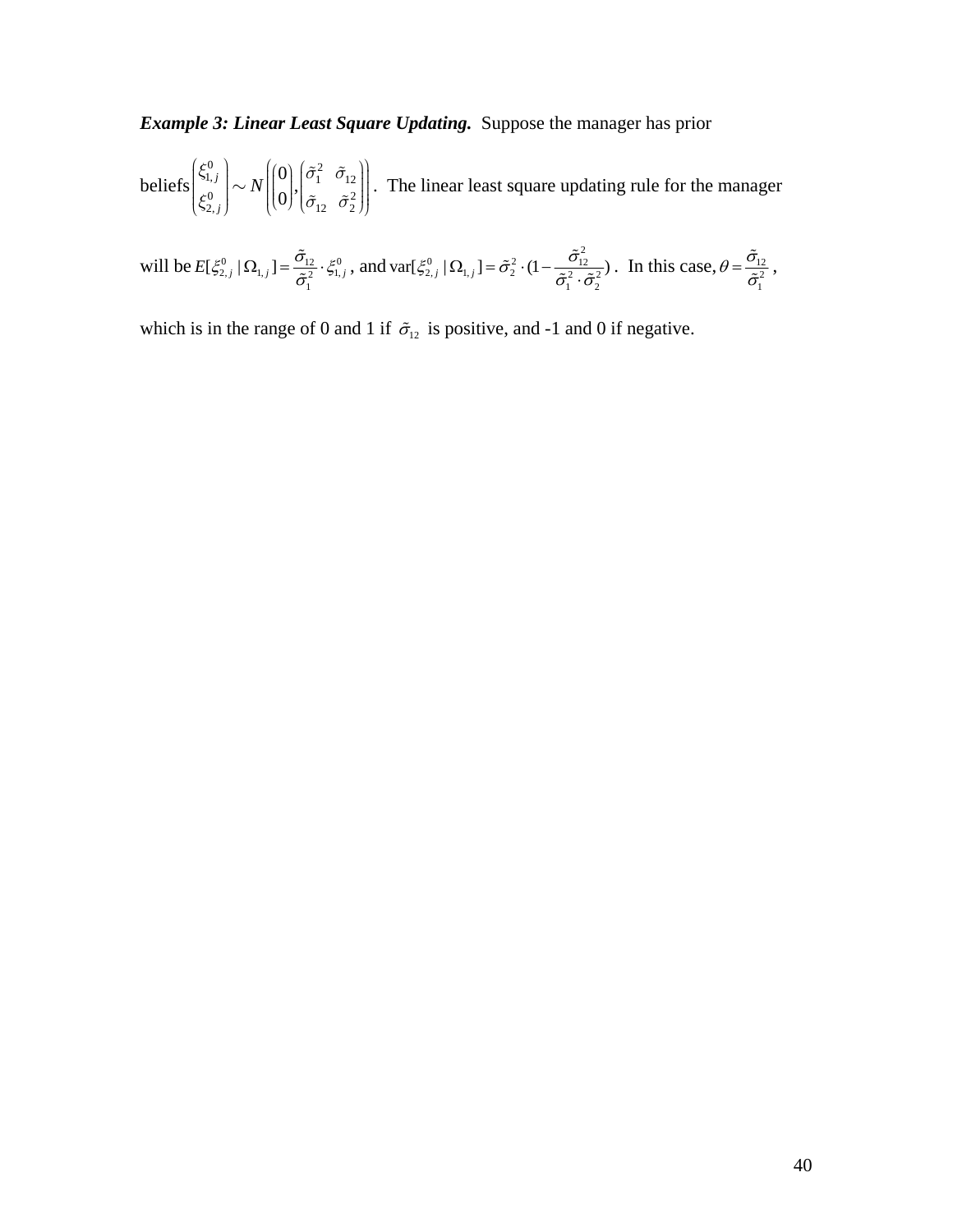#### **Appendix C: Estimation of Objective Function Parameters**

Let *t* be the time when the manager has to make advertising choice for a particular show *j*, when she has the information of the first period ticket sales, *i.e.*,  $\Omega_t = \Omega_{1,j}$ . Also let the updated expectation for the show attractiveness be  $E[\omega_j | \Omega_{1,j}] = \omega_j^0 + \xi_{1j}^0 + \xi_{2j}^0 = \omega_j^1$ , with variance var $[\omega_j | \Omega_{1,j}] = \sigma_2^2$ . We can write, conditional on *Ad<sub>j</sub>*,  $E[y_j | \Omega_{1,j}; \Theta^0] =$ 

 $^{0}+X_{j}\beta^{0}+Ad_{j}\gamma^{0}+\omega_{j}\phi(\omega_{j}^{1},\sigma_{2}^{2})d\omega_{j}$  $\int e^{\alpha^0+X_j\beta^0+Ad_j\gamma^0+\omega_j}\phi(\omega^1_j,\sigma^2_2)d\omega_j=$  $e^{\alpha^0 + \frac{\sigma_2^2}{2} + X_j \beta^0 + Ad_j \gamma^0 + \omega_j^1}$ , then derive the first-order condition

for the optimal level of advertising spending for *j*,  $Ad<sup>*</sup><sub>j</sub>$ , in (11) as the following:<sup>32</sup>

$$
(p_j + \psi_{AG} \cdot 1_{j \in AG} + \psi_H \cdot 1_{(Y_{1,j}/Y_j^0) > c_H} + \psi_L \cdot 1_{(Y_{1,j}/Y_j^0) < c_L}) \cdot e^{\alpha^0 + \frac{\sigma_2^2}{2} + X_j \beta^0 + Ad_j^*(\gamma^0 - 1) + \omega_j^1} \cdot \gamma^0 - 1 + \rho + \psi_{0B} + \psi_{1B} \cdot OB_j = 0
$$
  
\n
$$
\Rightarrow (\gamma^0 - 1) \cdot Ad_j^* = \ln(1 - \rho - \psi_{0B} - \psi_{1B} \cdot OB_j) - \ln(p_j + \psi_{AG} \cdot 1_{j \in AG} + \psi_H \cdot 1_{(Y_{1,j}/Y_j^0) > c_H} + \psi_L \cdot 1_{(Y_{1,j}/Y_j^0) < c_L})
$$
  
\n
$$
- \ln \gamma^0 - (\alpha^0 + \frac{\sigma_2^2}{2} + X_j \beta^0 + \omega_j^1)
$$

We assume that the observed advertising spending is  $Ad_j = Ad_j^* + \tilde{\varepsilon}_j$ , where the stochastic component  $\tilde{\varepsilon}_j$  is uncorrelated with show attributes  $X_j$ .<sup>33</sup> Then we have the following condition:

$$
(\gamma^{0} - 1) \cdot Ad_{j} = \ln(1 - \rho - \psi_{0B} - \psi_{1B} \cdot OB_{j}) - \ln(p_{j} + \psi_{AG} \cdot 1_{j \in AG} + \psi_{H} \cdot 1_{(Y_{1,j}/Y_{j}^{0}) > c_{H}}
$$
  
+  $\psi_{L} \cdot 1_{(Y_{1,j}/Y_{j}^{0}) > c_{L}} - \ln \gamma^{0} - (\alpha^{0} + \frac{\sigma_{2}^{2}}{2} + X_{j}\beta^{0} + \omega_{j}^{1}) + \varepsilon_{j}$  (C.1)

where  $\varepsilon_i = (\gamma^0 - 1)\tilde{\varepsilon}_i$ . Since  $\omega_i^1$ , another stochastic component in (C.1) may be correlated

with  $X_i$  and  $Ad_i$ , a simple regression of  $(C.1)$  will produce biased estimates.

<sup>&</sup>lt;sup>32</sup> We can write the first-order condition for each  $j>t$  in (11) separately since we assume no dynamic linkage between shows except from the budget constraint. If, for example, there is a spill-over advertising effect from one show to another, advertising for *j* will have an impact on future performances and the problem will become one of true dynamic optimization.

<sup>&</sup>lt;sup>33</sup> This assumption is reasonable since the above expression for  $Ad<sub>j</sub><sup>*</sup>$  has included the expected show attractiveness.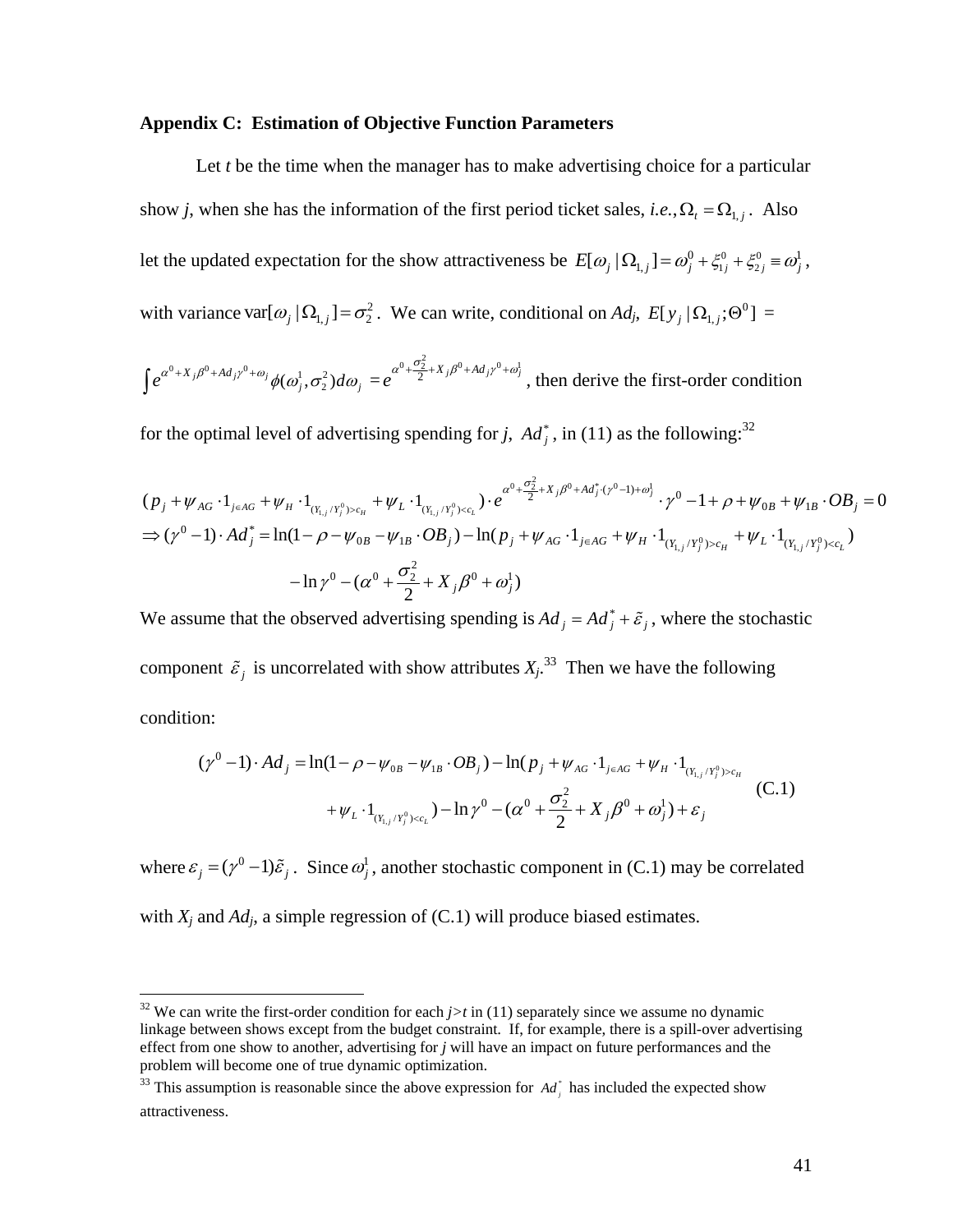As we have discussed, the updated expectation for total show attractiveness,  $\omega_j^j$ ,

can be expressed as follows,

$$
\omega_j^1 = \omega_j^0 + (1+\theta) \cdot \xi_{1,j}^0 = \omega_j^0 + (1+\theta) \cdot [(\alpha_1 - \alpha_1^0) + X_j(\beta_1 - \beta_1^0) + \xi_{1,j}].
$$

We substitute these into  $(C.1)$  to obtain the following expression:

$$
(\gamma^{0} - 1) \cdot Ad_{j} = \ln(1 - \rho - \psi_{0B} - \psi_{1B} \cdot OB_{j}) - \ln(p_{j} + \psi_{AG} \cdot 1_{j \in AG} + \psi_{H} \cdot 1_{(Y_{1,j}/Y_{j}^{0}) > c_{H}} + \psi_{L} \cdot 1_{(Y_{1,j}/Y_{j}^{0}) > c_{L}}) - \ln \gamma^{0}
$$

$$
-(\alpha^{0} + \frac{\sigma_{2}^{2}}{2} + X_{j}\beta^{0}) - \omega_{j}^{0} - (1 + \theta) \cdot [(\alpha_{1} - \alpha_{1}^{0}) + X_{j}(\beta_{1} - \beta_{1}^{0}) + \xi_{1,j}] + \varepsilon_{j}
$$
(C.2)

We then invert  $\omega_i^0$  by making use of the expectations data. Substitute

 $\omega_j^0 = y_j^0 - a^0 - X_j \beta^0 - \gamma^0 \cdot Ad_j^0$  into the above equation and, after some algebraic

manipulation, we have the following regression model:

$$
y_j^0 + \gamma^0 \cdot (Ad_j - Ad_j^0) - Ad_j + \ln \gamma^0
$$
  
=  $\ln(\tilde{\psi} - \psi_{1B} \cdot OB_j) - \ln(p_j + \psi_{AG} \cdot 1_{j \in AG} + \psi_H \cdot 1_{(Y_{1,j}/Y_j^0) > c_H} + \psi_L \cdot 1_{(Y_{1,j}/Y_j^0) > c_L})$  (C.3)  
+  $\varphi - (1 + \theta) \cdot X_j (\beta_1 - \beta_1^0) + e_{1,j}$ 

where  $\tilde{\psi} = 1 - \rho - \psi_{0B}$ ,  $\varphi = (\frac{\sigma_0^2}{2} - \frac{\sigma_2^2}{2}) + \frac{(\gamma^0)^2 \cdot \sigma_{Ad^0}^2}{2} - (1 + \theta) \cdot (\alpha_1 - \alpha_1^0)$ ,

 $e_{1,j} = -(1 + \theta) \cdot \xi_{1j} + \varepsilon_j$ , and all other variables same as previously defined. By assumption  $e_{1,j}$  is uncorrelated with the variables on the right-hand side of (C.3).

We can also invert  $\omega_j^0$  from the true market demand function. Substitute

 $\omega_j^0 = y_j - \alpha - X_j \beta - Ad_j \cdot \gamma - \xi_{1,j} - \xi_{2,j}$  into (C.2) and, after some algebraic manipulation,

we have another regression equation:

$$
y_j - (\gamma - \gamma^0) \cdot Ad_j - Ad_j + \ln \gamma^0 - (\alpha - a^0) - X_j (\beta - \beta^0)
$$
  
=  $\ln(\tilde{\psi} - \psi_{1B} \cdot OB_j) - \ln(p_j + \psi_{AG} \cdot 1_{j \in AG} + \psi_H \cdot 1_{(Y_{1,j}/Y_j^0) > c_H} + \psi_L \cdot 1_{(Y_{1,j}/Y_j^0) > c_L})$  (C.4)  
+  $\varphi - (1 + \theta) \cdot X_j (\beta_1 - \beta_1^0) + e_{2,j}$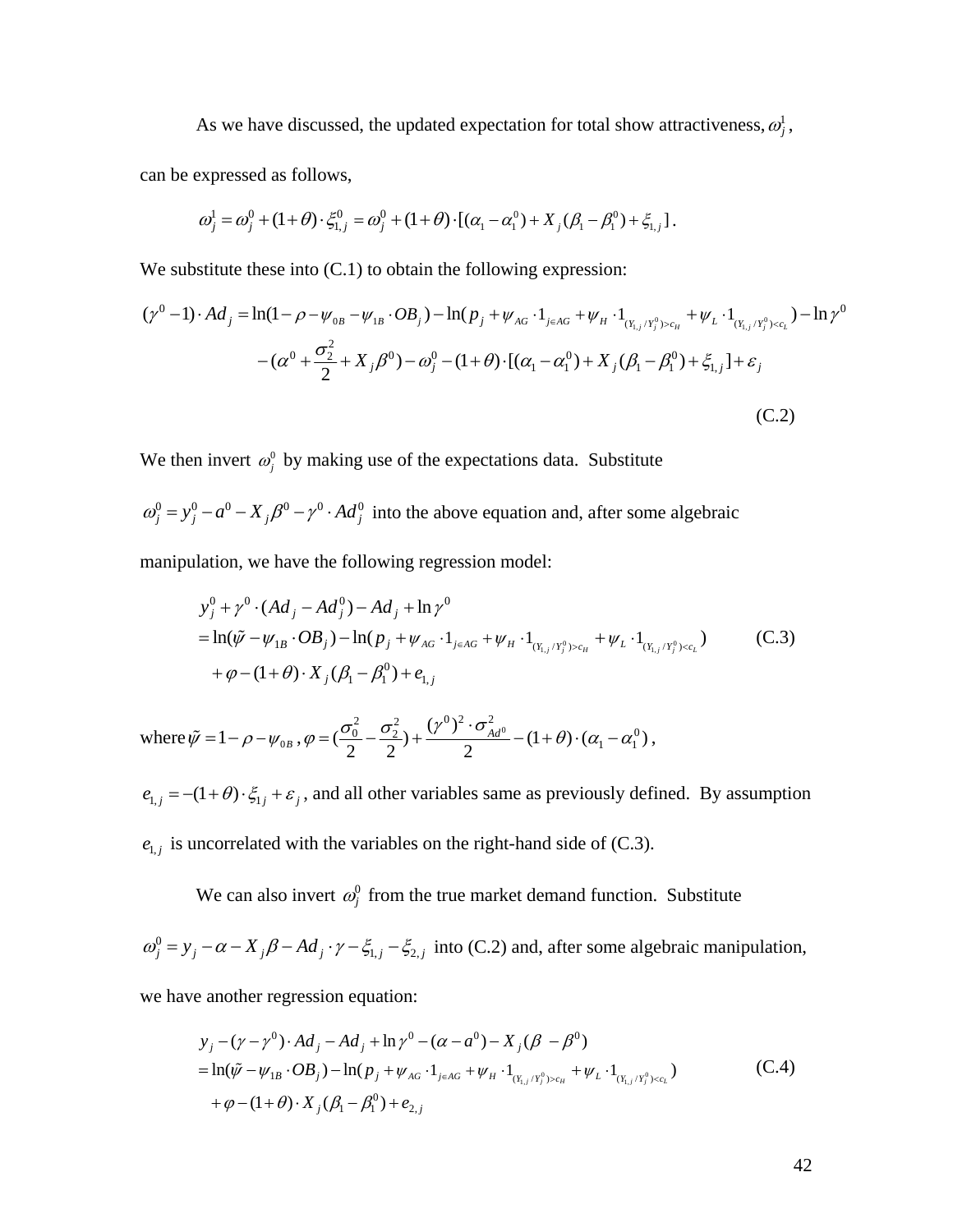where  $e_{2,j} = -\theta \cdot \xi_{1j} + \xi_{2j} + \varepsilon_j$ . Again based on model assumptions  $e_{2,j}$  is uncorrelated with the variables on the right-hand side of  $(C.4)$ .

We plug in the estimates of { $\gamma^0$ ,  $(\alpha - a^0)$ ,  $(\beta - \beta^0)'$ ,  $\gamma$ ,  $\theta$ } from the first stage, and then estimate the non-linear simultaneous equation system (C.3) and (C.4). The set of parameters to be estimated is  $\{\psi, \psi_{1B}, \psi_{AG}, \psi_H, \psi_L, \varphi, (\beta_1 - \beta_1^0)'\}$ , which is related to the managerial advertising decision-making. Note that the right-hand specifications in (C.3) and  $(C.4)$  are the same except the error terms  $e_{1,j}$  and  $e_{2,j}$ , but the left-hand dependent variables are different (the former associates with the manager's expectations and the latter uses observed ticket sales data). We can estimate (C.3) and (C.4) separately without restricting the right-hand side parameters to be equal. We use this procedure to perform an over-identification F-test for the model specification of the manager's objective function.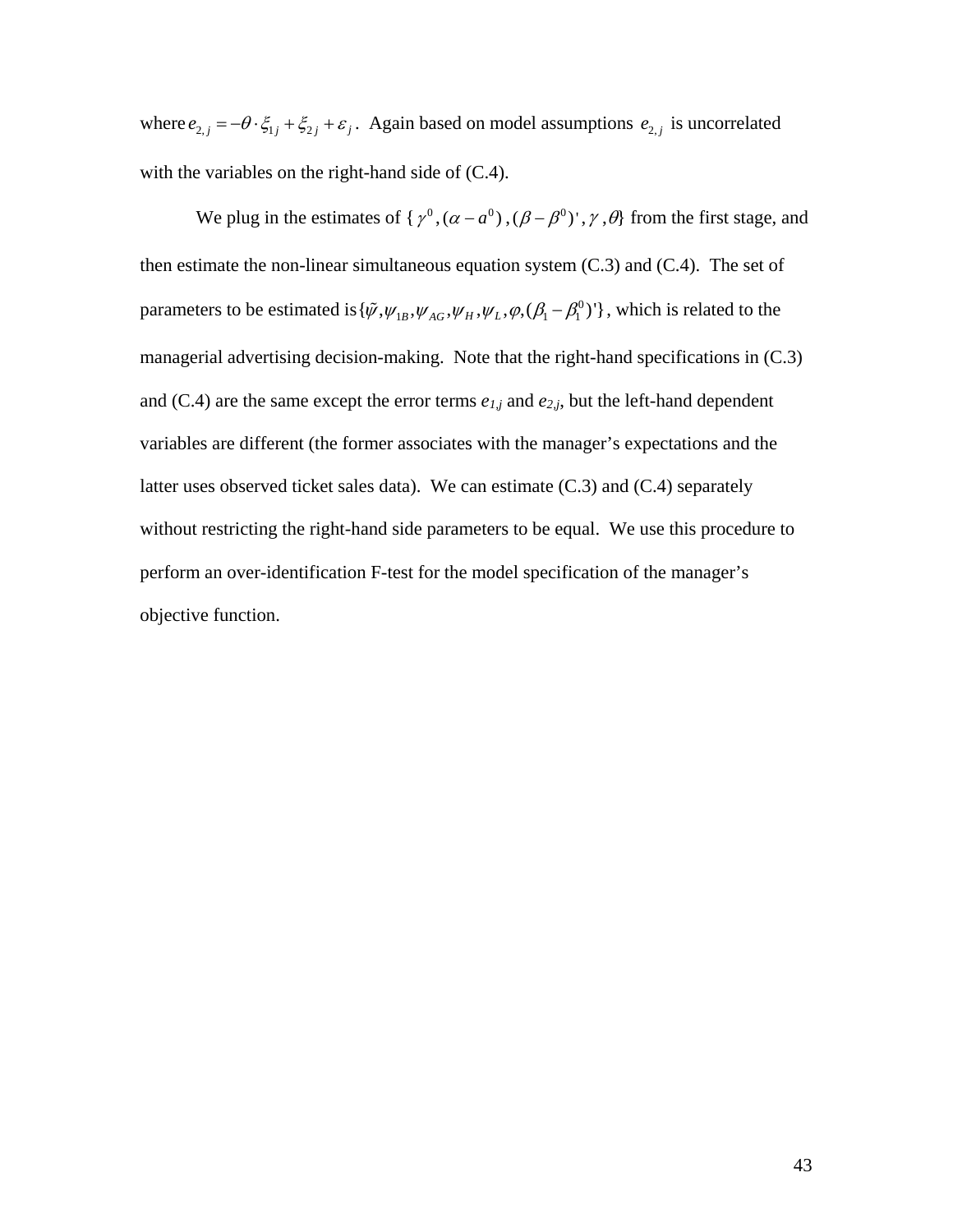# **REFERENCES**

Bernheim, R. Douglas. (1989). "The Timing of Retirement: A Comparison of Expectations and Realizations," in *The Economics of Aging*, David Wise, ed. Chicago: University of Chicago Press.

Bernheim, R. Douglas, and Lawrence Levin. (1989). "Social Security and Personal Saving: An Analysis of Expectations," *American Economic Review* 79(2), 97-102.

Berry, Steven, Levinsohn, James, and Ariel Pakes. (2004). "Differentiated Products Demand Systems from a Combination of Micro and Macro Data: The New Car Market," *Journal of Political Economy* 112, 68-105.

Caskey, John. (1985). "Modeling the Formation of Price Expectations: A Bayesian Approach," *American Economic Review* 75, 768-776.

Cowgill, Bo, Wolfers, Justin, and Eric Zitzewitz. (2008). "Using Prediction Markets to Track Information Flows: Evidence from Google," working paper, Department of Economics, Dartmouth College.

Dominitz, Jeffery, and Charles F. Manski. (1996). "Eliciting Student Expectations of the Returns to Schooling," *Journal of Human Resources* 31, 1-26.

Dominitz, Jeffery, and Charles F. Manski. (1997). "Using Expectations Data to Study Subjective Income Expectations," *Journal of the American Statistical Association* 87, 855-867.

Dominitz, Jeffery, and Charles F. Manski. (1999). "Several Cultures of Research on Subjective Expectations," in *Wealth, Work, and Health*, ed. by R. Willis and J. Smith. Ann Arbor: University of Michigan Press.

Green, P. and Y. Wind. (1971). *Multiattribute Decisions in Marketing: A Measurement Approach*. Hinsdale, IL: Dryden Press.

Hensher, David, Louviere, Jordan, and Joffre Swait (1999). "Combining Sources of Preference Data," *Journal of Econometrics* 89, 197-221.

Hogarth, Robin M. (1987). *Judgment and Choice*, 2<sup>nd</sup> ed. New York: Wiley.

Hurd, Michael, and Kathleen McGarry. (1995). "Evaluation of the Subjective Probabilities of Survival in the Health and Retirement Study," *Journal of Human Resources* 30, S268-S292.

Juster, Thomas. (1964). Anticipations *and Purchases: An Analysis of Consumer Behavior*. Princeton: Princeton University Press.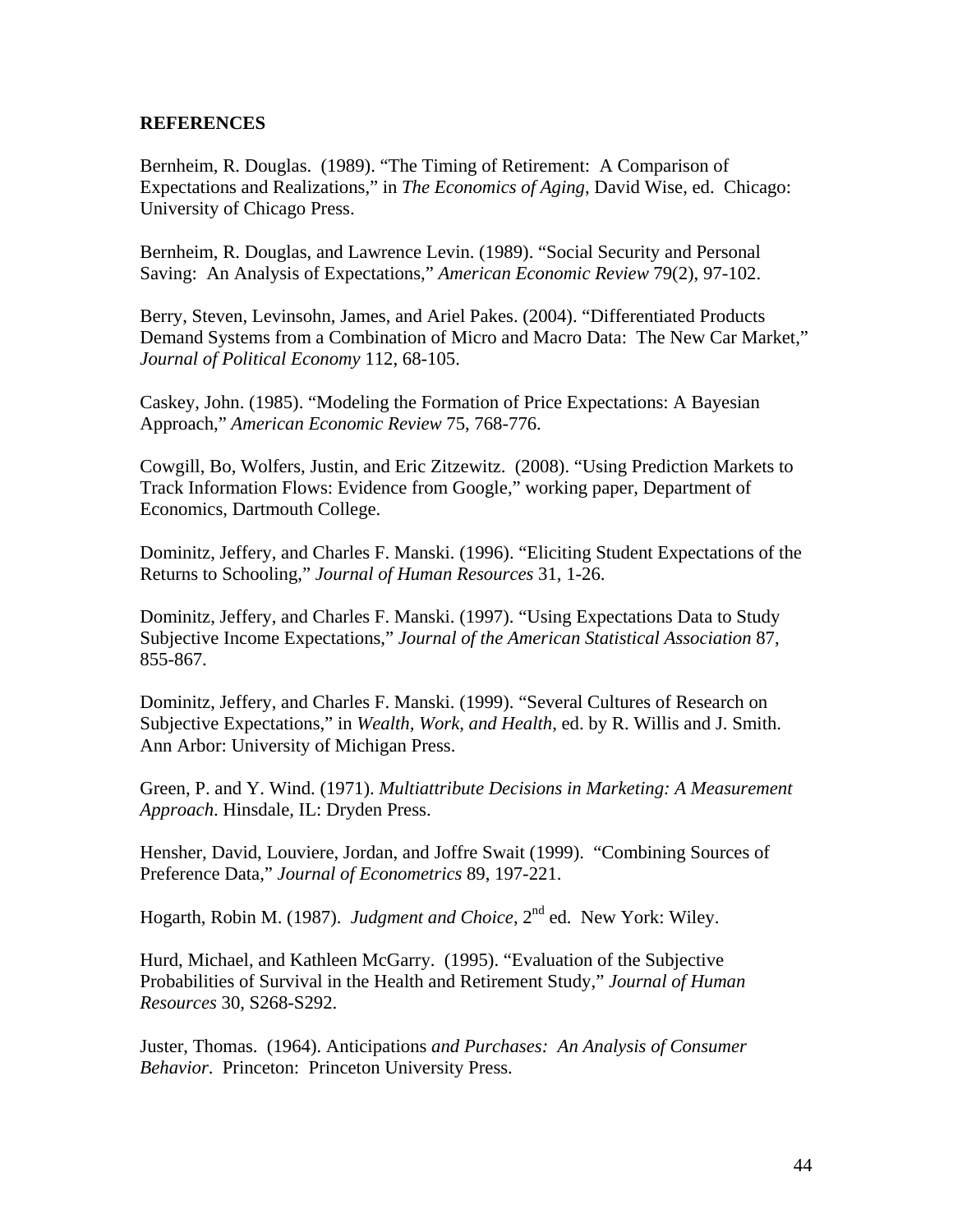Kahneman, Daniel and Dan Lovallo. (1993). "Timid Choices and Bold Forecasts: A Cognitive Perspective on Risk Taking," *Management Science* 39, 17-31.

Keane, Michael and David Runkle. (1990). "Testing the Rationality of Price Forecasts: New Evidence from Panel Data," *American Economic Review* 80(4), 714-735.

Kotler, Philip and Kevin Lane. (2006). Marketing *Management, 12th ed.* New Jersey: Pearson Prentice Hall.

Krizan, Zlatan, and Paul D. Windschitl. (2007). "The Influence of Outcome Desirability on Optimism," *Psychological Bulletin* 133, 95-121.

Lancaster, Tony and Andrew Chesher. (1983). "An Econometric Analysis of Reservation Wages," *Econometrica* 51, 1661-1676.

Levinsohn J. and Petrin, A. (2003): "Estimating Production Functions Using Inputs to Control for Unobservables," *Review of Economic Studies*, Vol. 70(2), No. 243 (April), pp.317-342.

Lochner, Lance. (2007). "Individual Perceptions of the Criminal Justice System," *American Economic Review* 97, 444-460.

Louviere, J.J. (1994). "Conjoint Analysis," in *Advanced Methods of Marketing Research*, ed. by R. Bagozzi. Cambridge, MA: Blackwell Publishers.

Malani, Anup, Tomas Philipson, and Guy David. (2003). "Theories of Firm Behavior in the Nonprofit Sector: A Synthesis and Empirical Evaluation," in *The Governance of Notfor-Profit Organizations*, Edward Glaeser, ed. Chicago: The University of Chicago Press.

Manski, Charles (1990): "The Use of Intentions Data to Predict Behavior: A Best Case Analysis," *Journal of the American Statistical Association*, 85, 934-940.

Manski, Charles (1993): "Adolescent Econometricians: How Do Youth Infer Returns to Schooling," in *Studies of Supply and Demand in Higher Education*, ed. by C. Clotfelter and M. Rothschild. Chicago: University of Chicago Press, 43-57.

Manski, Charles (2004): "Measuring Expectations," *Econometrica*, 72, 1329-1376.

Olley, Steve and Pakes, Ariel (1996), "The Dynamics of Productivity in the Telecommunications Equipment Industry," *Econometrica*, Vol. 64, No. 6, pp. 1263-98.

van der Klaauw, Wilbert. (2000). "On the Use of Expectations Data in Estimating Structural Dynamic Models: An Analysis of Career Choices," working paper, University of North Carolina.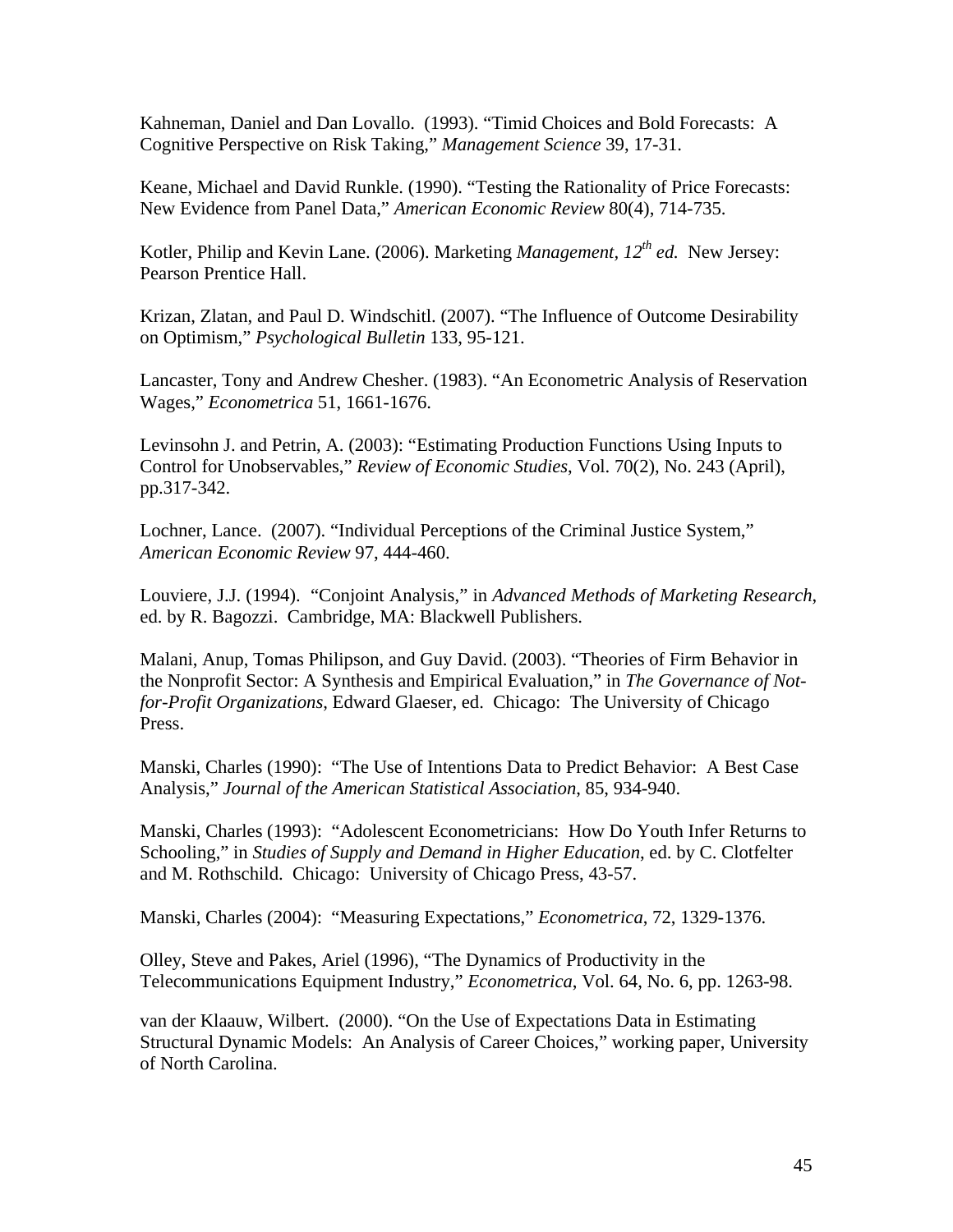Zarnowitz, Victor. (1985). "Rational Expectations and Macroeconomic Forecasts," *Journal of Business and Economic Statistics* 3, 293-311.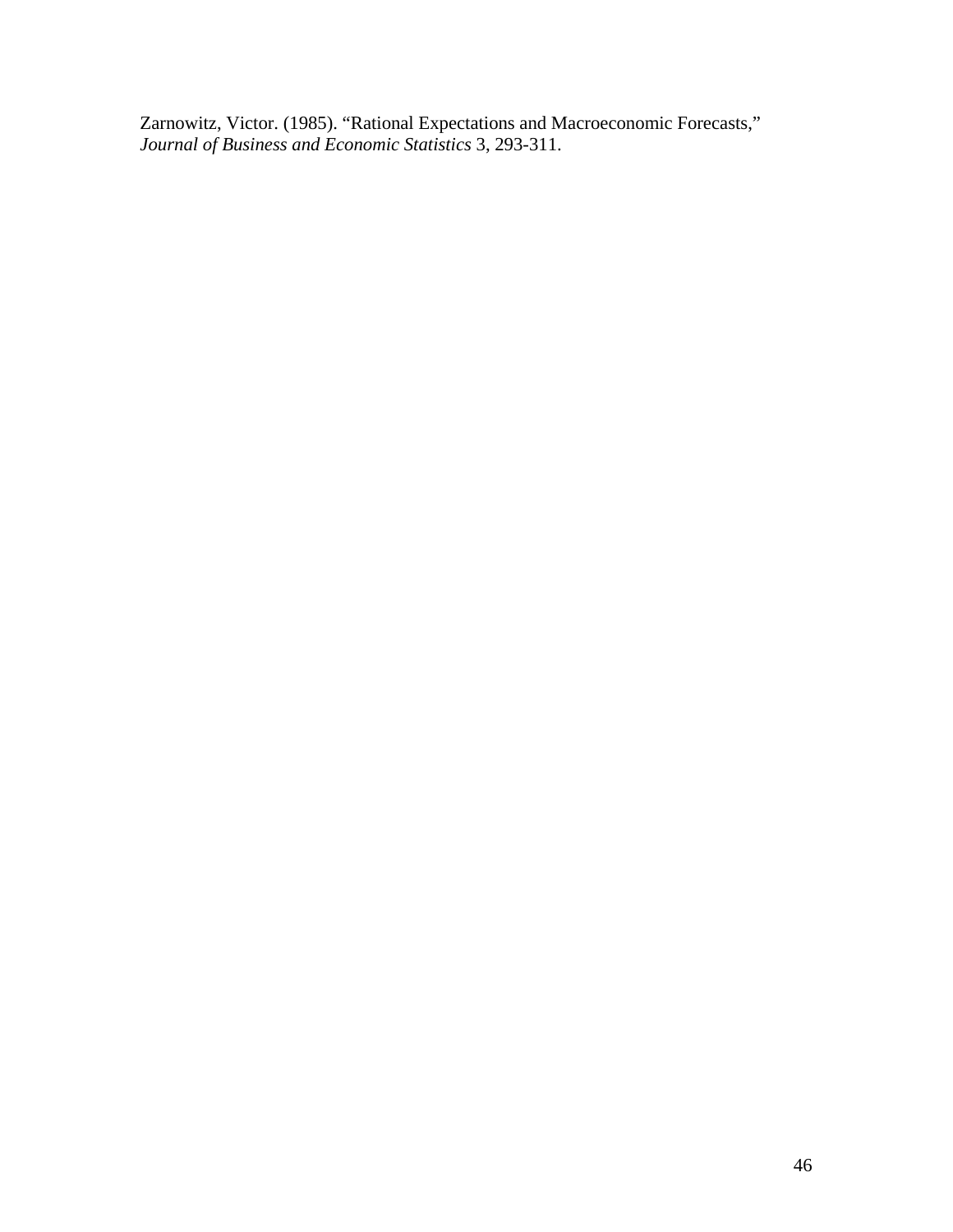| Variable                  | Show Type      |                 |                |  |
|---------------------------|----------------|-----------------|----------------|--|
|                           | All            | Not Avant-Garde | Avant-Garde    |  |
| Advertising \$ (actual)   | \$5,654 (2798) | \$5127 (2557)   | \$6,495(2971)  |  |
| Advertising \$ (expected) | \$5,587 (1747) | \$5619 (1575)   | \$5,536 (1999) |  |
| Price                     | \$30.26(8.07)  | \$30.49(9.27)   | \$29.89(5.68)  |  |
| # Performances            | 2.39(2.15)     | 1.49(0.99)      | 3.83(2.67)     |  |
| Genre – Avant-Garde       | 0.39(0.49)     |                 |                |  |
| Genre – Traditional       | 0.44(0.50)     |                 |                |  |
| Series 1                  | 0.05(0.21)     | 0.05(0.22)      | 0.04(0.19)     |  |
| Series <sub>2</sub>       | 0.72(0.45)     | 0.81(0.39)      | 0.56(0.50)     |  |
| <b>Small Venue</b>        | 0.33(0.47)     | 0.34(0.48)      | 0.31(0.47)     |  |
| Large Venue               | 0.60(0.49)     | 0.62(0.49)      | 0.57(0.50)     |  |
| Weekend                   | 0.62(0.49)     | 0.59(0.49)      | 0.67(0.47)     |  |
| Daytime                   | 0.04(0.19)     | 0.04(0.19)      | 0.04(0.19)     |  |
| Mid-Year                  | 0.32(0.47)     | 0.37(0.48)      | 0.25(0.44)     |  |
| Late Year                 | 0.18(0.38)     | 0.18(0.38)      | 0.18(0.39)     |  |
| Year 1998                 | 0.31(0.46)     | 0.36(0.48)      | 0.23(0.42)     |  |
| <b>Year 1999</b>          | 0.21(0.41)     | 0.23(0.42)      | 0.17(0.37)     |  |
| N                         | 146            | 112             | 34             |  |

# **TABLE 1 SUMMARY STATISTICS PER SHOW Overall and by Genre**

Note: Standard deviations are in parentheses.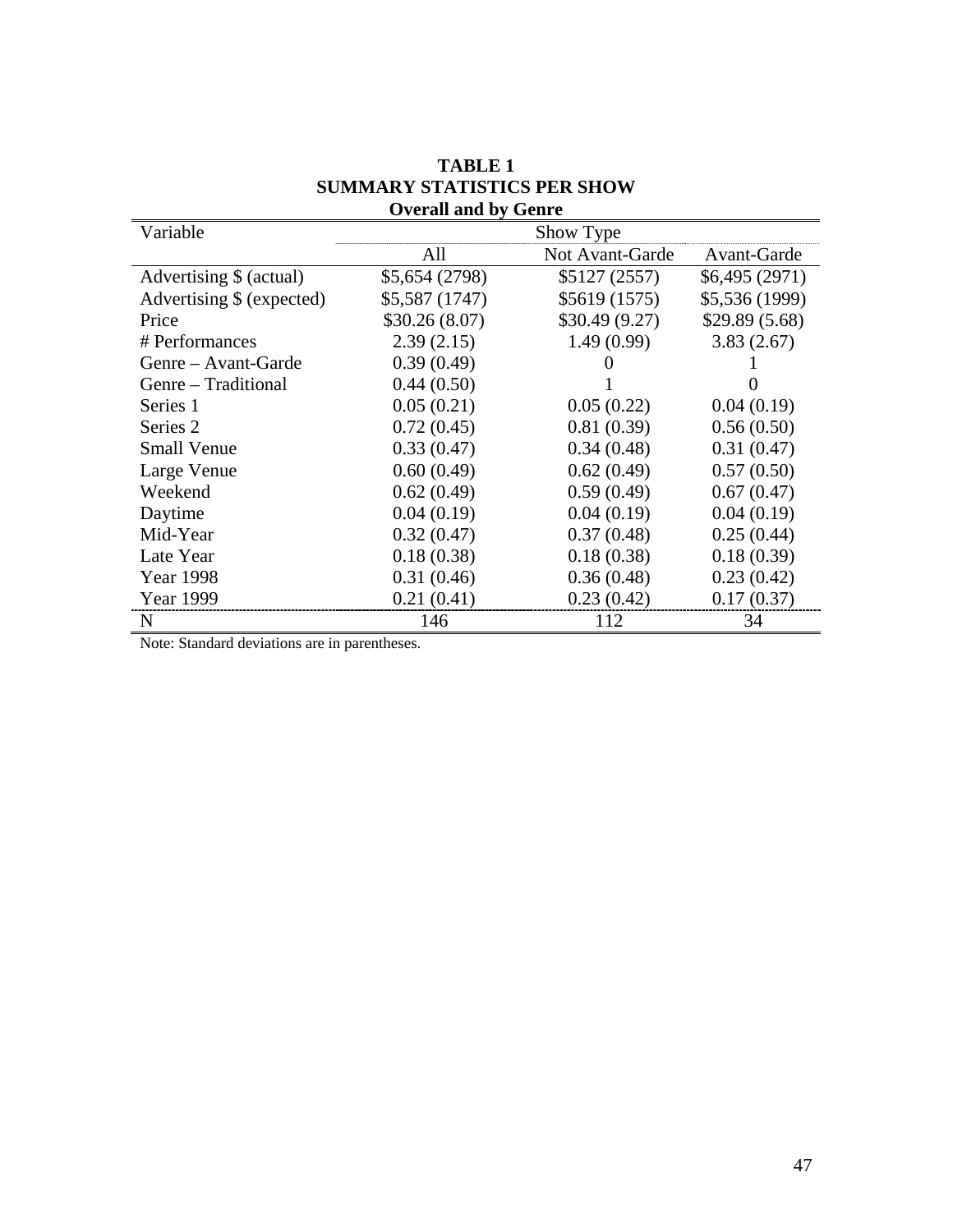| $\Omega$                                    |                    |                    |  |  |  |
|---------------------------------------------|--------------------|--------------------|--|--|--|
| Variable                                    | (1)                | (2)                |  |  |  |
| $ln(Advertising \$                          | $-0.122(0.045)$    |                    |  |  |  |
| $ln(A$ dvertising $\frac{1}{2}$ Avant-Garde |                    | $-0.064(0.076)$    |  |  |  |
| In(Advertising \$)*not Avant-Garde          |                    | $-0.146(0.052)$    |  |  |  |
| ln(Price)                                   | 0.343(0.182)       | 0.324(0.183)       |  |  |  |
| Avant-Garde                                 | $-0.101$ $(0.086)$ | $-0.796(0.731)$    |  |  |  |
| Traditional                                 | $-0.053(0.091)$    | $-0.057(0.092)$    |  |  |  |
| Series 1                                    | 0.416(0.175)       | 0.417(0.175)       |  |  |  |
| Series 2                                    | 0.200(0.089)       | 0.193(0.089)       |  |  |  |
| Daytime                                     | 0.115(0.169)       | 0.099(0.170)       |  |  |  |
| Weekend                                     | 0.026(0.066)       | 0.025(0.066)       |  |  |  |
| Mid-Year                                    | $-0.017(0.074)$    | $-0.012$ $(0.074)$ |  |  |  |
| Late Year                                   | 0.057(0.094)       | 0.049(0.094)       |  |  |  |
| Year 98                                     | 0.173(0.078)       | 0.167(0.078)       |  |  |  |
| Year 99                                     | $0.088$ $(0.090)$  | 0.086(0.090)       |  |  |  |
| $R^2$                                       | 0.585              | 0.584              |  |  |  |

**TABLE 2 OLS ESTIMATES OF DETERMINANTS OF TICKETS SOLD (Dependent Variable is ln(Tickets Sold))**

Note: Standard errors in parentheses. Each model also includes a constant and indicators for venue size.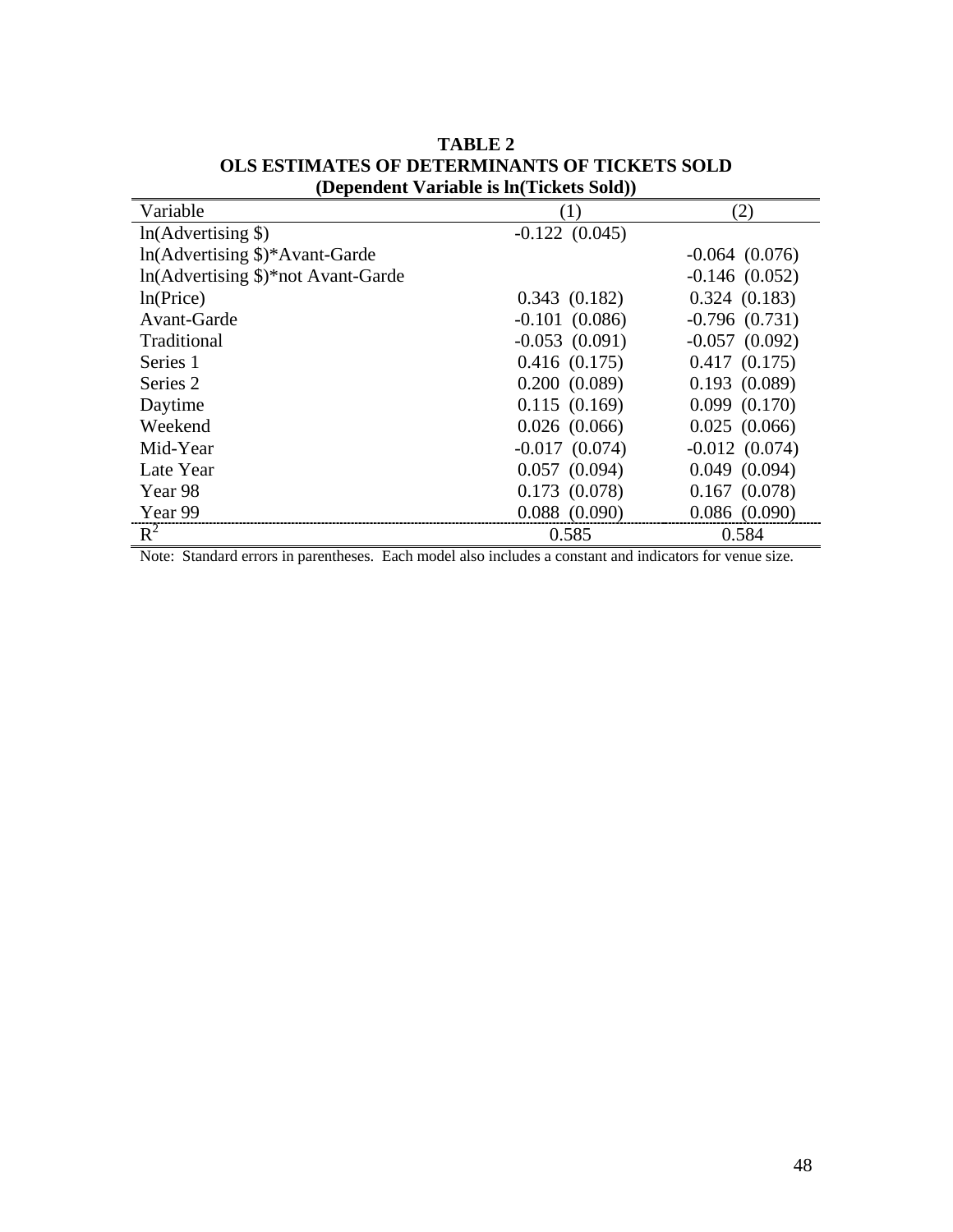| Variable                                                                        |                     |  |  |
|---------------------------------------------------------------------------------|---------------------|--|--|
| Panel A: Deviation of Manger's Expectations from Actual Impact of Selected Show |                     |  |  |
| <i>Characteristics on Demand</i> $(\beta^0 - \beta)$                            |                     |  |  |
| ln(Price)                                                                       | $-0.020(0.085)$     |  |  |
| Avant-Garde                                                                     | $0.259$ $(0.043)$   |  |  |
| Traditional                                                                     | $-0.039$ $(0.031)$  |  |  |
| Series 1                                                                        | $-0.167$ $(0.086)$  |  |  |
| Series <sub>2</sub>                                                             | $-0.078$ $(0.034)$  |  |  |
| Daytime                                                                         | $-0.139(0.065)$     |  |  |
| Weekend                                                                         | 0.042(0.035)        |  |  |
| Mid-Year                                                                        | $-0.013$ $(0.022)$  |  |  |
| Late Year                                                                       | $-0.022$ $(0.024)$  |  |  |
| Year <sub>98</sub>                                                              | $0.056$ $(0.025)$   |  |  |
| Year 99                                                                         | $-0.0004$ $(0.023)$ |  |  |
| Panel B: Manager's Beliefs Concerning Advertising Effectiveness $(y^0)$         |                     |  |  |
| <b>Avant-Garde Shows (elasticity)</b>                                           | 0.082(0.037)        |  |  |
| Non Avant-Garde Shows (elasticity)                                              | 0.108(0.032)        |  |  |
| Panel C: Actual Advertising Effectiveness $(y)$                                 |                     |  |  |
| <b>Avant-Garde Shows (elasticity)</b>                                           | 0.076(0.016)        |  |  |
| Non Avant-Garde Shows (elasticity)                                              | 0.067(0.014)        |  |  |
| Panel D: Difference Between Beliefs and Actual Ad Effectiveness                 |                     |  |  |
| $(\gamma - \gamma^0)$ AG = 1                                                    | $-0.006(0.032)$     |  |  |
| $(\gamma - \gamma^0)$ AG = 0                                                    | $-0.041(0.030)$     |  |  |
| Panel E: Period 1 to Period 2 Updating Parameter                                |                     |  |  |
| $\theta$                                                                        | $-0.156(0.049)$     |  |  |

**TABLE 3 MANAGERIAL EXPECTATIONS AND ADVERTISING EFFECTS**

Note: Standard errors in parentheses. Estimates based on 146 observations. Model also includes a constant and indicators for venue size.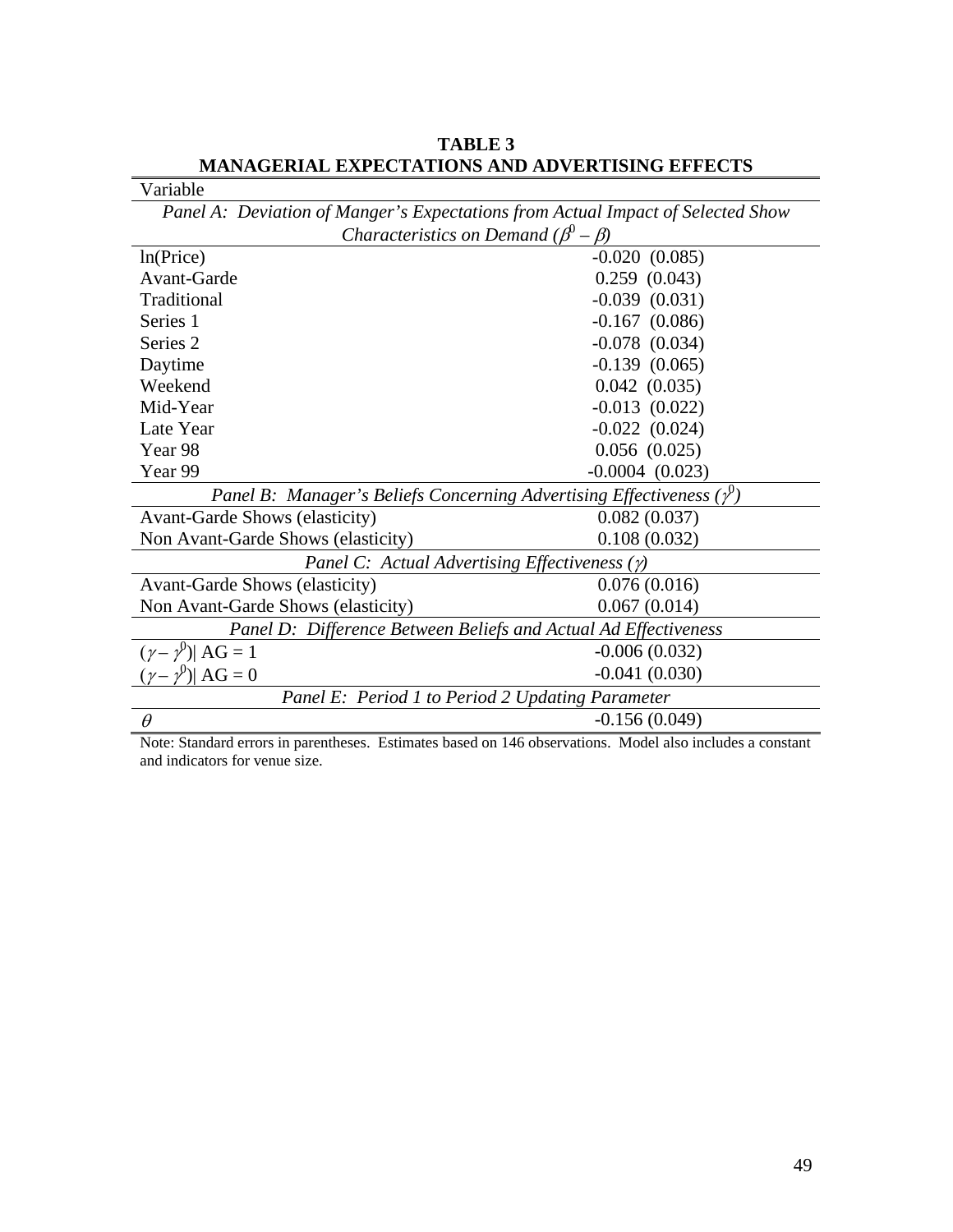| SIRUCTURAL ESTIMATES OF MANAGERIAL<br><b>FARAMDILKS</b> |                |           |          |  |
|---------------------------------------------------------|----------------|-----------|----------|--|
| Variable                                                | Model          |           |          |  |
|                                                         | (1)            | (2)       | (3)      |  |
| Constant $(1 - \rho - \psi_{0B})$                       | 0.025          | 0.022     | 0.957    |  |
|                                                         | (0.014)        | (0.012)   | (0.184)  |  |
| Avant-Garde Show ( $\psi_{AG}$ )                        | 19.141         | 31.117    | 79.146   |  |
|                                                         | (8.610)        | (7.043)   | (11.289) |  |
| High Period 1 Sales $(\psi_H)$                          | $-0.946$       | 12.339    | 9.568    |  |
|                                                         | (2.980)        | (4.919)   | (4.292)  |  |
| Low Period 1 Sales $(\psi_L)$                           | 23.151         | 15.684    | 31.077   |  |
|                                                         | (5.725)        | (5.236)   | (7.845)  |  |
| $ln(Budget Deficit)$ ( $\psi_{IBD}$ )                   | $-0.0008$      | $-0.0007$ | 0.0200   |  |
|                                                         | (0.0007)       | (0.0006)  | (0.167)  |  |
| $ln(Budget Surplus)$ ( $\psi_{IBS}$ )                   | $-0.000$       | $-0.0003$ | 0.031    |  |
|                                                         | (0.0006)       | (0.0005)  | (0.019)  |  |
| Assume Unbiased Expectations for:                       |                |           |          |  |
| Appeal of AG Shows                                      | N <sub>0</sub> | Yes       | Yes      |  |
| <b>All Other Demand Parameters</b>                      | No             | No        | Yes      |  |

**TABLE 4 STRUCTURAL ESTIMATES OF MANAGERIAL UTILITY PARAMETERS**

Note: Standard errors in parentheses. Estimates based on 146 observations.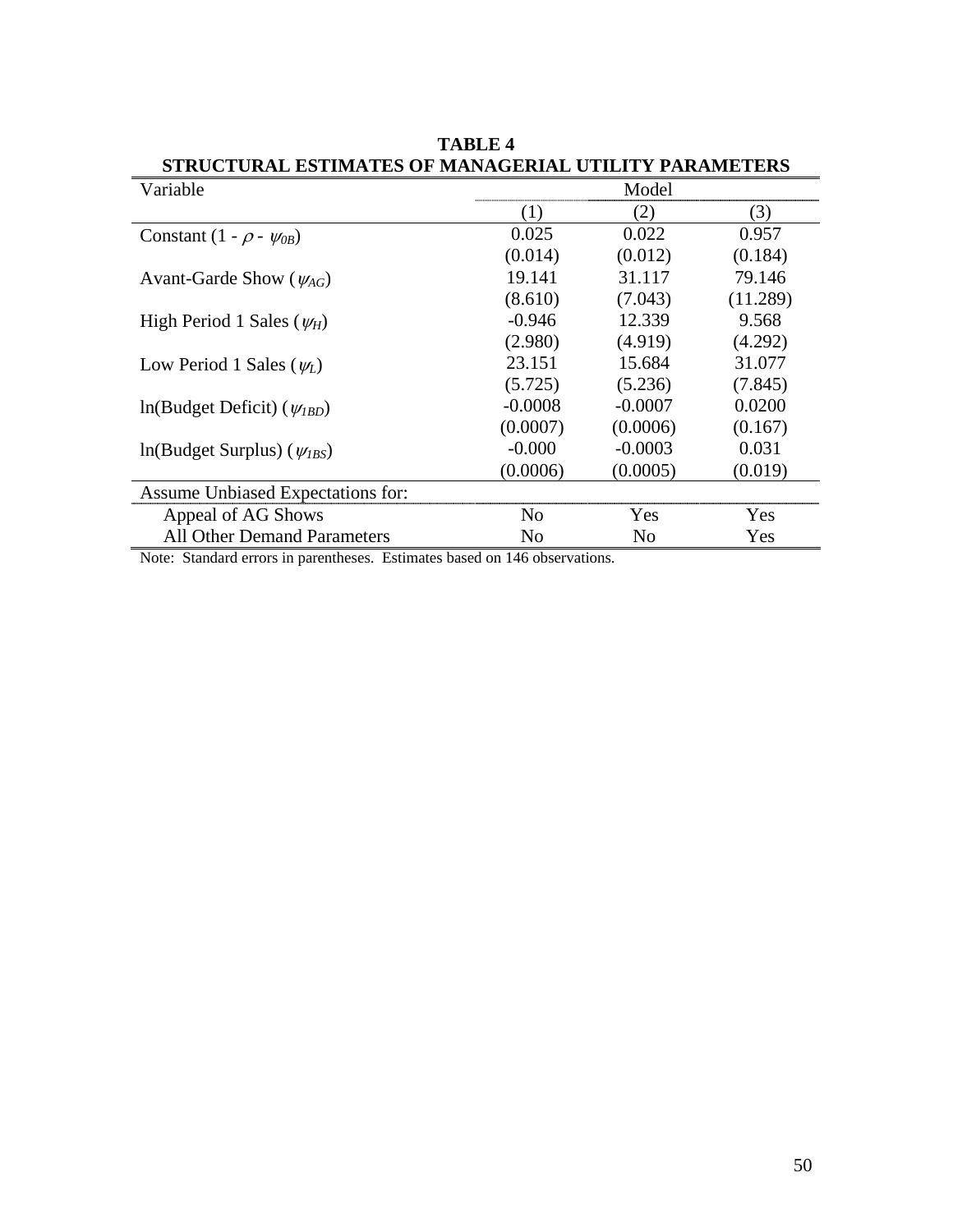|                       | <b>Simulation</b>     |                    |                         |              |  |
|-----------------------|-----------------------|--------------------|-------------------------|--------------|--|
| Measure               | <b>Baseline</b>       | <b>Unbiased AG</b> | $\psi_{AG} = 0$ and (2) | $\psi_L = 0$ |  |
| (in \$1000)           |                       | Appeal             |                         |              |  |
|                       | (1)                   | (2)                | (3)                     | (4)          |  |
|                       | Panel A: AG Shows     |                    |                         |              |  |
| Advertising \$\$      | \$610                 | \$526              | \$417                   | \$577        |  |
| (% change)            |                       | $(-13.8\%)$        | $(-31.6%)$              | $(-5.4\%)$   |  |
| Revenues              | \$2276                | \$2248             | \$2201                  | \$2268       |  |
| (% change)            |                       | $(-1.2\%)$         | $(-3.3\%)$              | $-0.4\%$ )   |  |
|                       | Panel B: Non-AG Shows |                    |                         |              |  |
| Advertising \$\$      | \$626                 | \$710              | \$819                   | \$659        |  |
| $(\% \text{ change})$ |                       | $(13.4\%)$         | $(30.8\%)$              | $(5.3\%)$    |  |
| Revenues              | \$4252                | \$4309             | \$4375                  | \$4292       |  |
| (% change)            |                       | $(1.3\%)$          | $(2.9\%)$               | $(0.9\%)$    |  |
|                       | Panel C: All Shows    |                    |                         |              |  |
| Advertising \$\$      | \$1236                | \$1236             | \$1236                  | \$1236       |  |
|                       |                       |                    |                         |              |  |
| Revenues              | \$6528                | \$6557             | \$6575                  | \$6559       |  |
| (% change)            |                       | $(0.44\%)$         | $(0.72\%)$              | $(0.47\%)$   |  |

# **TABLE 5 SIMULATIONS OF ADVERTISING EXPENDITURES, REVENUES, AND CONTRIBUTIONS FOR ALTERNATIVE BELIEFS AND PREFERENCES**

Note: Table entries in \$1000s. Simulations conducted using parameter estimates from Table 3 and Model (1) from Table 4.